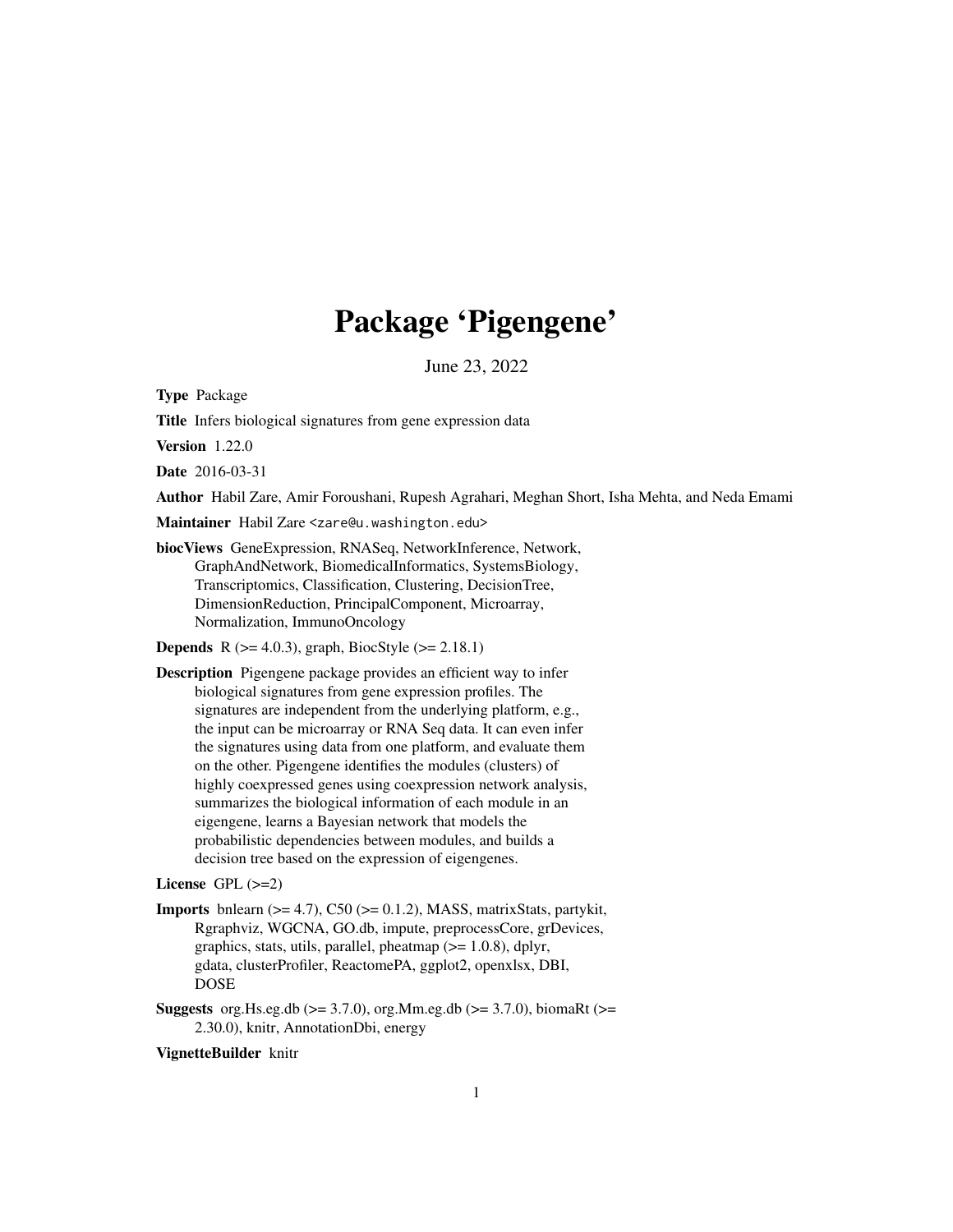# 2 R topics documented:

# NeedsCompilation no

git\_url https://git.bioconductor.org/packages/Pigengene git\_branch RELEASE\_3\_15 git\_last\_commit 9b1948a git\_last\_commit\_date 2022-04-26 Date/Publication 2022-06-23

# R topics documented:

| 3                     |
|-----------------------|
| $\overline{4}$<br>aml |
| 5                     |
| 6                     |
| $\overline{7}$        |
| 8                     |
| 9                     |
| 11                    |
| 12                    |
| 14                    |
| 16                    |
| 17                    |
| draw.bn<br>19         |
| 20                    |
| 21                    |
| 22                    |
| 24                    |
| 25                    |
| 26                    |
| 27                    |
| 31                    |
| 33                    |
| 34                    |
| 35                    |
| 36                    |
| 37                    |
| 41                    |
| 42                    |
| 43                    |
| 44                    |
| 46                    |
| 47                    |
| 49                    |
| 50                    |
| 51                    |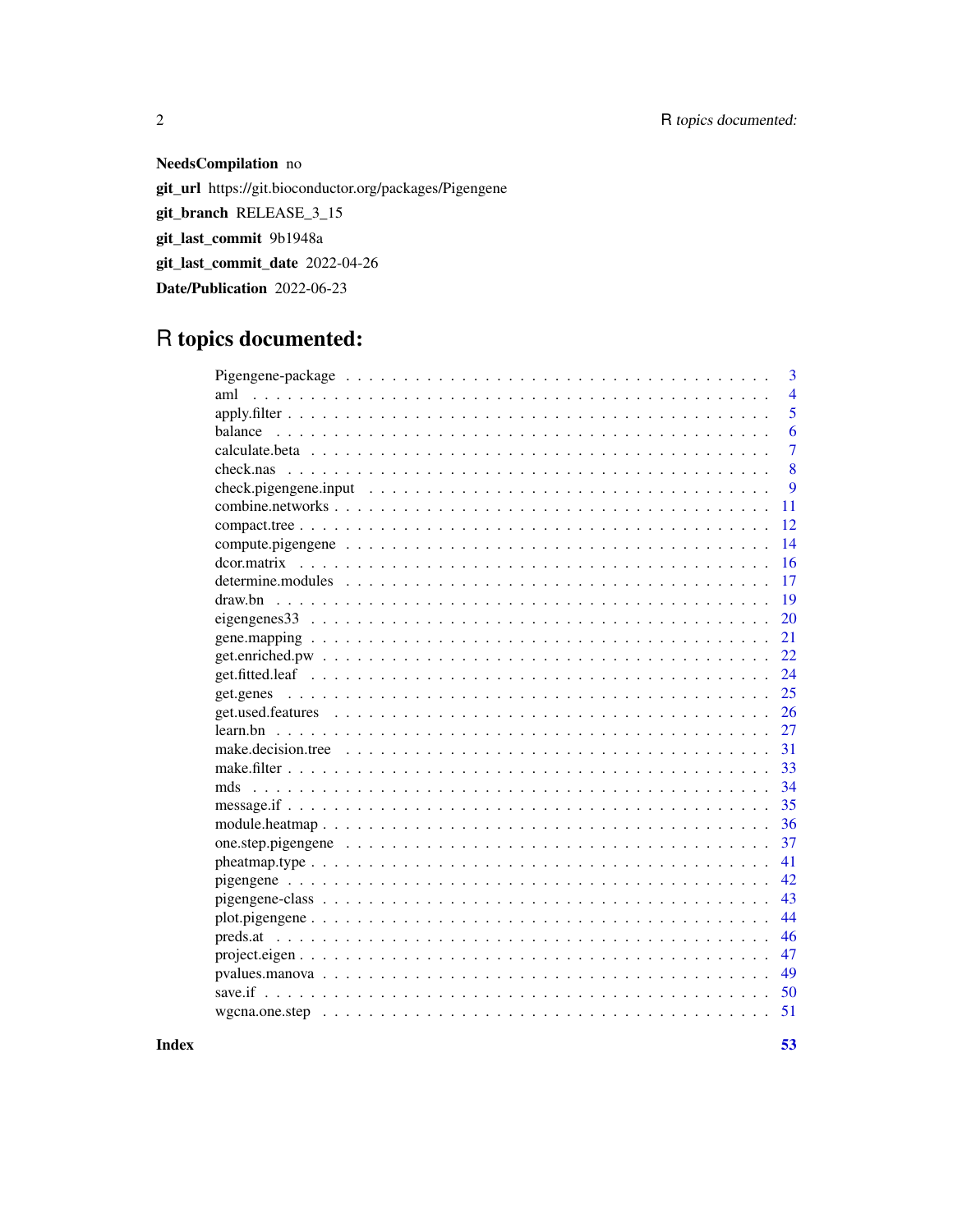<span id="page-2-1"></span><span id="page-2-0"></span>

#### Description

Pigengene identifies gene modules (clusters), computes an eigengene for each module, and uses these biological signatures as features for classification. The resulting biological signatures are very robust with respect to the profiling platform. For instance, if Pigenegene computes a biological signature using a microarray dataset, it can infer the same signature in an RNA Seq dataset such that it is directly comparable across the two datasets.

# Details

| Package: | Pigengene   |
|----------|-------------|
| Type:    | Package     |
| Version: | 0.99.0      |
| Date:    | 2016-04-25  |
| License: | $GPL (= 2)$ |

The main function is one. step. pigengene which requires a gene expression profile and the corresponding conditions (types). Individual functions are provided to facilitate running the pipeline in a customized way. Also, the inferred biological signatures (computed eigengenes) are useful for other supervised or unsupervised analyses.

In most functions of this package, eigenegenes are computed or used as robust biological signatures. Briefly, each eigengene is a weighted average of the expression of all genes in a module (cluster), where the weights are adjusted in a way that the explained variance is maximized.

#### Author(s)

Amir Foroushani, Habil Zare, and Rupesh Agrahari

Maintainer: Habil Zare <zare@txstate.edu>

# References

Foroushani, Amir, et al. "Large-scale gene network analysis reveals the significance of extracellular matrix pathway and homeobox genes in acute myeloid leukemia: an introduction to the Pigengene package and its applications." BMC medical genomics 10.1 (2017): 1-15.

#### See Also

[Pigengene-package](#page-2-1), [one.step.pigengene](#page-36-1), [compute.pigengene](#page-13-1), WGCNA:[:blockwiseModules](#page-0-0)

#### Examples

data(aml)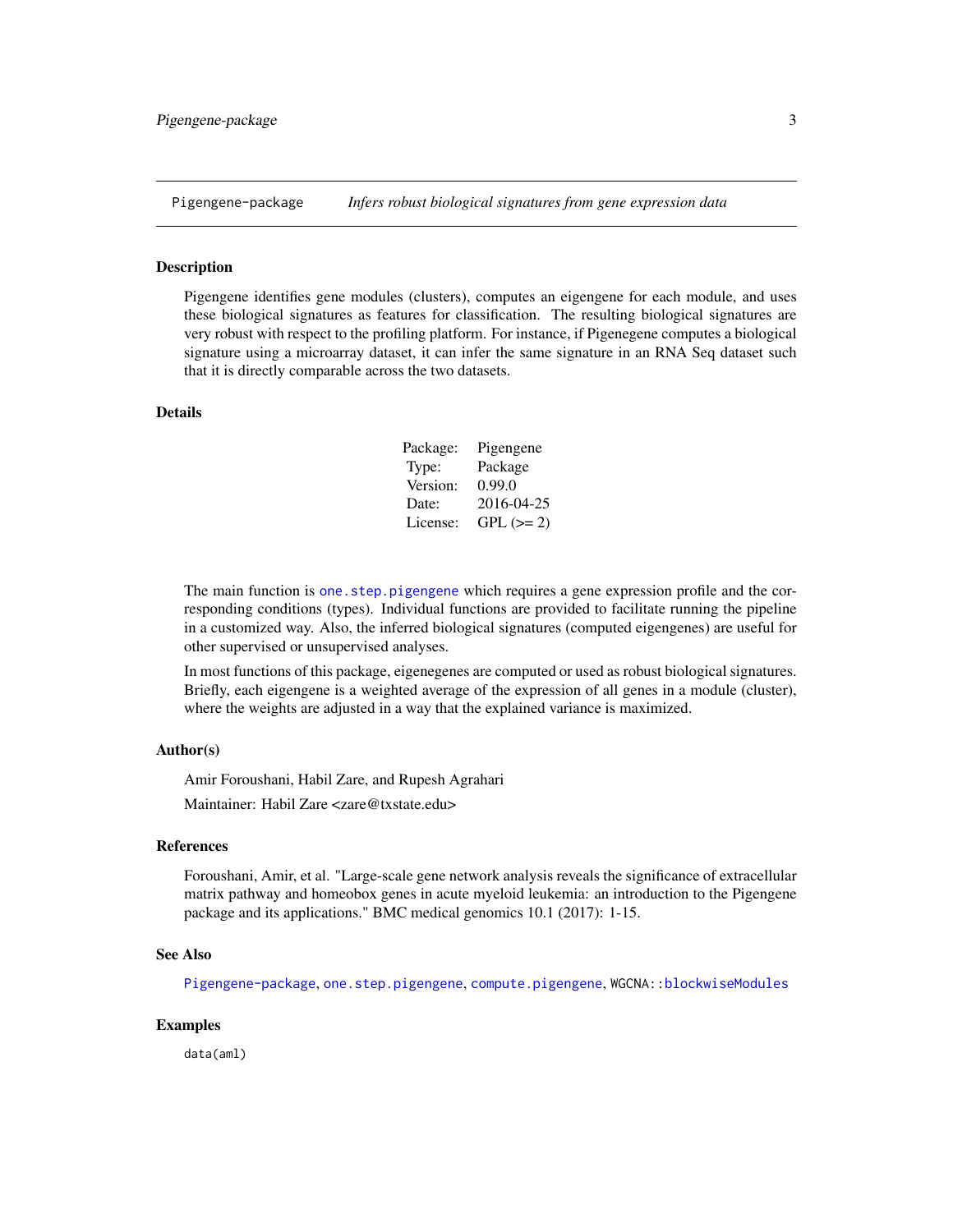<span id="page-3-0"></span>

```
data(mds)
d1 <- rbind(aml,mds)
Labels <- c(rep("AML",nrow(aml)),rep("MDS",nrow(mds)))
names(Labels) <- rownames(d1)
p1 <- one.step.pigengene(Data=d1,saveDir='pigengene', bnNum=10, verbose=1,
   seed=1, Labels=Labels, toCompact=FALSE, doHeat=FALSE)
plot(p1$c5treeRes$c5Trees[["34"]])
## See pigengene for results.
```
<span id="page-3-1"></span>

#### aml *AML gene expression profile*

#### Description

Gene expression profile of 202 acute myeloid leukemia (AML) cases from Mills et al. study. The profile was compared with the profile of 164 myelodysplastic syndromes (MDS) cases and only the 1000 most differentially expressed genes are included.

#### Usage

data("aml")

#### Format

A numeric matrix

# Details

The columns and rows are named according to the genes Entrez, and patient IDs, respectively. The original data was produced using Affymetrix Human Genome U133 Plus 2.0 Miccoaray. Mills et al. study is part of the MILE Study (Microarray Innovations In LEukemia) program, and aimed at prediction of AML transformation in MDS.

# Value

It is a 202\*1000 numeric matrix.

#### Source

<http://www.ncbi.nlm.nih.gov/geo/query/acc.cgi?acc=GSE15061>

#### References

Mills, Ken I., et al. (2009). Microarray-based classifiers and prognosis models identify subgroups with distinct clinical outcomes and high risk of AML transformation of myelodysplastic syndrome. Blood 114.5: 1063-1072.

4 aml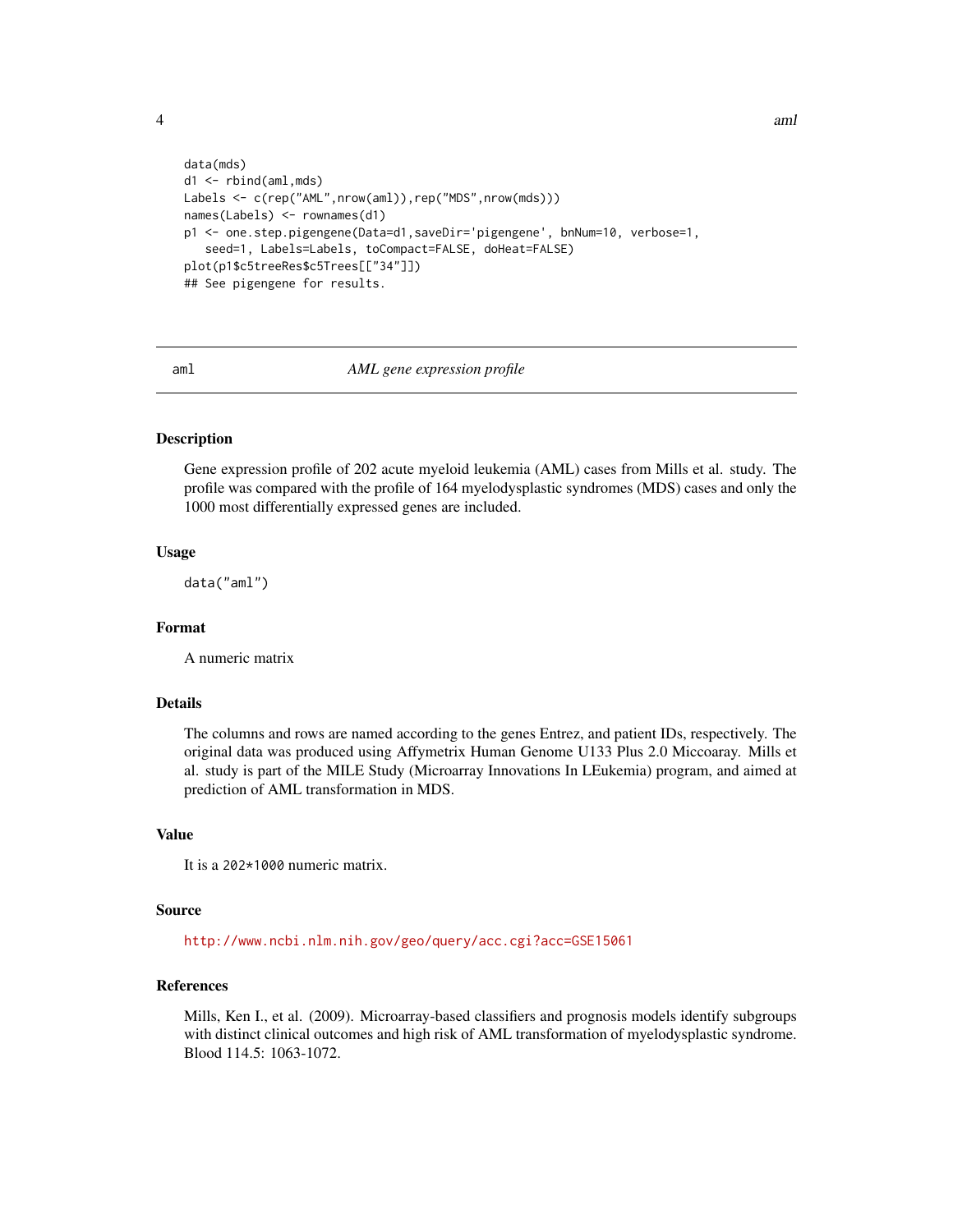# <span id="page-4-0"></span>apply.filter 5

# See Also

[Pigengene-package](#page-2-1), [one.step.pigengene](#page-36-1), [mds](#page-33-1), [pigengene](#page-41-1)

# Examples

library(pheatmap) data(aml) pheatmap(aml[,1:20],show\_rownames=FALSE)

<span id="page-4-1"></span>apply.filter *Applies a given filter on the data*

# Description

Takes as input gamma and epsilon values and a filter graph, which is represented by an adjacency matrix named filt. Applies the filter on the data in either of the two ways: a) with normalization of the filter by degrees in the graph, b) without normalization.

# Usage

apply.filter(gamma, filt, Data, doNormalize=FALSE)

# Arguments

| gamma       | This value is in the $[0,1]$ range and determines the weight of the filter data.<br>Setting to 0 will result in not filtering at all.                                                                                                                                   |
|-------------|-------------------------------------------------------------------------------------------------------------------------------------------------------------------------------------------------------------------------------------------------------------------------|
| filt        | It is a binary matrix computed by the make. filter function.                                                                                                                                                                                                            |
| Data        | A matrix or data frame (or list of matrices or data frames) containing the ex-<br>pression data, with genes corresponding to columns and rows corresponding to<br>samples. Rows and columns must be named. For example, for RNA-Seq data,<br>$log(RPKM+1)$ can be used. |
| doNormalize | If TRUE, the filter will be normalized by the degree in the graph using the filt $*$<br>$D^{-1}$ , where D is a diagonal matrix with degrees of filt on its diagonal.                                                                                                   |

#### Value

| filtered | A filterred matrix computed using the gamma*sData formula, where sData is |
|----------|---------------------------------------------------------------------------|
|          | the scaled Data and filtN is the normalized or unormalized filter.        |

# Author(s)

Habil Zare and Neda Emami.

# See Also

[make.filter](#page-32-1), [determine.modules](#page-16-1)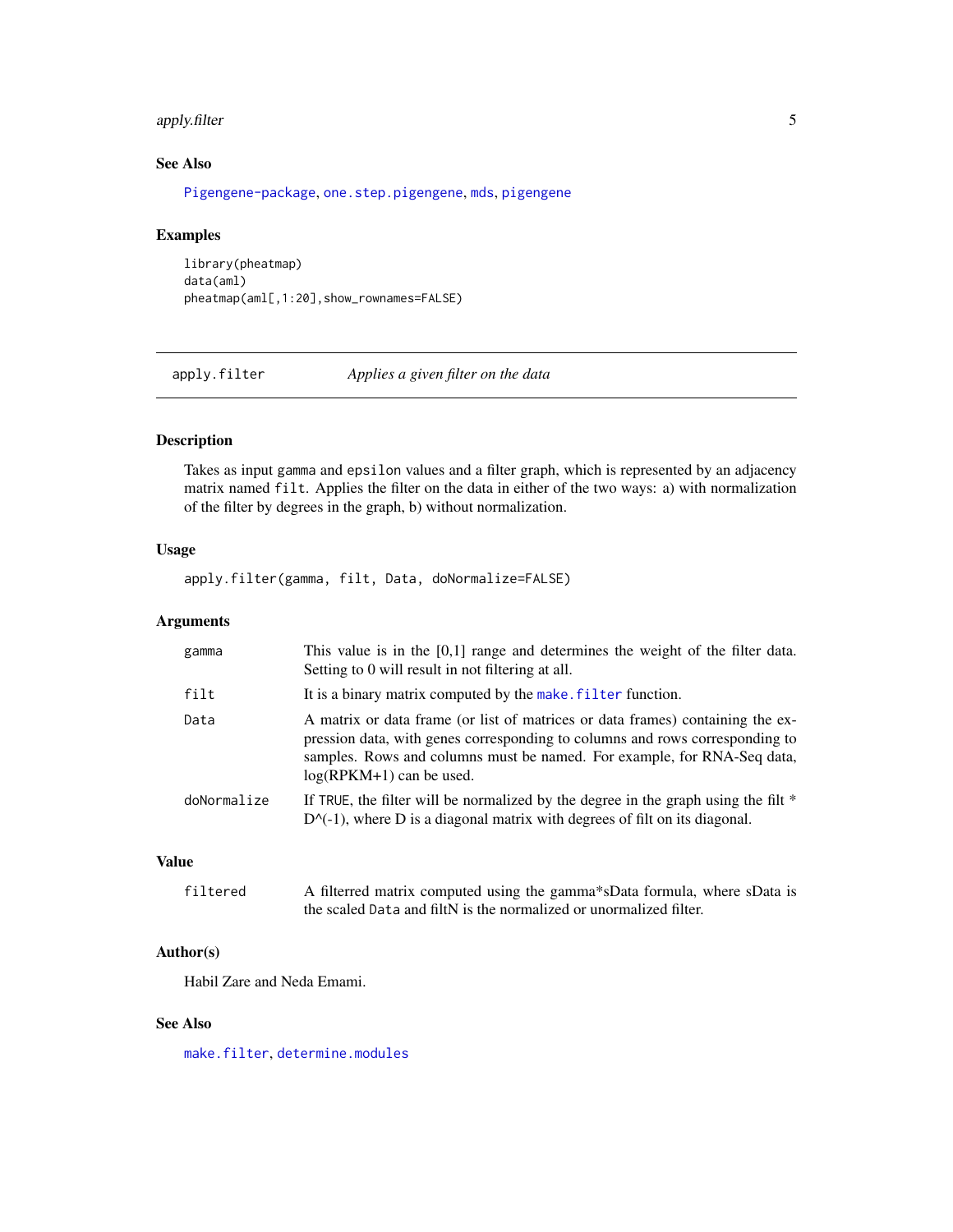**6** balance **b** balance **b** balance **b** balance **b** balance **b** balance **b** balance

# Examples

```
data(aml)
data(mds)
d1 <- rbind(aml,mds)[, 1:200]
Labels <- c(rep("AML",nrow(aml)),rep("MDS",nrow(mds)))
names(Labels) <- rownames(d1)
p0 <- one.step.pigengene(Data=d1, saveDir=".", verbose=1,
                         seed=1, Labels=Labels, naTolerance=0.5,
 RsquaredCut=0.8, doNetOnly=TRUE)
##Making the filter
made <- make.filter(network=p0$Network, epsilon=0.7, outPath=".")
##Applying the filter
f1 <- apply.filter(gamma=0.5, filt=made$filt, Data=d1)
```
<span id="page-5-1"></span>balance *Balances the number of samples*

# Description

Oversamples data by repeating rows such that each condition has roughly the same number of samples.

#### Usage

```
balance(Data, Labels, amplification = 5, verbose = 0, naTolerance=0.05)
```

| Data          | A matrix or data frame containing the expression data, with genes corresponding<br>to columns and rows corresponding to samples. Rows and columns must be<br>named.                                                                                                                                           |
|---------------|---------------------------------------------------------------------------------------------------------------------------------------------------------------------------------------------------------------------------------------------------------------------------------------------------------------|
| Labels        | A (preferably named) vector containing the Labels (condition types) for Data.<br>Names must agree with rows of Data.                                                                                                                                                                                          |
| amplification | An integer that controls the number of repeats for each condition. The number<br>of all samples roughly will be multiplied by this factor after oversampling.                                                                                                                                                 |
| verbose       | The integer level of verbosity. 0 means silent and higher values produce more<br>details of computation.                                                                                                                                                                                                      |
| naTolerance   | Upper threshold on the fraction of entries per gene that can be missing. Genes<br>with a larger fraction of missing entries are ignored. For genes with smaller frac-<br>tion of NA entries, the missing values are imputed from their average expression<br>in the other samples. See check.pigengene.input. |

<span id="page-5-0"></span>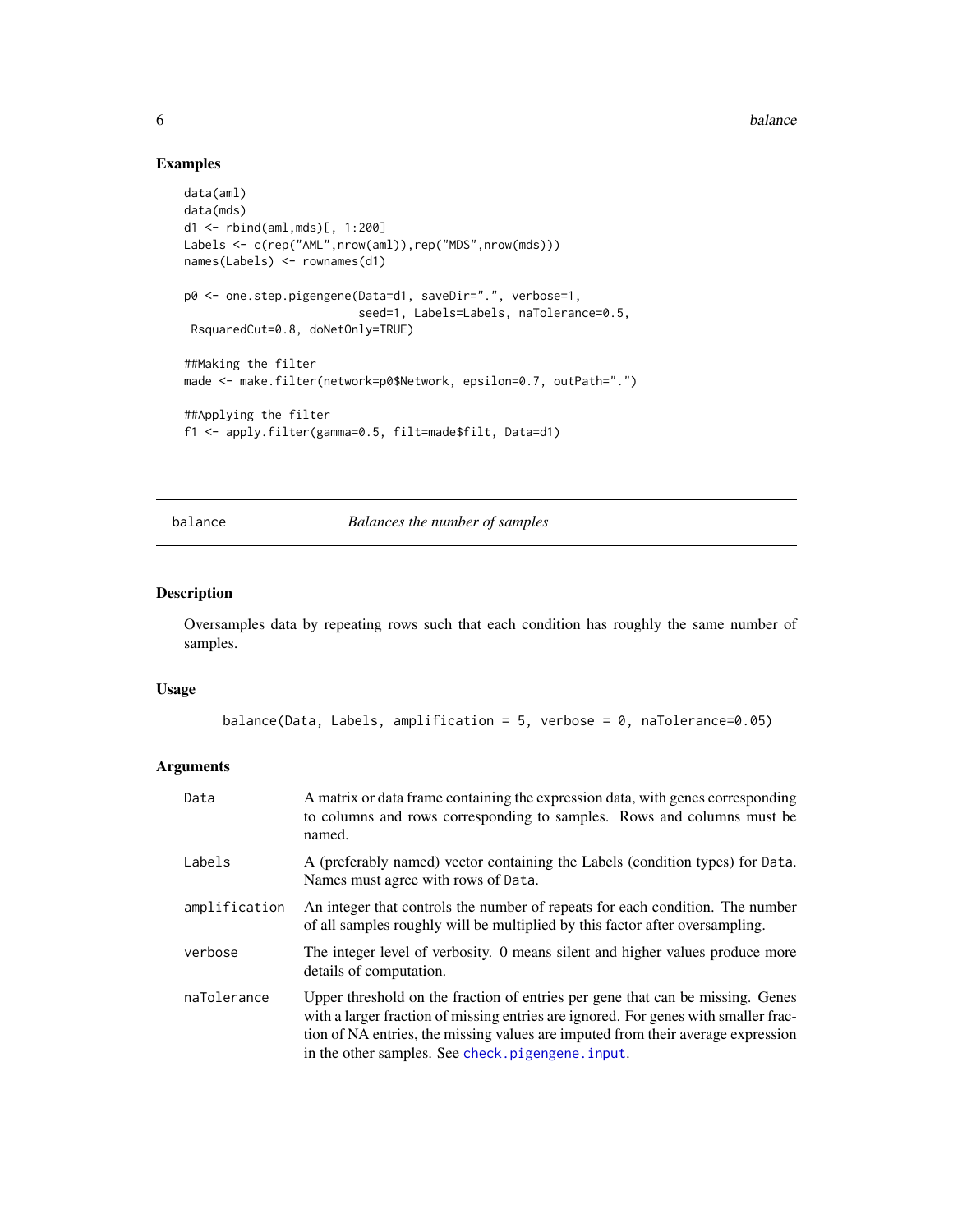# <span id="page-6-0"></span>calculate.beta 7

# Value

A list of:

| balanced | The matrix of oversampled data                                                                                |
|----------|---------------------------------------------------------------------------------------------------------------|
| Reptimes | A vector of integers named by conditions reporting the number of repeats for<br>each condition.               |
|          | origSampleInds The indices of rows in balanced that correspond to the original samples before<br>oversampling |

# Author(s)

Habil Zare

#### See Also

[Pigengene-package](#page-2-1), [one.step.pigengene](#page-36-1), [wgcna.one.step](#page-50-1), [compute.pigengene](#page-13-1)

# Examples

```
data(aml)
data(mds)
d1 <- rbind(aml,mds)
Labels <- c(rep("AML",nrow(aml)),rep("MDS",nrow(mds)))
names(Labels) <- rownames(d1)
b1 <- balance(Data=d1, Labels=Labels)
d2 <- b1$balanced
```
<span id="page-6-1"></span>calculate.beta *Estimates an appropriate power value*

#### Description

The [WGCNA](#page-0-0) package assumes that in the coexpression network the genes are connected with a powerlaw distribution. Therefore, it need a soft-thresholding power for network construction, which is estimated by this auxiliary function.

# Usage

```
calculate.beta(saveFile = NULL, RsquaredCut = 0.8, Data, doThreads=FALSE,
 verbose = 0)
```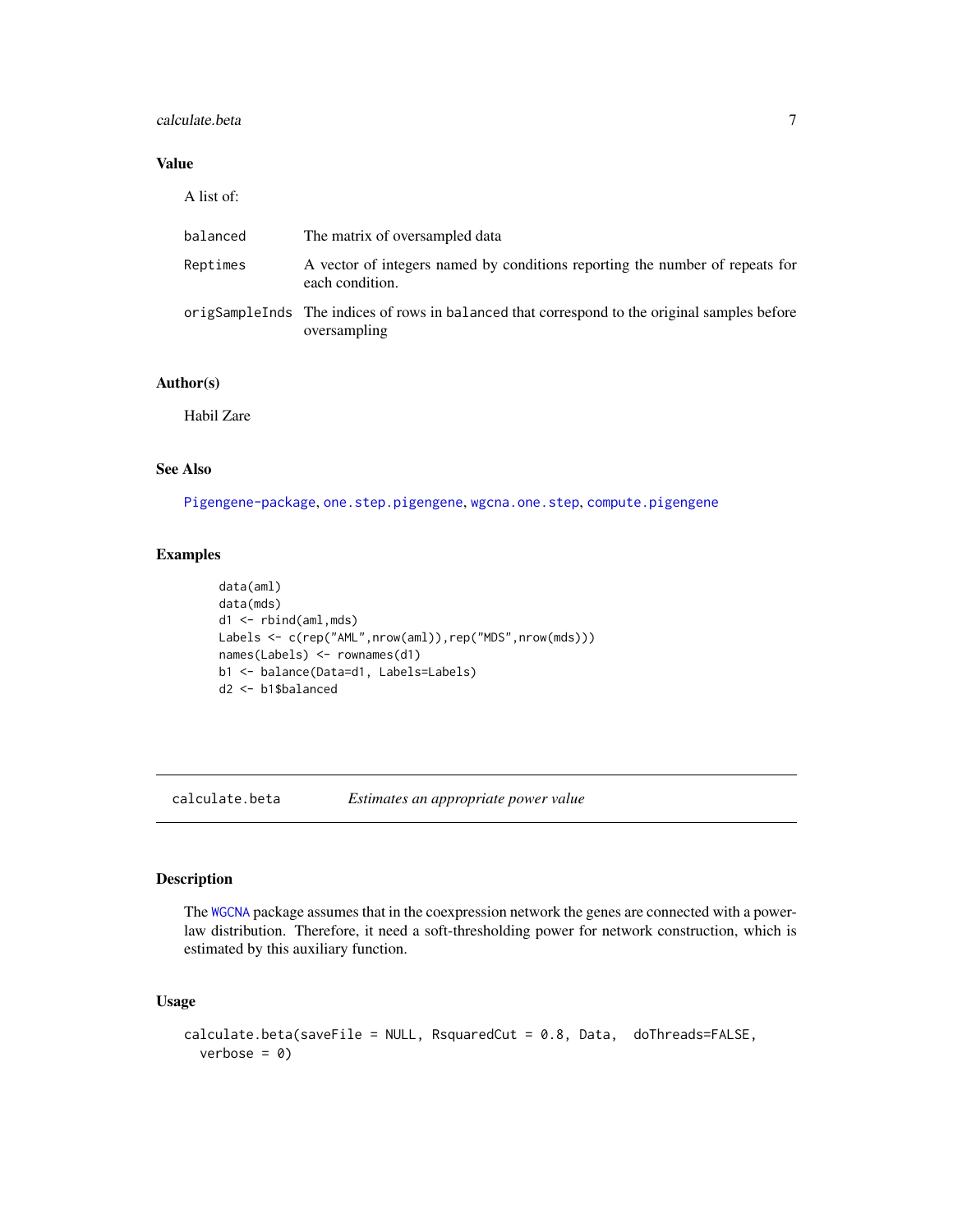# <span id="page-7-0"></span>Arguments

| saveFile    | The file to save the results in. Set to NULL to disable.                                                                                                                |
|-------------|-------------------------------------------------------------------------------------------------------------------------------------------------------------------------|
| RsquaredCut | A threshold in the range $[0,1]$ used to estimate the power. A higher value can<br>increase power. For technical use only. See pickSoftThreshold for more de-<br>tails. |
| Data        | A matrix or data frame containing the expression data, with genes corresponding<br>to columns and rows corresponding to samples. Rows and columns must be<br>named.     |
| doThreads   | Boolean. Allows WGCNA to run a little faster using multi-threading but might<br>not work on all systems.                                                                |
| verbose     | The integer level of verbosity. 0 means silent and higher values produce more<br>details of computation.                                                                |

# Value

| A list of:  |                                               |
|-------------|-----------------------------------------------|
| sft         | The full output of pickSoftThreshold function |
| power       | The estimated power (beta) value              |
| powers      | The numeric vector of all tried powers        |
| RsquaredCut | The value of input argument Rsquared Cut      |

# References

Langfelder P and Horvath S, WGCNA: an R package for weighted correlation network analysis. BMC Bioinformatics 2008, 9:559

# See Also

[pickSoftThreshold](#page-0-0), [blockwiseModules](#page-0-0), [one.step.pigengene](#page-36-1), [wgcna.one.step](#page-50-1)

# Examples

```
data(aml)
p1 <- calculate.beta(Data=aml[,1:200])
```
<span id="page-7-1"></span>check.nas *Removes* NA*s from a data matrix*

# Description

Checks Data for NA values.

# Usage

check.nas(Data, naTolerance=0.05, na.rm=TRUE)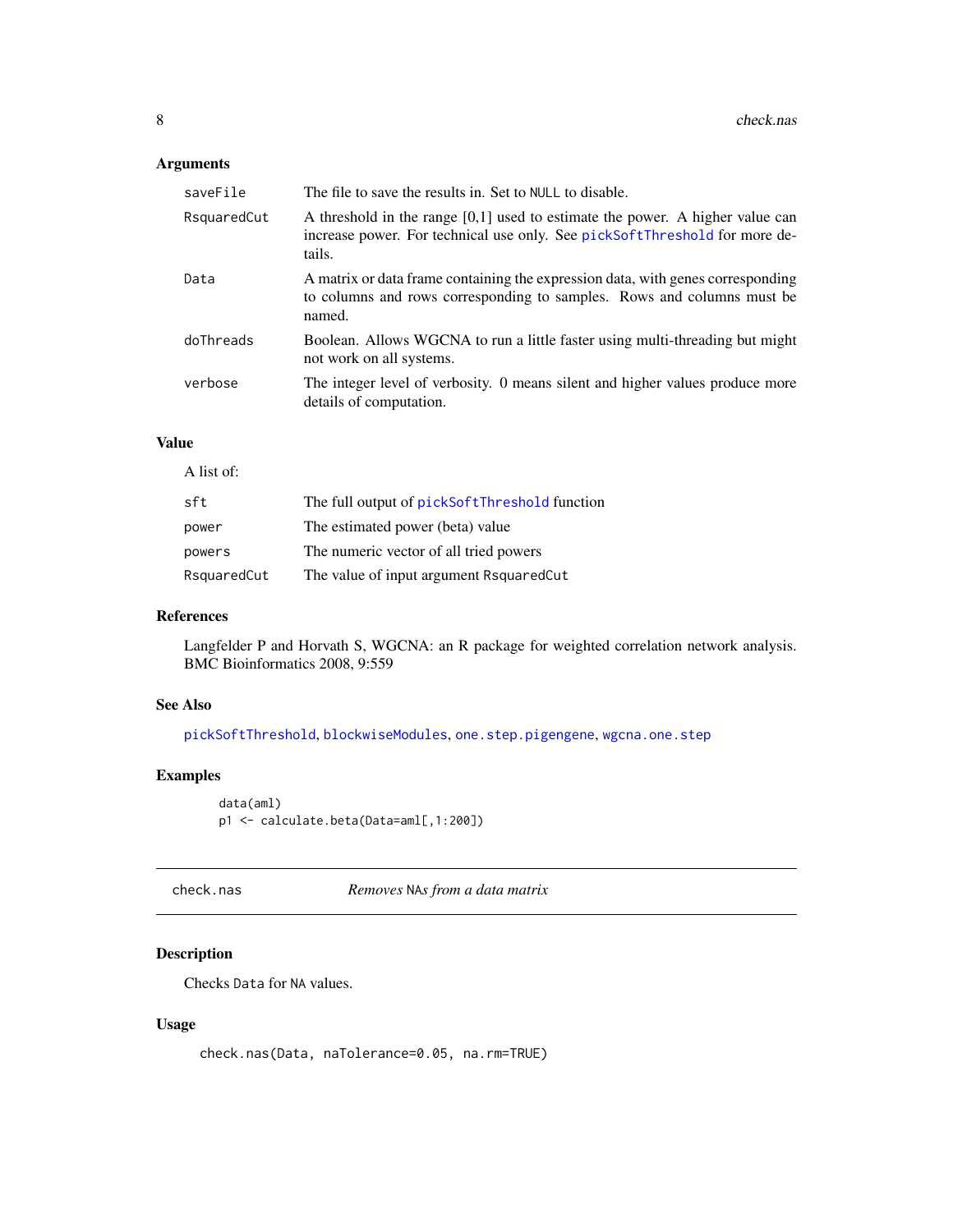# <span id="page-8-0"></span>Arguments

| Data        | A matrix or data frame containing the expression data, with genes corresponding<br>to columns and rows corresponding to samples. Rows and columns must be<br>named.                                           |
|-------------|---------------------------------------------------------------------------------------------------------------------------------------------------------------------------------------------------------------|
| naTolerance | A number in the 0-1 range. If the frequency of NAs in a column of Data is more<br>than this threshold, then that column will be removed.                                                                      |
| na.rm       | If TRUE, NAs in the Data will be replaces with the average of the column, how-<br>ever, if the frequency of NAs in the column is too high (i.e., more than naTolerance),<br>the whole column will be removed. |

# Value

| A list of:    |                                                                                                                      |
|---------------|----------------------------------------------------------------------------------------------------------------------|
| cleaned       | The cleaned data with no NA value. Rows are the same as Data, but some<br>columns may be deleted.                    |
| tooNaGenes    | A character vector of those genes (i.e., column names of Data) that had too<br>many NAs, and therefore were removed. |
| replacedNaNum | The number of NA entries in the matrix that were replaced with the average of<br>the corresponding column (gene).    |

# Author(s)

Habil Zare

# See Also

[check.pigengene.input](#page-8-1), [Pigengene-package](#page-2-1)

# Examples

```
data(aml)
dim(aml)
aml[1:410]<-NA
c1 <- check.nas(Data=aml)
dim(c1$cleaned)
c1$tooNaGenes
rm(aml)
```
<span id="page-8-1"></span>check.pigengene.input *Quality check on the imput*

# Description

Checks Data and Labels for NA values, row and column names, etc.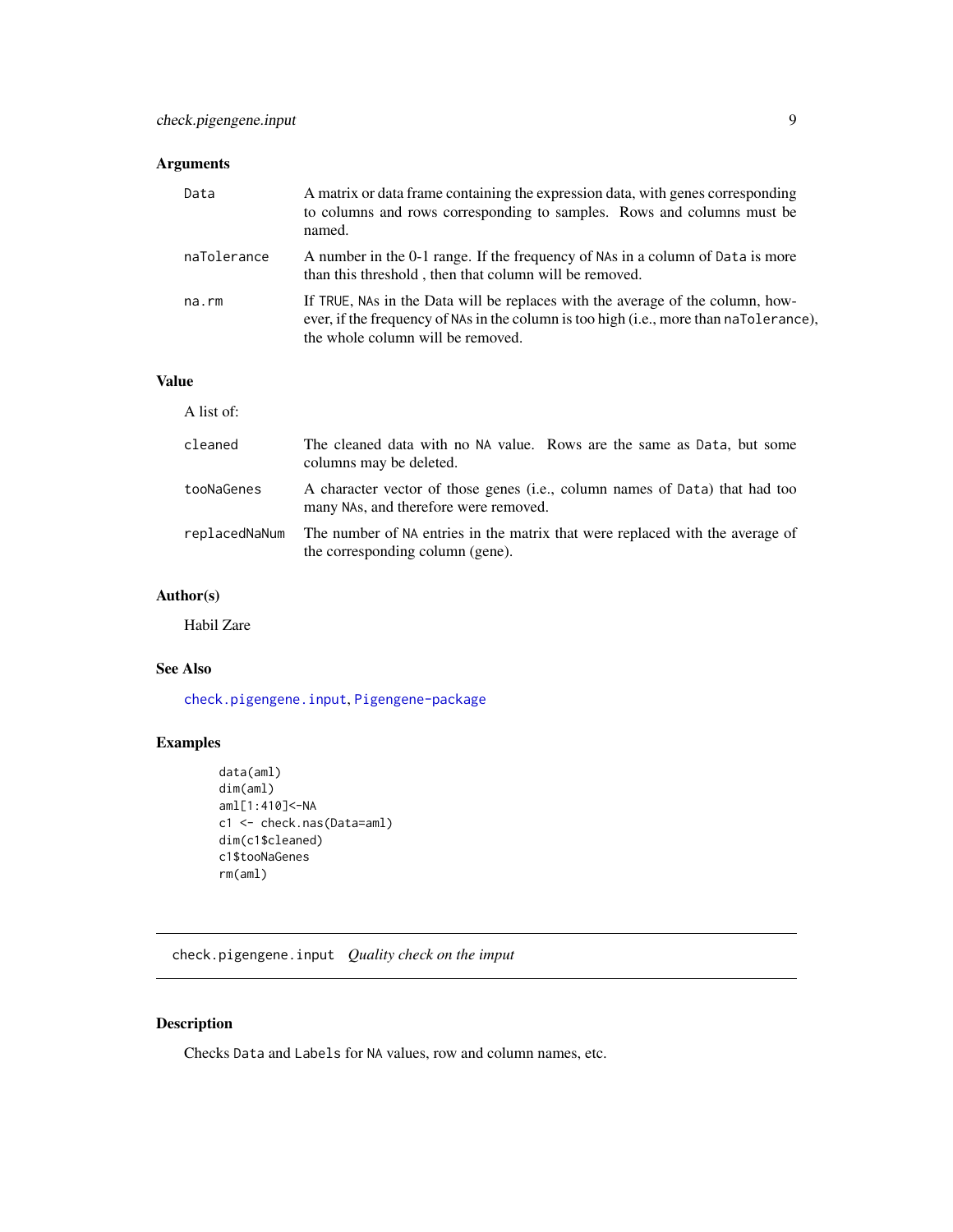# <span id="page-9-0"></span>Usage

check.pigengene.input(Data, Labels, na.rm = FALSE, naTolerance=0.05)

# Arguments

| Data        | A matrix or data frame containing the expression data, with genes corresponding<br>to columns and rows corresponding to samples. Rows and columns must be<br>named.                                                                                                                                           |
|-------------|---------------------------------------------------------------------------------------------------------------------------------------------------------------------------------------------------------------------------------------------------------------------------------------------------------------|
| Labels      | A (preferably named) vector containing the Labels (condition types) for Data.<br>Names must agree with rows of Data.                                                                                                                                                                                          |
| $na$ . $rm$ | If TRUE, NAs in the Data will be replaces with the average of the column, how-<br>ever, if the frequency of NAs in the column is too high, the whole column will be<br>removed.                                                                                                                               |
| naTolerance | Upper threshold on the fraction of entries per gene that can be missing. Genes<br>with a larger fraction of missing entries are ignored. For genes with smaller frac-<br>tion of NA entries, the missing values are imputed from their average expression<br>in the other samples. See check.pigengene.input. |

# Value

A list of:

| Data   | The checked Data matrix, NA possibly removed and rows are ordered as names<br>of Labels. |
|--------|------------------------------------------------------------------------------------------|
| Labels | The checked vector of Labels                                                             |

# Author(s)

Habil Zare

# See Also

[check.nas](#page-7-1), [one.step.pigengene](#page-36-1), [Pigengene-package](#page-2-1)

# Examples

```
data(aml)
Labels <- c(rep("AML",nrow(aml)))
names(Labels) <- rownames(aml)
c1 <- check.pigengene.input(Data=aml, Labels=Labels,na.rm=TRUE)
Data <- c1$Data
Labels <- c1$Labels
```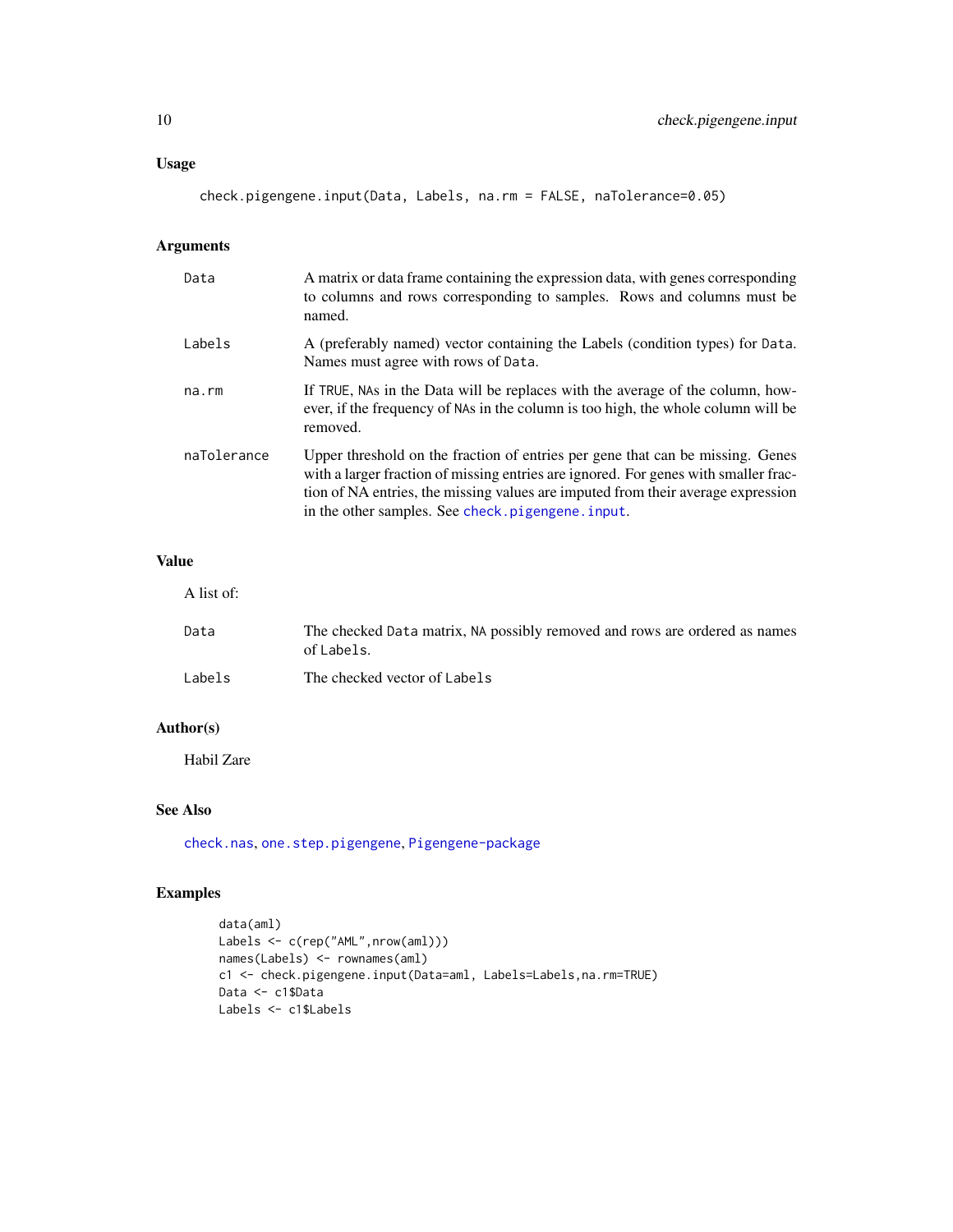<span id="page-10-1"></span><span id="page-10-0"></span>combine.networks *Combines two or more networks*

# Description

Takes as input two or more adjacency matrices, and the corresponding contributions. Computes a combined network (weighted graph) in which the weight on an edge between two nodes is an average of the weights on the same edge in the input networks.

# Usage

```
combine.networks(nets, contributions, outPath, midfix="",
   powerVector=1:20, verbose=1, RsquaredCut=0.75, minModuleSize=5,
  doRemoveTOM=TRUE, datExpr, doReturNetworks=FALSE, doSave=FALSE, doIdentifyModule=TRUE)
```

| nets             | A list of adjacency matrices (networks), which can be generated using e.g., the<br>WGCNA: : adjacency function. Rows and columns must be named.                                                                                                                                                                                |
|------------------|--------------------------------------------------------------------------------------------------------------------------------------------------------------------------------------------------------------------------------------------------------------------------------------------------------------------------------|
| contributions    | A numeric vector with the same length as nets. In computing the average weight<br>on each edge in the combined network, first the edge weights from individual<br>networks are multiplied by their corresponding contributions, then the result will<br>be divided by the sum of weights of all networks containing this edge. |
| outPath          | A string to the path where plots and results will be saved.                                                                                                                                                                                                                                                                    |
| midfix           | An optional string used in the output file names.                                                                                                                                                                                                                                                                              |
| powerVector      | A numeric vector of power values that are tried to find the best one. See WGCNA:: pickSoftThreshold<br>documentation.                                                                                                                                                                                                          |
| verbose          | The integer level of verbosity. 0 means silent and higher values produce more<br>details of computation.                                                                                                                                                                                                                       |
| RsquaredCut      | A threshold in the range $[0,1]$ used to estimate the power. A higher value can<br>increase power. For technical use only. See pickSoftThreshold for more de-<br>tails.                                                                                                                                                        |
| minModuleSize    | The value that controls the minimum number of genes per module.                                                                                                                                                                                                                                                                |
| doRemoveTOM      | A boolean determining the big TOM file must remove or not.                                                                                                                                                                                                                                                                     |
| datExpr          | The expression matrix that WGCNA:: blockwiseModules uses for fine-tuning and<br>removing genes from modules. This is not an ideal behavior by WGCNA.                                                                                                                                                                           |
| doReturNetworks  |                                                                                                                                                                                                                                                                                                                                |
|                  | A boolean value to determine whether to return Network, which is relatively a<br>big matrix (typically GBs). Set to FALSE not to waste memory.                                                                                                                                                                                 |
| doSave           | A boolean value to determine whether the whole output of this function (typi-<br>cally 1-2 GBs) should be saved as combined Network. Set to FALSE not to waste<br>disk space.                                                                                                                                                  |
| doIdentifyModule |                                                                                                                                                                                                                                                                                                                                |
|                  | A boolean value to determine whether modules should be identified. Set it to<br>FALSE if you just need the network, not the modules.                                                                                                                                                                                           |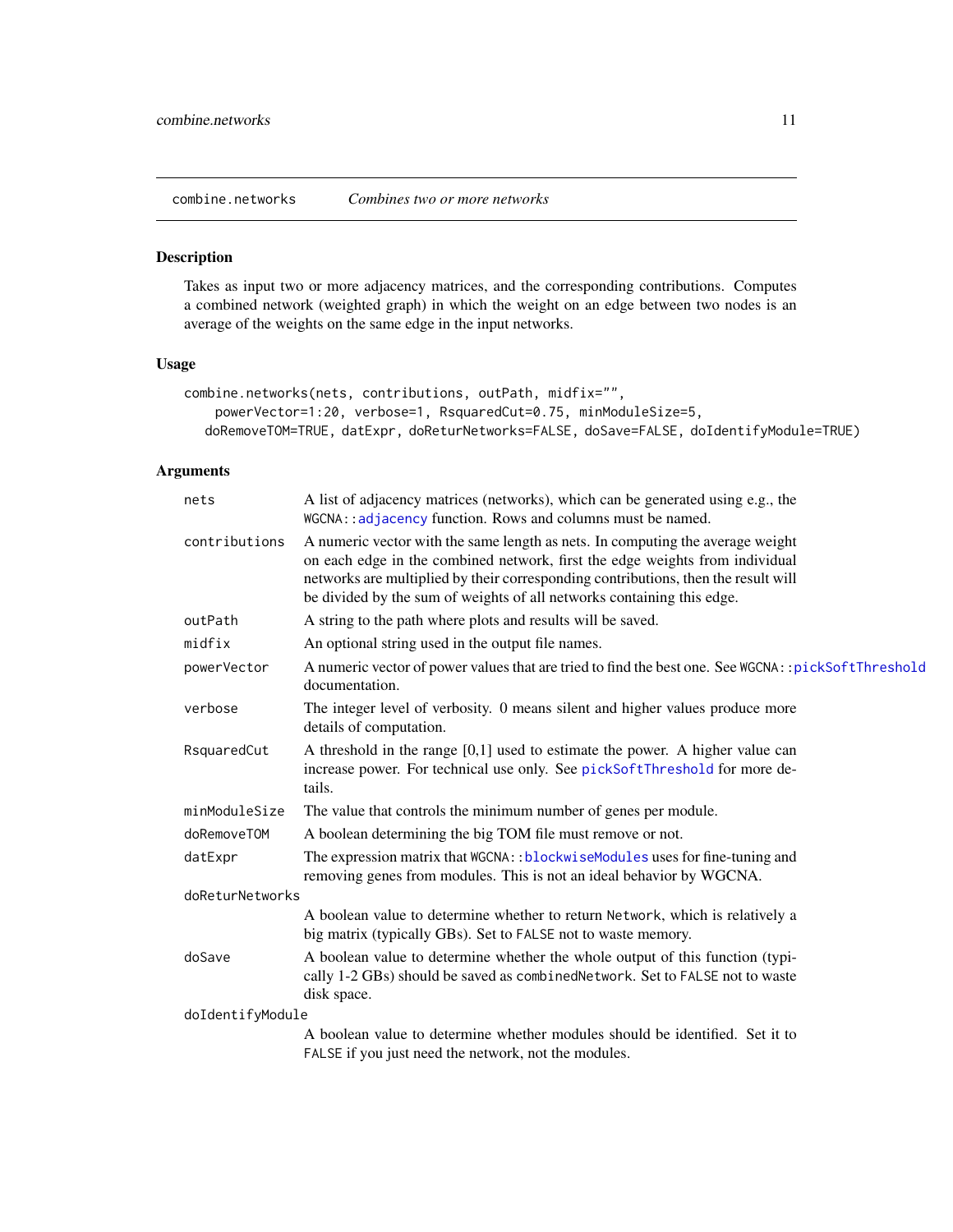# <span id="page-11-0"></span>Value

A list with following components

| call                | The command that created the results                                                                                      |
|---------------------|---------------------------------------------------------------------------------------------------------------------------|
| midfix              | The input argument                                                                                                        |
| Network             | The adjacency matrix of the combined network                                                                              |
| denominators        | A matrix, each cell of which is the sum of weights of all networks contributing<br>to the edge corresponding to that cell |
| power               | The power (beta) value used for the combined network                                                                      |
| fits                | The fit indices calculated for the combined network                                                                       |
| net                 | The output of WGCNA::blockwiseModules containing the module information<br>in its colors field                            |
| modules             | The output of WGCNA:: blockwiseModules                                                                                    |
| combinedNetworkFile |                                                                                                                           |
|                     | The path to the saved file containing combined Network                                                                    |

#### Note

If the networks have different node sets, the combined network will be computed on the union of nodes.

#### See Also

WGCNA:[:blockwiseModules](#page-0-0), WGCNA:[:TOMsimilarity](#page-0-0), and WGCNA:[:pickSoftThreshold.fromSimilarity](#page-0-0)

#### Examples

```
data(aml)
data(mds)
nets <- list()
## Make the coexpression networks:
nets[["aml"]] <- abs(stats::cor(aml[,1:200]))
nets[["mds"]] <- abs(stats::cor(mds[,1:200]))
## Combine them:
combined <- combine.networks(nets=nets, contributions=c(nrow(aml), nrow(mds)),
                 outPath=".", datExpr=rbind(aml, mds)[,1:200])
print(table(combined$modules))
```
<span id="page-11-1"></span>compact.tree *Reduces the number of genes in a decision tree*

#### Description

In a greedy way, this function removes the genes with smaller weight one-by-one, while assessing the accuracy of the predictions of the resulting trees.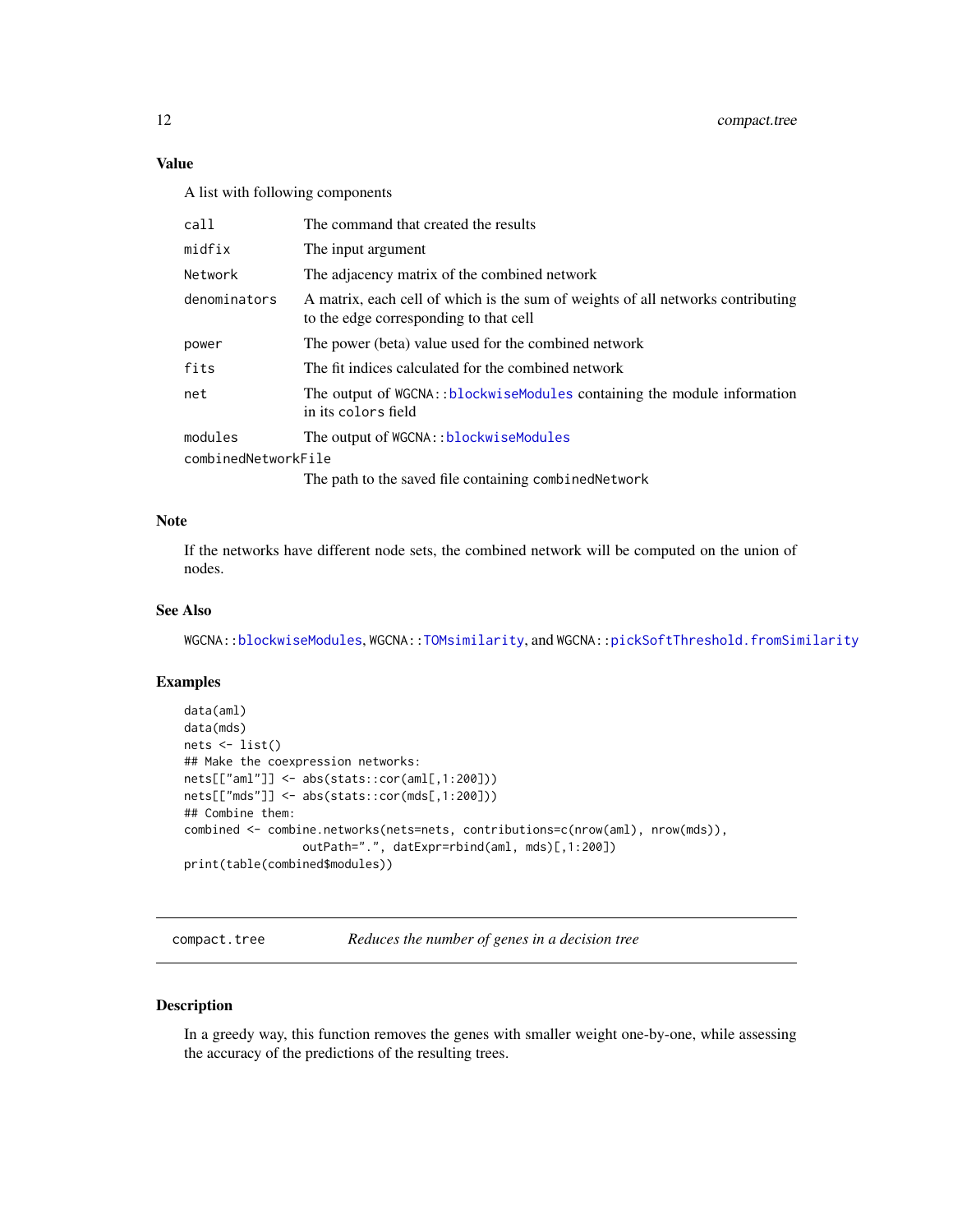# <span id="page-12-0"></span>compact.tree 13

# Usage

```
compact.tree(c5Tree, pigengene, Data=pigengene$Data, Labels=pigengene$Labels,
  testD=NULL, testL=NULL, saveDir=".", verbose=0)
```
# Arguments

| c5Tree    | A decision tree of class C50 that uses module eigengenes, or NULL. If NULL, If<br>NULL, expression plots for all modules are created.                               |
|-----------|---------------------------------------------------------------------------------------------------------------------------------------------------------------------|
| pigengene | A object of pigengene-class, output of compute pigengene                                                                                                            |
| Data      | A matrix or data frame containing the expression data, with genes corresponding<br>to columns and rows corresponding to samples. Rows and columns must be<br>named. |
| Labels    | Labels (condition types) for the (training) expression data. It is a named vector<br>of characters. Data will be subset according to these names.                   |
| testD     | The test expression data, for example, from an independent dataset. Optional.                                                                                       |
| testL     | Labels (condition types) for the (test) expression data. Optional.                                                                                                  |
| saveDir   | Where to save the plots of the tree(s)                                                                                                                              |
| verbose   | Integer level of verbosity. O means silent and higher values produce more details<br>of computation.                                                                |

# Value

A list with following elements is invisibly returned:

| call             | The call that created the results                                                                                                                                                                                                              |
|------------------|------------------------------------------------------------------------------------------------------------------------------------------------------------------------------------------------------------------------------------------------|
| predTrain        | Prediction using projected data without compacting                                                                                                                                                                                             |
| predTrainCompact |                                                                                                                                                                                                                                                |
|                  | Prediction after compacting                                                                                                                                                                                                                    |
| genes            | A character vector of all genes in the full tree before compacting                                                                                                                                                                             |
| genesCompacted   | A character vector of all genes in the compacted tree                                                                                                                                                                                          |
| trainErrors      | A matrix reporting errors on the train data. The rows are named according to<br>the number of removed genes. Each column reports the number of misclassified<br>samples in one condition (type) except the last column that reports the total. |
| testErrors       | A matrix reporting errors on the test data similar to trainerrors                                                                                                                                                                              |
| queue            | A numeric vector named by all genes contributing to the full tree before com-<br>pacting. The numeric values are weights increasingly ordered by absolute value.                                                                               |
| pos              | The number of removed genes                                                                                                                                                                                                                    |
| txtFile          | Confusion matrices and other details on compacting are reported in this text file                                                                                                                                                              |

#### References

Large-scale gene network analysis reveals the significance of extracellular matrix pathway and homeobox genes in acute myeloid leukemia, Foroushani A, Agrahari R, Docking R, Karsan A, and Zare H. In preparation.

Gene shaving as a method for identifying distinct sets of genes with similar expression patterns, Hastie, Trevor, et al. Genome Biol 1.2 (2000): 1-0003.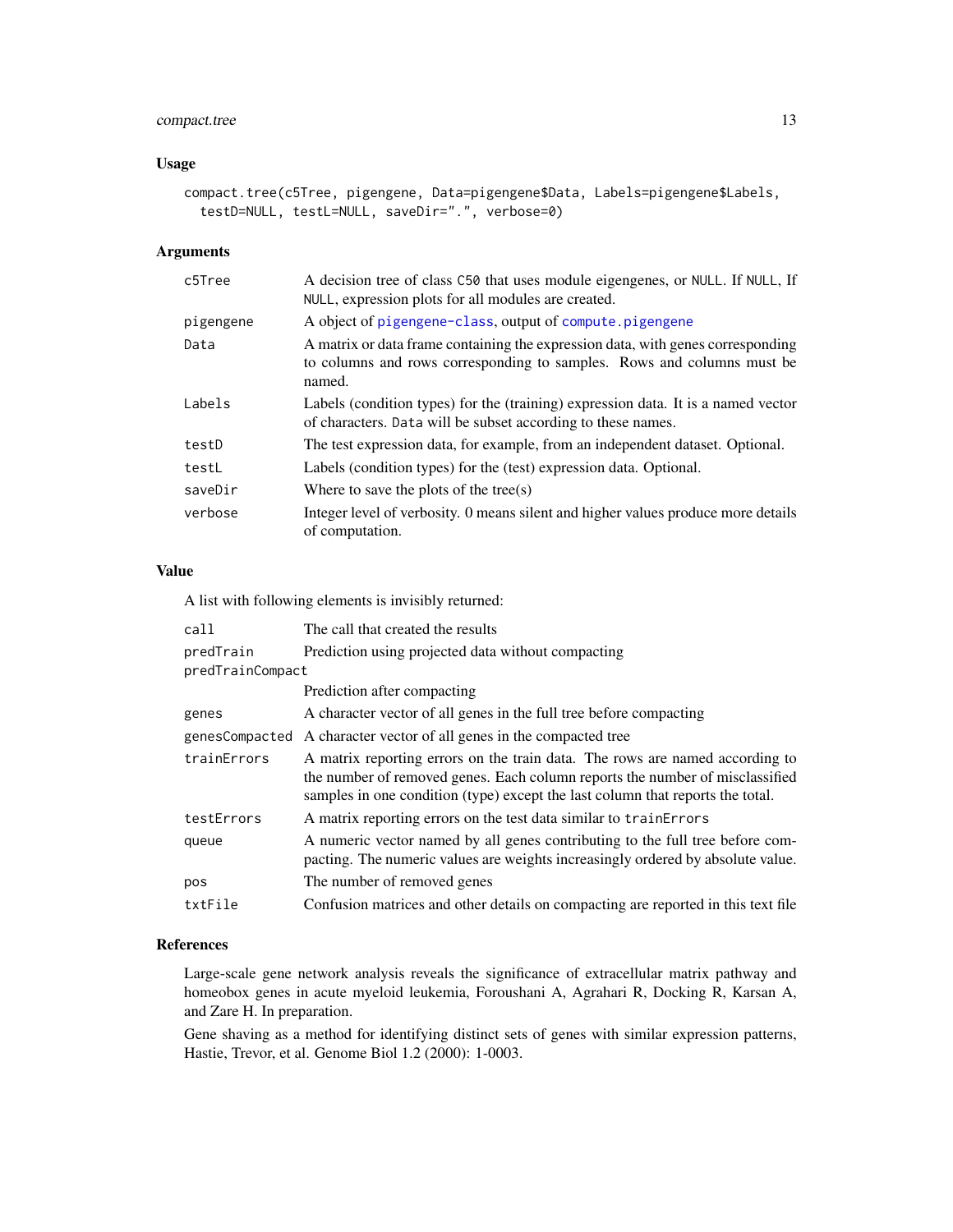# See Also

[Pigengene-package](#page-2-1), [compute.pigengene](#page-13-1), [make.decision.tree](#page-30-1), [C5.0](#page-0-0), [Pigengene-package](#page-2-1)

#### Examples

```
## Data:
data(aml)
data(mds)
data(pigengene)
d1 <- rbind(aml,mds)
## Fiting the trees:
trees <- make.decision.tree(pigengene=pigengene, Data=d1,
saveDir="trees", minPerLeaf=14:15, doHeat=FALSE,verbose=3,
toCompact=FALSE)
c1 <- compact.tree(c5Tree=trees$c5Trees[["15"]], pigengene=pigengene,
    saveDir="compacted", verbose=1)
```
<span id="page-13-1"></span>compute.pigengene *Computes the eigengenes*

# Description

This function takes as input the expression data and module assignments, and computes an eigengene for each module using PCA.

#### Usage

```
compute.pigengene(Data, Labels, modules, saveFile = "pigengene.RData",
   selectedModules = "All", amplification = 5, doPlot = TRUE,
   verbose = 0, dOrderByW = TRUE, naTolerance=0.05
```

| Data            | A matrix or data frame containing the training expression data, with genes cor-<br>responding to columns and rows corresponding to samples. Rows and columns<br>must be named. |
|-----------------|--------------------------------------------------------------------------------------------------------------------------------------------------------------------------------|
| Labels          | A (preferably named) vector containing the Labels (condition types) for the<br>training Data. Names must agree with rows of Data.                                              |
| modules         | A numeric vector, named by genes, that reports the module (clustering) assign-<br>ments.                                                                                       |
| saveFile        | The file to save the results. NULL will disable saving, and thus requires doPlot<br>to be FALSE.                                                                               |
| selectedModules |                                                                                                                                                                                |
|                 | A numeric vector determining which modules to use, or set to "All" (default) to<br>include every module.                                                                       |

<span id="page-13-0"></span>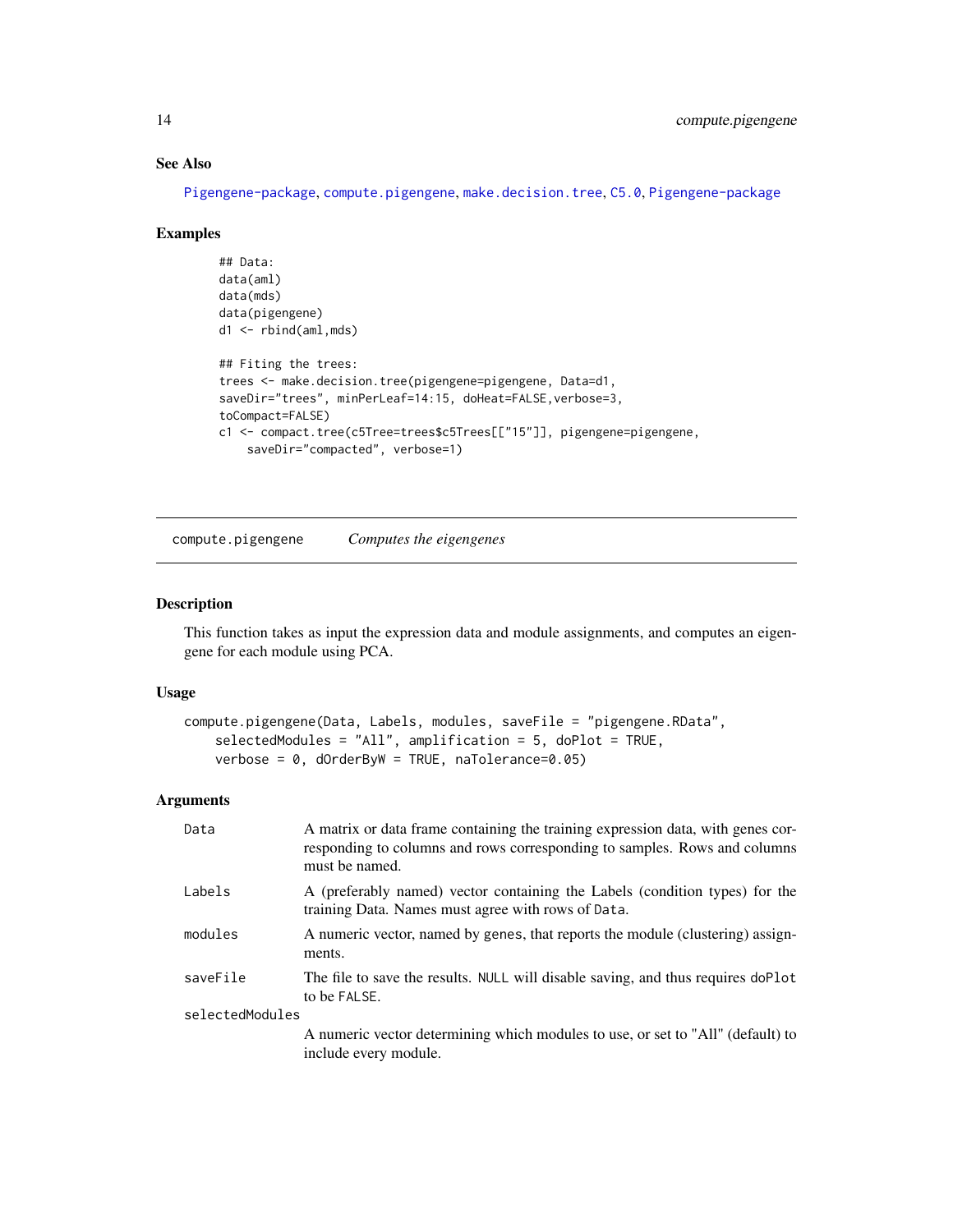<span id="page-14-0"></span>

| doPlot<br>ploted and saved.<br>verbose<br>details of computation.<br>dOrderByW<br>in the corresponding module.<br>naTolerance<br>in the other samples. See check.pigengene.input. | amplification | An integer that controls the number of repeats for each condition. The number<br>of all samples roughly will be multiplied by this factor after oversampling. See<br>balance.                                                                             |
|-----------------------------------------------------------------------------------------------------------------------------------------------------------------------------------|---------------|-----------------------------------------------------------------------------------------------------------------------------------------------------------------------------------------------------------------------------------------------------------|
|                                                                                                                                                                                   |               | Boolean determining whether heatmaps of expression of eigengenes should be                                                                                                                                                                                |
|                                                                                                                                                                                   |               | The integer level of verbosity. 0 means silent and higher values produce more                                                                                                                                                                             |
|                                                                                                                                                                                   |               | If TRUE, the genes will be ordered in the csy file based on their absolute weight                                                                                                                                                                         |
|                                                                                                                                                                                   |               | Upper threshold on the fraction of entries per gene that can be missing. Genes<br>with a larger fraction of missing entries are ignored. For genes with smaller frac-<br>tion of NA entries, the missing values are imputed from their average expression |

# Details

Rows of Data are oversampled using [balance](#page-5-1) so that each condition has roughly the same number of samples. [moduleEigengenes](#page-0-0) computes an eigengene for each module using PCA.

# Value

An object of [pigengene-class](#page-42-1).

#### Author(s)

Habil Zare and Amir Foroushani

#### References

Large-scale gene network analysis reveals the significance of extracellular matrix pathway and homeobox genes in acute myeloid leukemia, Foroushani A, Agrahari R, Docking R, Karsan A, and Zare H. In preparation.

#### See Also

[Pigengene-package](#page-2-1), [one.step.pigengene](#page-36-1), [wgcna.one.step](#page-50-1), [make.decision.tree](#page-30-1), [moduleEigengenes](#page-0-0)

# Examples

```
## Data:
data(aml)
data(mds)
data(eigengenes33)
d1 <- rbind(aml,mds)
Labels <- c(rep("AML",nrow(aml)),rep("MDS",nrow(mds)))
names(Labels) <- rownames(d1)
modules33 <- eigengenes33$modules[colnames(d1)]
## Computing:
pigengene <- compute.pigengene(Data=d1, Labels=Labels, modules=modules33,
```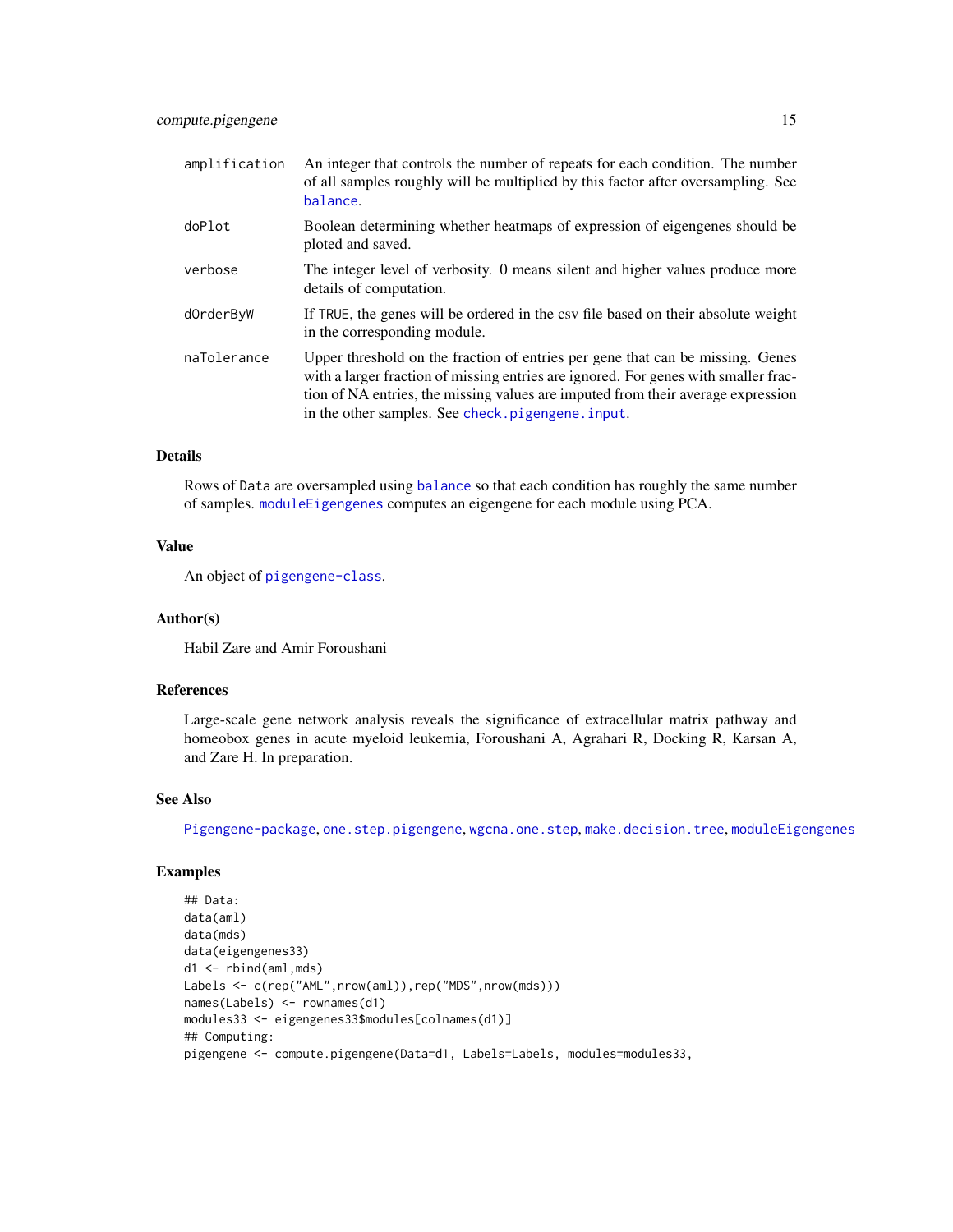#### <span id="page-15-0"></span>16 dcor.matrix

```
saveFile="pigengene.RData", doPlot=TRUE, verbose=3)
class(pigengene)
plot(pigengene, fontsize=12)
```
dcor.matrix *Computes distance correlation for give matrix*

#### Description

This function computes the distance correlation between every pair of columns of the input data matrix.

#### Usage

dcor.matrix(Data)

#### Arguments

Data A matrix containing the data

#### Details

Using for loops, all pairs of columns are passed to link[energy]{dcor} function from link[energy]{energy-package}.

#### Value

A numeric square matrix. The number of rows and columns is equal to the number of columns of Data and they are named accordingly.

# Note

This function uses for loops, which are not efficient for an input matrix with too many columns.

# Author(s)

Habil Zare

# References

Szekely, G.J., Rizzo, M.L., and Bakirov, N.K. (2007), Measuring and Testing Dependence by Correlation of Distances, \_Annals of Statistics\_, Vol. 35 No. 6, pp. 2769-2794.

<URL: http://dx.doi.org/10.1214/009053607000000505>

Szekely, G.J. and Rizzo, M.L. (2009), Brownian Distance Covariance, \_Annals of Applied Statistics\_, Vol. 3, No. 4, 1236-1265.

<URL: http://dx.doi.org/10.1214/09-AOAS312>

Szekely, G.J. and Rizzo, M.L. (2009), Rejoinder: Brownian Distance Covariance, \_Annals of Applied Statistics\_, Vol. 3, No. 4, 1303-1308.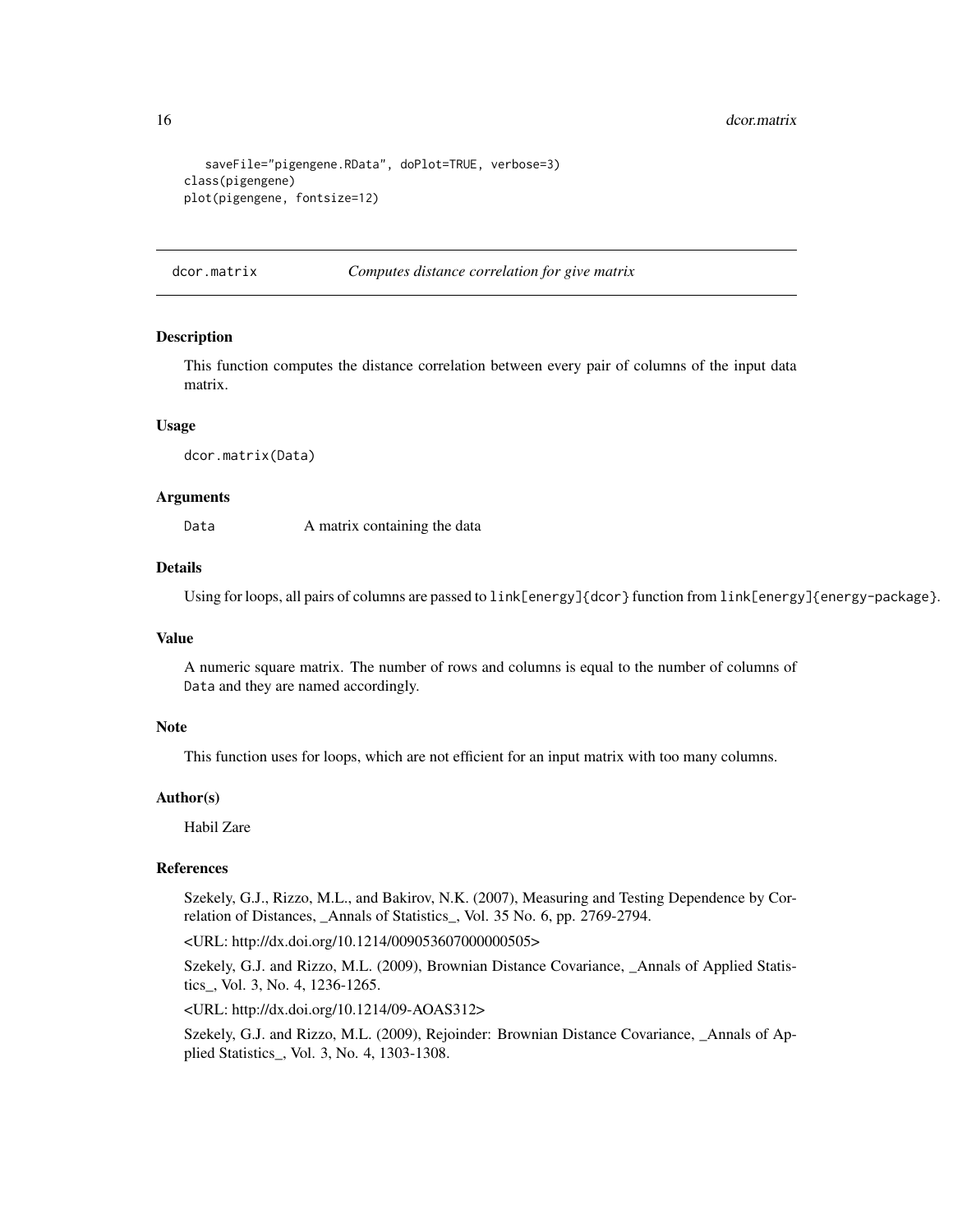<span id="page-16-0"></span>determine.modules 17

# See Also

link[energy]{dcor}

#### Examples

```
## Data:
data(aml)
dcor1 <- dcor.matrix(Data=aml[,1:5])
dcor1
## Comparison with Pearson:
cor1 <- abs(stats::cor(aml[,1:5]))
## With 202 samples, distance and Pearson correlations do not differ much:
dcor1-cor1
dcor2 <- dcor.matrix(Data=aml[1:20,1:5])
cor2 <- abs(stats::cor(aml[1:20,1:5]))
## Distance correlation is more robust if fewer samples are available:
dcor2-cor2
plot(dcor2-cor1,cor1-cor2,xlim=c(-0.5,0.5),ylim=c(-0.5,0.5))
```
<span id="page-16-1"></span>determine.modules *Identifies modules of the network*

# Description

Takes as input a network (i.e., weighted graph) and identifies modules (i.e., clusters of similar genes) using WGCNA:[:blockwiseModules](#page-0-0). It also produces a plot showing the number of genes in each module.

#### Usage

```
determine.modules(network, outPath, midfix="", powerVector=1:20,
verbose=1, RsquaredCut=0.75, minModuleSize=5, doRemoveTOM=FALSE,
                datExpr, doSave=FALSE)
```

| network     | An adjacency matrix of the network that is built using combine. networks.                                                                                               |
|-------------|-------------------------------------------------------------------------------------------------------------------------------------------------------------------------|
| outPath     | A string to the path where plots and results will be saved.                                                                                                             |
| midfix      | An optional string used in the output file names.                                                                                                                       |
| powerVector | A numeric vector of integer values that are tried to find the best power. See<br>WGCNA::pickSoftThreshold.                                                              |
| verbose     | The integer level of verbosity, where 0 means silent and higher values produce<br>more details.                                                                         |
| RsquaredCut | A threshold in the range $[0,1]$ used to estimate the power. A higher value can<br>increase power. For technical use only. See pickSoftThreshold for more de-<br>tails. |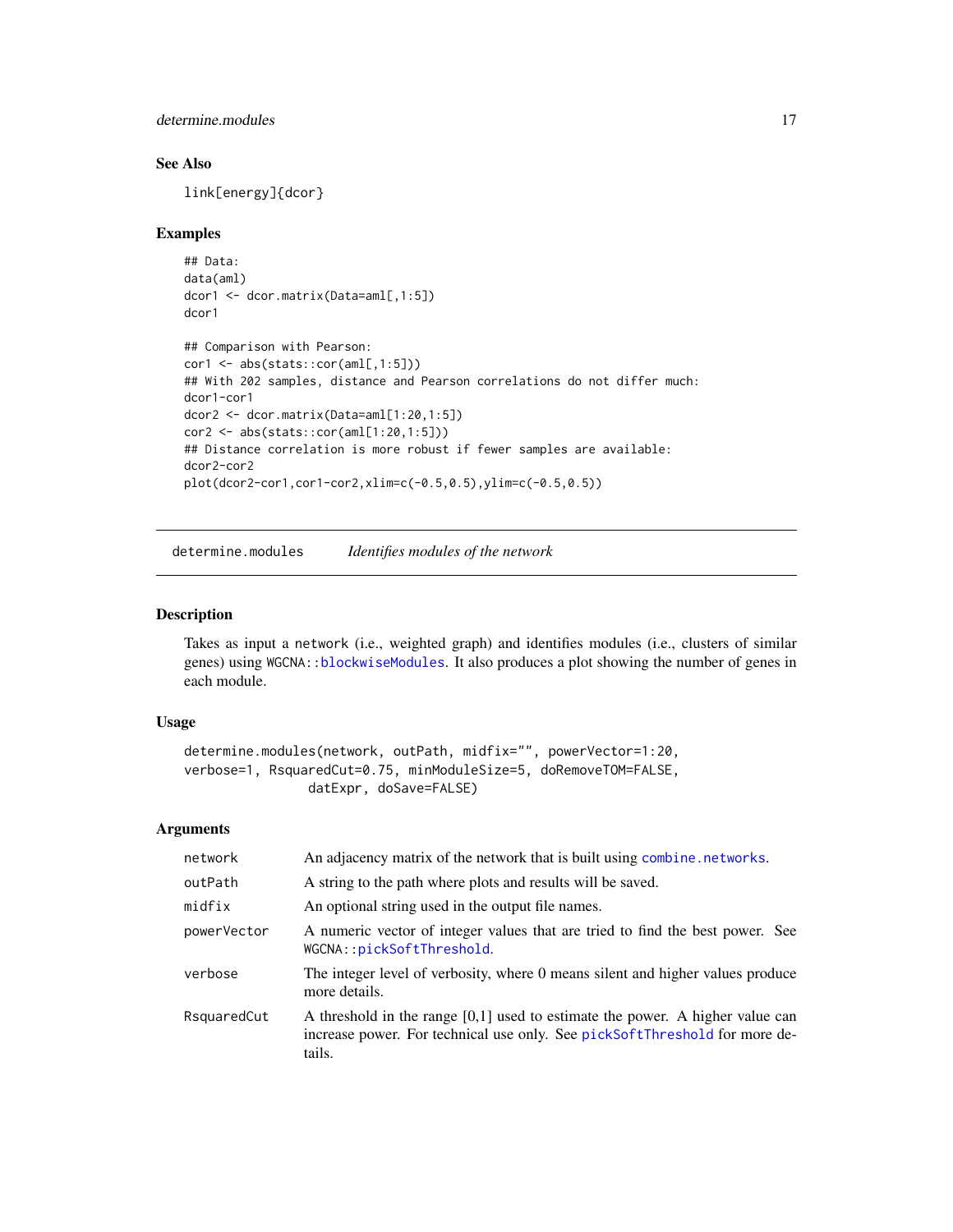<span id="page-17-0"></span>

| minModuleSize | The value that controls the minimum number of genes per module.                                                                                                               |
|---------------|-------------------------------------------------------------------------------------------------------------------------------------------------------------------------------|
| doRemoveTOM   | A boolean determining whether the big TOM file must remove or not.                                                                                                            |
| datExpr       | The expression matrix that WGCNA:: blockwiseModules uses for fine-tuning and<br>removing genes from modules. This is not an ideal behavior by WGCNA.                          |
| doSave        | A boolean value to determine whether the whole output of this function (typi-<br>cally 1-2 GBs) should be saved as combined Network. Set to FALSE not to waste<br>disk space. |

#### Value

A list with the following components:

| call    | The call that created the results.                                                                                                                                                                                       |
|---------|--------------------------------------------------------------------------------------------------------------------------------------------------------------------------------------------------------------------------|
| midfix  | The midfix input.                                                                                                                                                                                                        |
| power   | The integer value of the estimated power computed by pickSoftThreshold. fromSimilarity.                                                                                                                                  |
| fits    | The fitIndices output from pickSoftThreshold.fromSimilarity.                                                                                                                                                             |
| modules | A vector that representing the identified modules. Its length is equal to the num-<br>ber of nodes in the network, named by node names (i.e., row names of network),<br>and values are the corresponding module numbers. |
| net     | The full output of the blockwise Modules function.                                                                                                                                                                       |

# Author(s)

Neda Emami and Habil Zare.

# See Also

[apply.filter](#page-4-1), [combine.networks](#page-10-1), [make.filter](#page-32-1)

# Examples

```
data(aml)
```

```
##Making the coexpression network
network <- abs(stats::cor(aml[,1:200]))
```

```
##Identifying modules
identifiedMod <- determine.modules(network=network, outPath=".", datExpr=aml[,1:200])
print(table(identifiedMod$modules))
```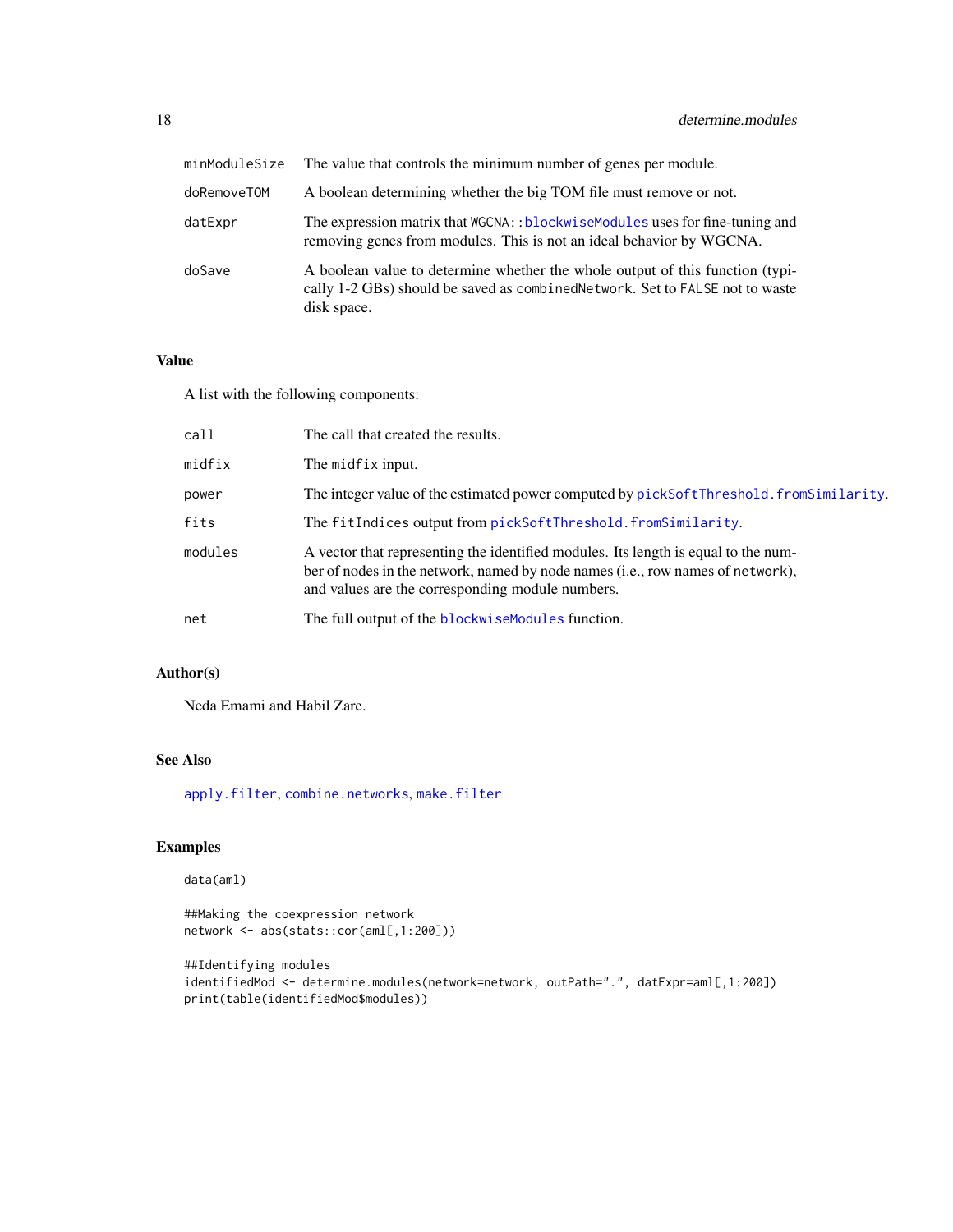<span id="page-18-0"></span>

# Description

Draws the BN using appropriate colors and font size.

# Usage

```
draw.bn(BN, plotFile = NULL, inputType = "ENTREZIDat", edgeColor = "blue",
 DiseaseCol = "darkgreen", DiseaseFill = "red", DiseaseChildFill = "pink",
  nodeCol = "darkgreen", nodeFill = "yellow", moduleNamesFile = NULL,
 mainText = NULL, nodeFontSize = 14 \times 1.1, verbose = 0)
```
# Arguments

| <b>BN</b>                                                                        | An object of bn-class                                                                                    |
|----------------------------------------------------------------------------------|----------------------------------------------------------------------------------------------------------|
| plotFile                                                                         | If not NULL, the plot will be saved here.                                                                |
| inputType                                                                        | The type of gene IDs in BN                                                                               |
| edgeColor                                                                        | The color of edges                                                                                       |
| DiseaseCol                                                                       | The color of the border of the Disease node                                                              |
| DiseaseFill<br>The color of the area inside the Disease node<br>DiseaseChildFill |                                                                                                          |
|                                                                                  | The color of the area inside the children of the Disease node                                            |
| nodeCol                                                                          | The color of the border of the usual nodes excluding Disease and its children                            |
| nodeFill<br>moduleNamesFile                                                      | The color of the area inside the usual nodes                                                             |
|                                                                                  | An optional csv file including the information to rename the nodes name. See<br>coderename.node.         |
| mainText                                                                         | The main text shown at the top of the plot                                                               |
| nodeFontSize                                                                     | Adjusts the size of nodes                                                                                |
| verbose                                                                          | The integer level of verbosity. 0 means silent and higher values produce more<br>details of computation. |

# Value

A list with following components:

| call      | The call that created the results                        |
|-----------|----------------------------------------------------------|
| ΒN        | An echo of input BN argument                             |
| renamedBN | An object of bn-class when module Names File is provided |
| gr        | The full output of graphyiz. plot function               |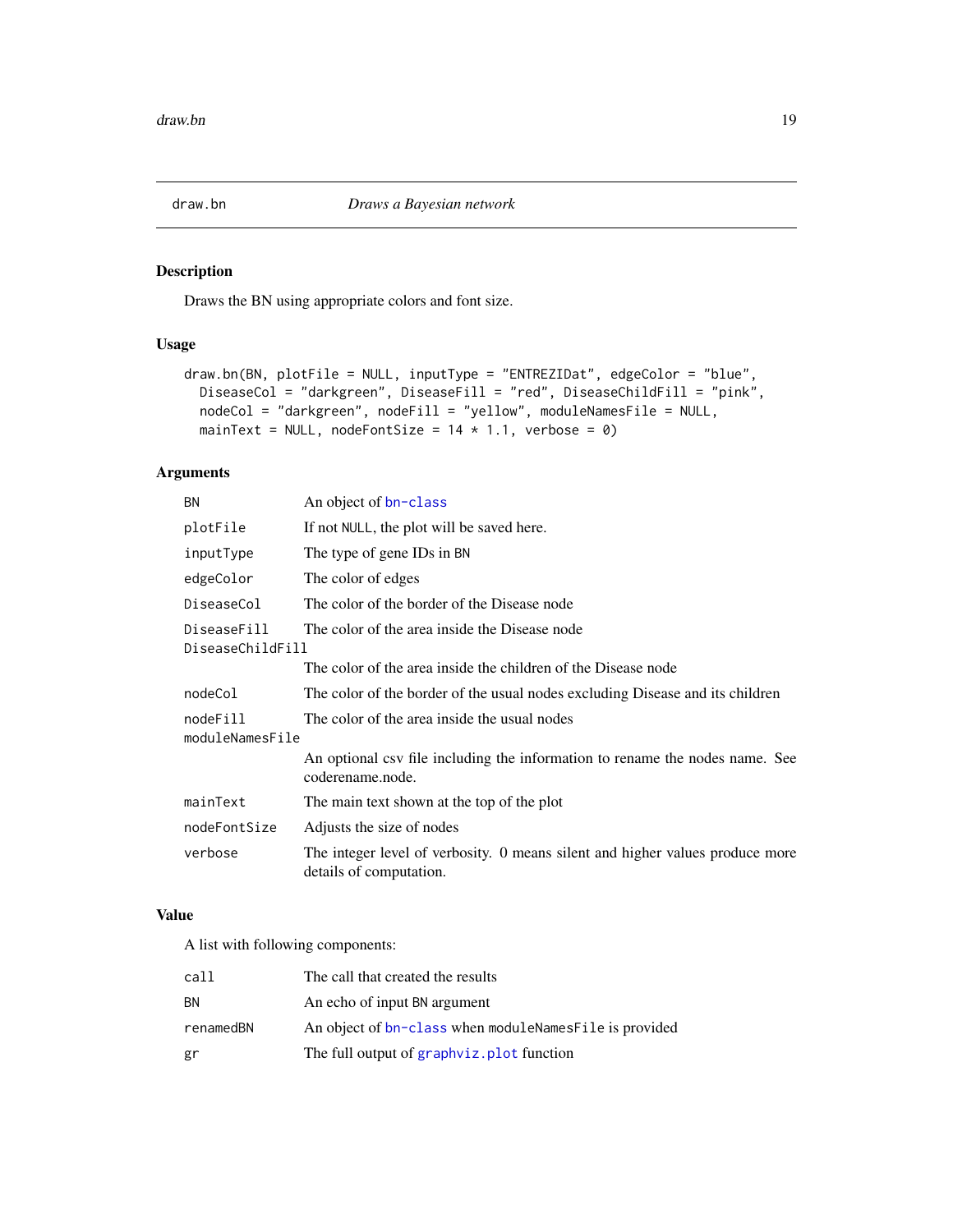#### <span id="page-19-0"></span>Author(s)

Habil Zare

# See Also

[bnlearn-package](#page-0-0), [Pigengene-package](#page-2-1), [learn.bn](#page-26-1), [graph-class](#page-0-0)

#### Examples

## See lear.bn function.

<span id="page-19-1"></span>eigengenes33 *Eigengenes of 33 modules*

# Description

This list contains partial eigengenes computed from AML and MDS gene expression profiles provided by Mills et al. These data are included to illustrate how to use [Pigengene-package](#page-2-1) and also to facilitate reproducing the results presented in the corresponding paper.

#### Usage

data(eigengenes33)

# Format

A list

# Details

The top 9166 differentially expressed genes were identified and their expressions in AML were used for identifying 33 modules. The first column, ME0, corresponds to module 0 (outliers) and is usually ignored. The eigengene for each module was obtained using [compute.pigengene](#page-13-1) function. Oversampling was performed with amplification=5 to adjust for unbalanced sample-size.

#### Value

It is a list of 3 objects:

aml A 202 by 34 matrix. Each column reports the values of a module eigengene for AML cases.

mds A 164 by 34 matrix for MDS cases with columns similar to aml.

modules A numeric vector of length 9166 labeling members of each module. Named by Entrez ID.

# Source

<http://www.ncbi.nlm.nih.gov/geo/query/acc.cgi?acc=GSE15061>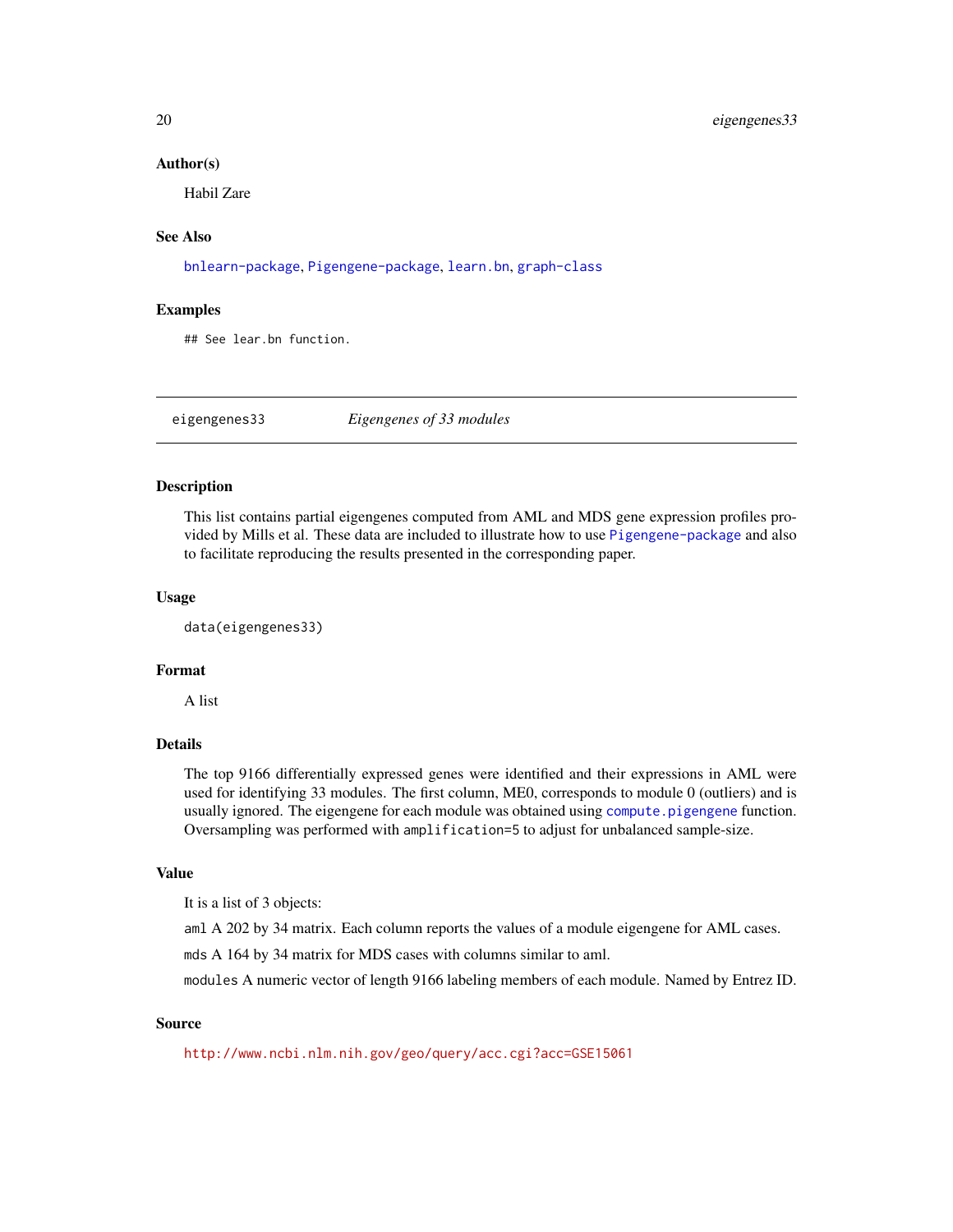# <span id="page-20-0"></span>gene.mapping 21

# References

Mills, Ken I., et al. (2009). Microarray-based classifiers and prognosis models identify subgroups with distinct clinical outcomes and high risk of AML transformation of myelodysplastic syndrome. Blood 114.5: 1063-1072.

#### See Also

[Pigengene-package](#page-2-1), [compute.pigengene](#page-13-1), [aml](#page-3-1), [mds](#page-33-1), [learn.bn](#page-26-1)

#### Examples

```
library(pheatmap)
data(eigengenes33)
pheatmap(eigengenes33$aml,show_rownames=FALSE)
## See Pigengene::learn.bn() documentation for more examples.
```

```
gene.mapping Maps gene IDs
```
#### Description

Takse as input gene IDs in a convention, say REFSEQ, and converts them to another convention.

#### Usage

```
gene.mapping(ids, inputType = "REFSEQ", outputType = "SYMBOL",
 leaves NA = TRUE, inputDb = "Human", outputDb = inputDb,verbose = 0
```
# Arguments

| ids        | A character vector of input gene IDs                                                                                                  |
|------------|---------------------------------------------------------------------------------------------------------------------------------------|
| inputType  | The type of input IDs.                                                                                                                |
| outputType | The type of output IDs. If it is a character vector, mapping will be done for each<br>element.                                        |
| leaveNA    | If TRUE, the IDs that were not matched are left with NAs in the second column of<br>the output, otherwise the input IDs are returned. |
| inputDb    | The input data base. Use org. Hs. eg. db for human and org. Mm. eg. db for<br>mouse. The default "Human" character uses the former.   |
| outputDb   | The output data base. If it is a list, mapping will be done for each element.                                                         |
| verbose    | The integer level of verbosity. 0 means silent and higher values produce more<br>details of computation.                              |

#### Details

It can map homologous genes between species e.g. from mouse to human. If more than 1 ID found for an input gene, only one of them is returned.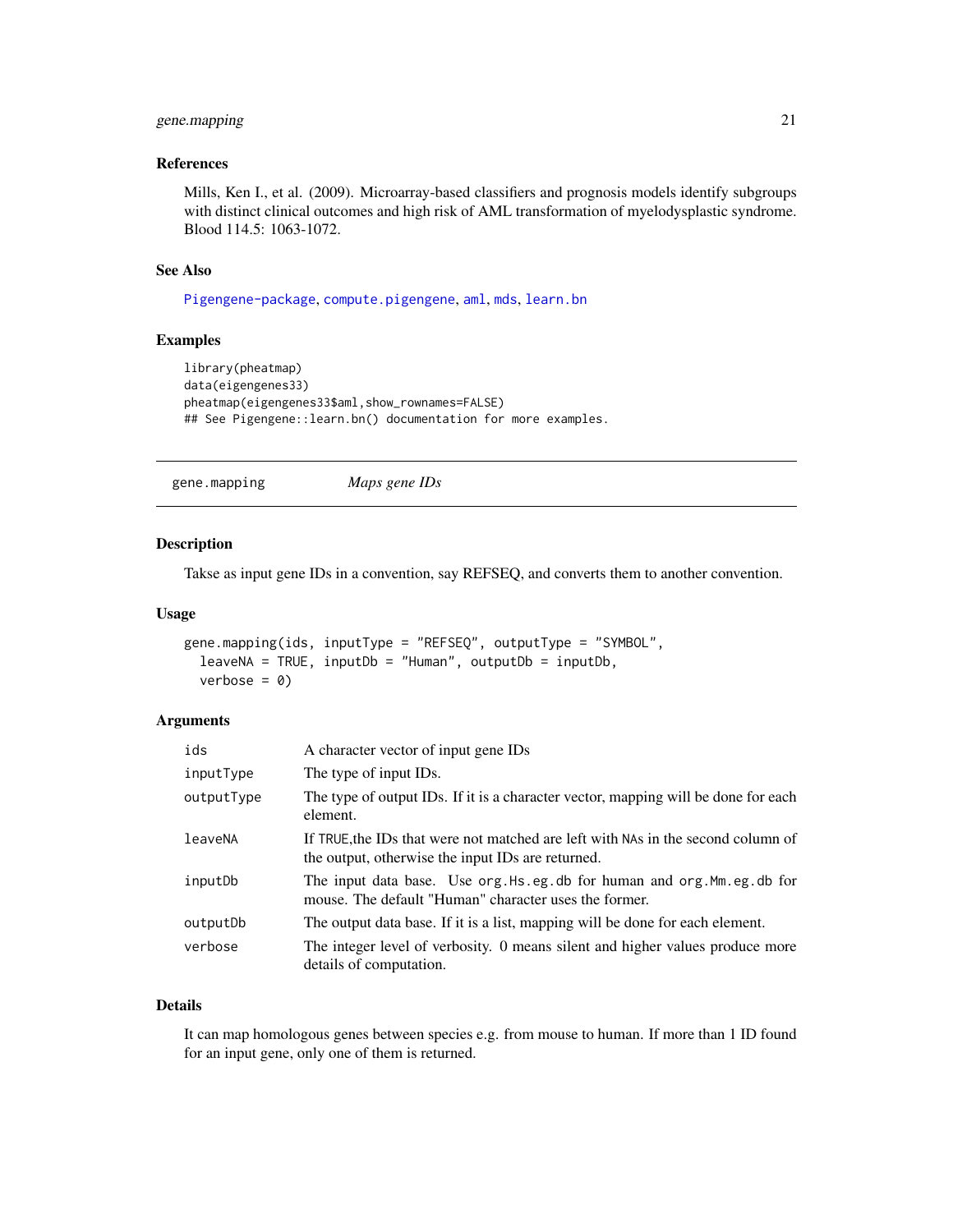#### <span id="page-21-0"></span>Value

A matrix of characters with 3 columns: input, output1, and output2. The last one is guaranteed not to be NA.

#### Author(s)

Amir Foroushani, Habil Zare, and Rupesh Agrahari

# References

Pages H, Carlson M, Falcon S and Li N. AnnotationDbi: Annotation Database Interface. R package version 1.32.3.

# See Also

[AnnotationDb-class](#page-0-0), [org.Hs.eg.db](#page-0-0) [org.Mm.eg.db](#page-0-0)

#### Examples

```
library(org.Hs.eg.db)
g1 <- gene.mapping(ids="NM_001159995")
print(g1)
## Mapping to multiple convention
library(org.Mm.eg.db)
g2 <- gene.mapping(ids=c("NM_170730", "NM_001013580"),
   inputType="REFSEQ", inputDb=org.Mm.eg.db,
   outputType=c("SYMBOL","ENTREZID"),
   outputDb=list(org.Hs.eg.db,org.Mm.eg.db), verbose=1)
print(g2)
```
<span id="page-21-1"></span>get.enriched.pw *Performs pathway over representation analysis*

#### Description

Takes as input a vector or list of gene IDs in any convention, and performs over representation analysis.

#### Usage

```
get.enriched.pw(genes, idType, pathwayDb, ont=c("BP", "MF", "CC"),
                Org="Human", OrgDb=NULL, outPath, pvalueCutoff=0.05,
                pAdjustMethod="BH", fontSize=14, verbose=0)
```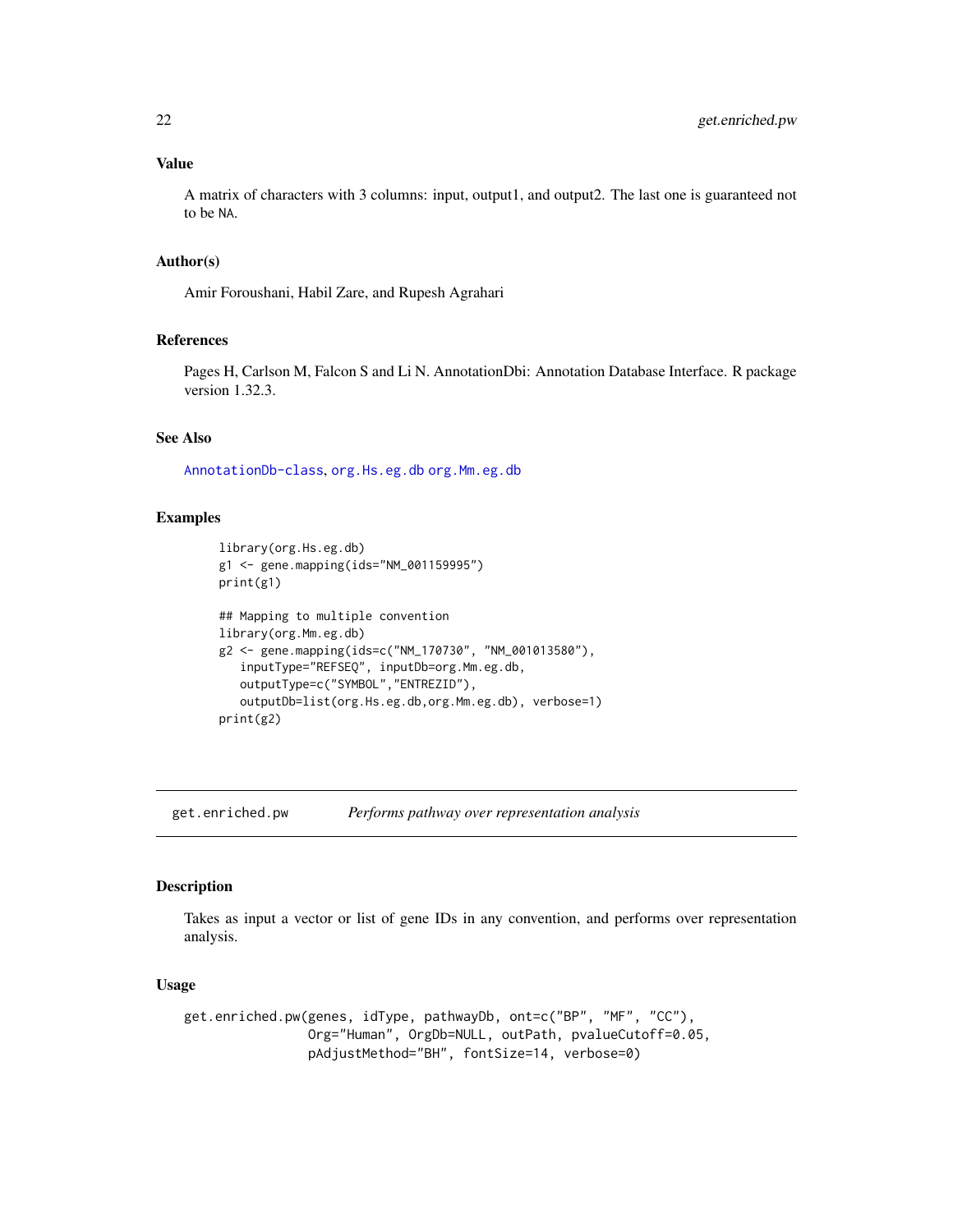# <span id="page-22-0"></span>Arguments

| genes         | A character vector or a named list of genes for which pathway over representa-<br>tion analysis to be done.                                                                                                                           |
|---------------|---------------------------------------------------------------------------------------------------------------------------------------------------------------------------------------------------------------------------------------|
| idType        | A string describing the type of input gene ID e.g., "ENTREZID", "REFSEQ",<br>"SYMBOL".                                                                                                                                                |
| pathwayDb     | A character vector determining which enrichment database to be used e.g., "GO",<br>"KEGG", "REACTOME", or "NCG".                                                                                                                      |
| ont           | GO ontology terms to be analysed e.g., "BP", "MF" or "CC". Default is all three.                                                                                                                                                      |
| Org           | A character string equal to "Human" or "Mouse" determining the reference or-<br>ganism to be used. For "Human" and "Mouse" org. Hg. eg. db and org. Mm. eg. db<br>will be used, respectively. If Org is not NULL, OrgDb must be NULL. |
| OrgDb         | The reference data base to be used. Use e.g. org. Ce. eg. db for 'Celegans' when<br>analysing Celegans data. If OrgDb is not NULL, Org must be NULL.                                                                                  |
| outPath       | A file path where results will be saved.                                                                                                                                                                                              |
| pvalueCutoff  | A numerical value that determines a cutoff of adjusted pValue.                                                                                                                                                                        |
| pAdjustMethod | A string passed to the clusterProfiler::enrichG0 function to determine the method<br>for adjusting the p-value. Options include "holm", "hochberg", "hommel", "bon-<br>ferroni", "BH", "BY", "fdr", "none".                           |
| fontSize      | A numerical value that determines the font size of the y-axis and the title in the<br>plot.                                                                                                                                           |
| verbose       | The integer level of verbosity. 0 means silent and higher values produce more<br>details of computation.                                                                                                                              |

# Value

A list:

| EnrichResults A list of output of enrichment analysis for different database analyzed. |
|----------------------------------------------------------------------------------------|
| noEnrichment A vector of database names in which no enriched pathways were found.      |

The output is saved for each selected module under the "moduleName\\_enrichment" folder. There is a subfolder that includes an excel file and plot(s). Each sheet in the excel file corresponds to a pathway database (KEGG in the below example). Each row is an overrepresented pathway.

# Author(s)

Isha Mehta, and Habil Zare

# References

Guangchuang Yu, Li-Gen Wang, Yanyan Han and Qing-Yu He, clusterProfiler: an R package for comparing biological themes among gene clusters. OMICS: A Journal of Integrative Biology 2012, 16(5):284-287

Guangchuang Yu, Qing-Yu He. ReactomePA: an R/Bioconductor package for reactome pathway analysis and visualization. Molecular BioSystems 2016, 12(2):477-479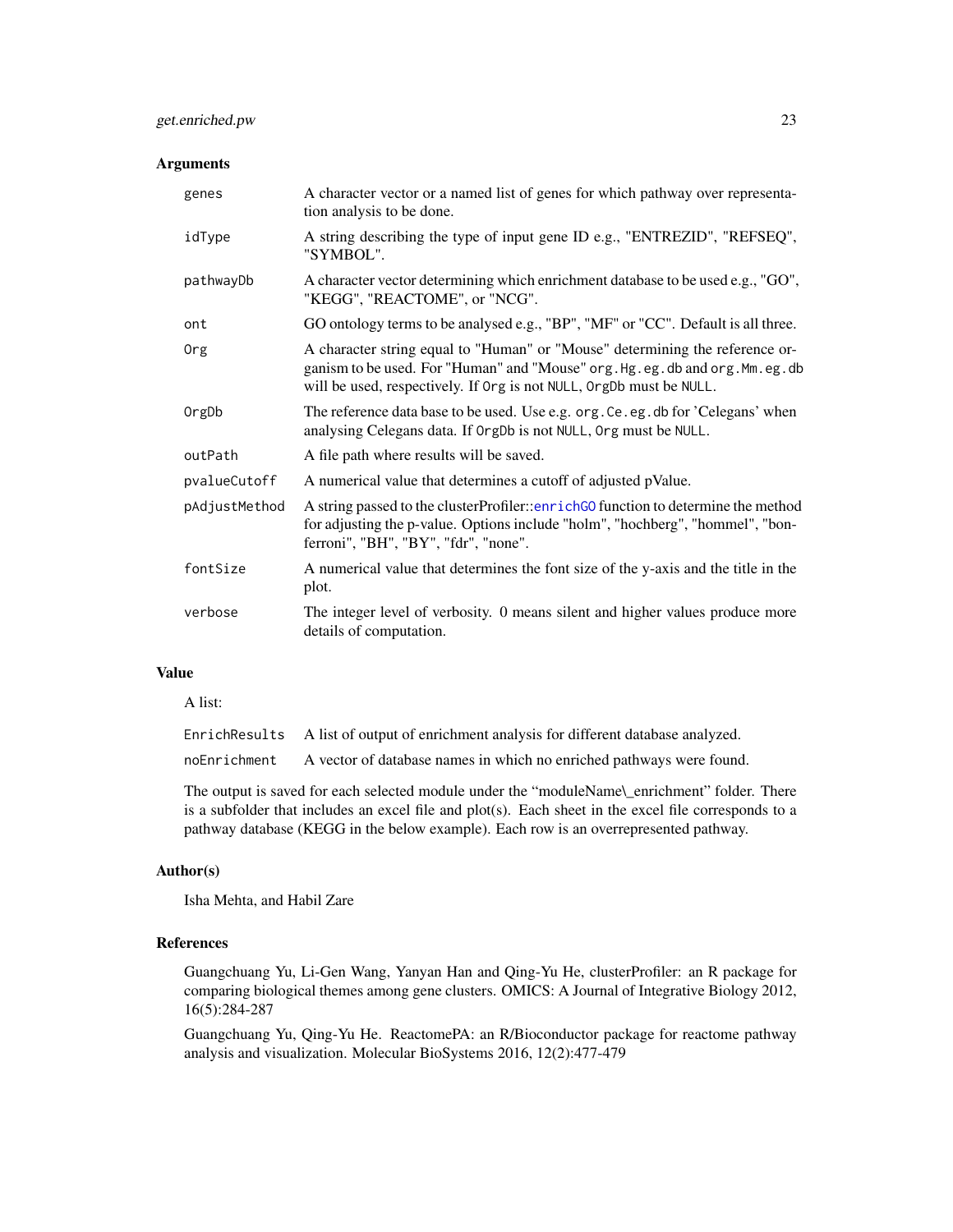# <span id="page-23-0"></span>See Also

[enrichGO](#page-0-0), [enrichKEGG](#page-0-0), [enrichNCG](#page-0-0), [enrichPathway](#page-0-0)

#### Examples

```
library(org.Hs.eg.db)
genes <- c("NM_170730", "NM_001013580", "NM_002142", "NM_003417", "NM_000082",
           "NM_006158", "NM_006047", "NM_022356", "NM_003979", "NM_001030", "NM_022872")
p1 <- get.enriched.pw(genes=genes, idType="REFSEQ", pathwayDb="GO", Org="Human",
                      outPath=getwd(), verbose=1)
```
<span id="page-23-1"></span>get.fitted.leaf *Returs the leaf for each sample*

# Description

Taking as input a tree and data, this function determines the leaf each sample will fall in.

# Usage

get.fitted.leaf(c5Tree, inpDTemp, epsi = 10^(-7))

#### Arguments

| c5Tree   | A decision tree of class C50 that uses module eigengenes, or NULL. If NULL,<br>expression plots for all modules are created. |
|----------|------------------------------------------------------------------------------------------------------------------------------|
| inpDTemp | The possibly new data matrix with samples on rows                                                                            |
| epsi     | A small perturbation to resolve the boundary issue                                                                           |

# Value

A numeric vector of node indices named by samples (rows of inpDTemp)

# Note

This function is tricky because C50 uses a global variable.

# Author(s)

Amir Foroushani

#### See Also

[Pigengene-package](#page-2-1), [make.decision.tree](#page-30-1), [compact.tree](#page-11-1), [compute.pigengene](#page-13-1), [module.heatmap](#page-35-1), [get.used.features](#page-25-1), [preds.at](#page-45-1)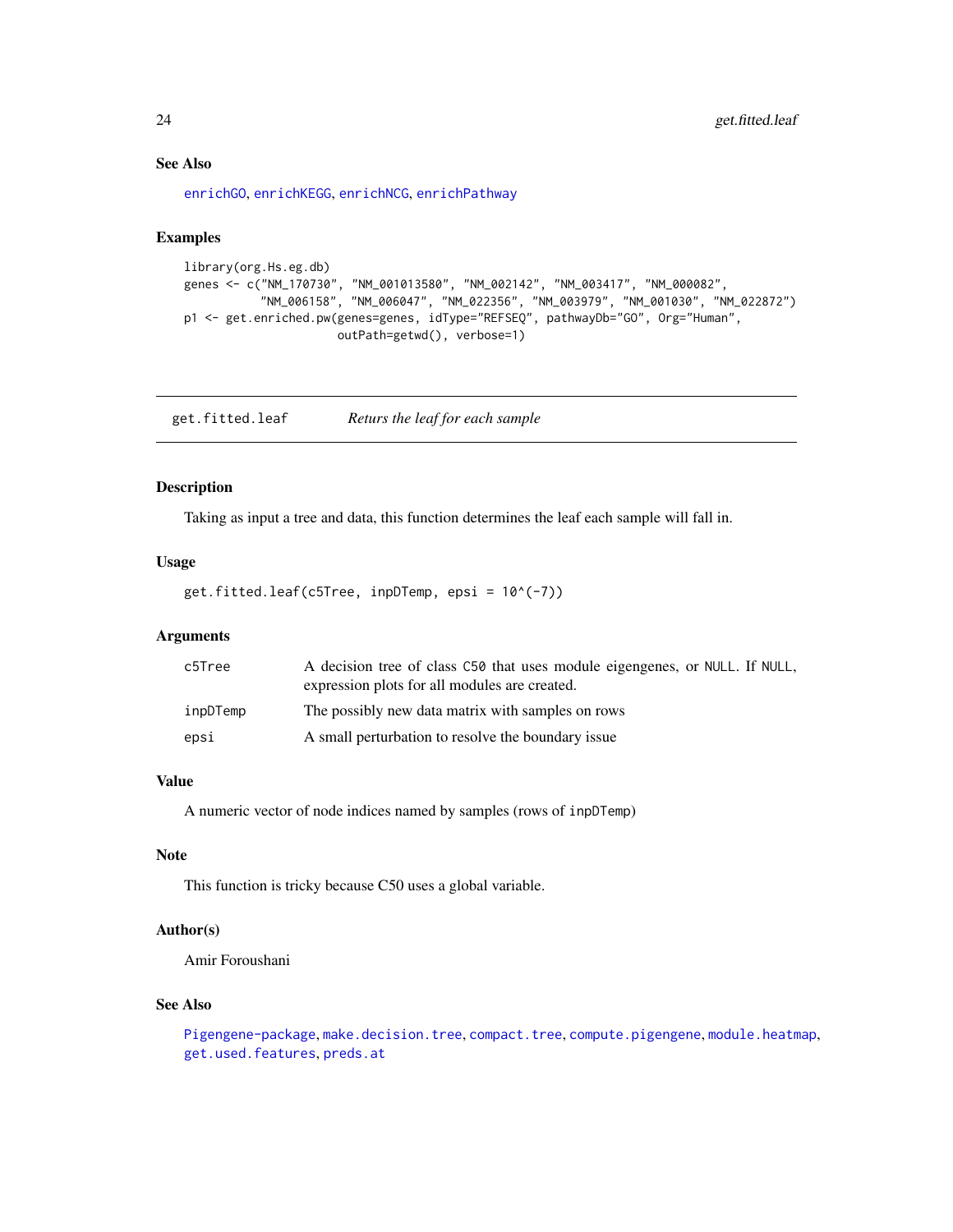#### <span id="page-24-0"></span>get.genes 25

#### Examples

```
## Data:
data(aml)
data(mds)
data(pigengene)
d1 <- rbind(aml,mds)
## Fiting the trees:
trees <- make.decision.tree(pigengene=pigengene, Data=d1,
saveDir="trees", minPerLeaf=15, doHeat=FALSE,verbose=3,
 toCompact=FALSE)
f1 <- get.fitted.leaf(c5Tree=trees$c5Trees[["15"]],
 inpDTemp=pigengene$eigengenes)
```
get.genes *List the (most relevant) genes for a decision tree.*

#### Description

This function returns all genes that are left after shrinking (compacting ) a given tree. If enhance is set to TRUE, it makes sure that the output contains at least two genes from each used module.

# Usage

```
get.genes(c5Tree = NULL, pigengene = NULL, queue = NULL, modules = NULL, pos=0,
 enhance = TRUE)
```
#### Arguments

| queue     | A character vector. The membership queue for a decsision tree.                                                                                                                                                     |
|-----------|--------------------------------------------------------------------------------------------------------------------------------------------------------------------------------------------------------------------|
| pos       | Number of genes that are considered from removal. Same interpretation as in<br>preds.at                                                                                                                            |
| enhance   | If enhance is set to TRUE, the function makes sure that the output contains at least<br>two genes from each used module. Otherwise, exactly the pos first elements of<br>the queue are removed from consideration. |
| modules   | Named character vector listing the module assignments.                                                                                                                                                             |
| c5Tree    | A decision tree of class C50.                                                                                                                                                                                      |
| pigengene | An object in pigengene-class, usually created by compute.pigengene.                                                                                                                                                |

#### Details

This function needs modules and queue, or alternatively, c5Tree and pigengene.

### Value

A character vector containing the names of the genes involved in the modules whose eigengenes are used in the tree. If  $pos \ge 0$ , the first pos such genes with lowest absolute membership in their respective modules are filtered.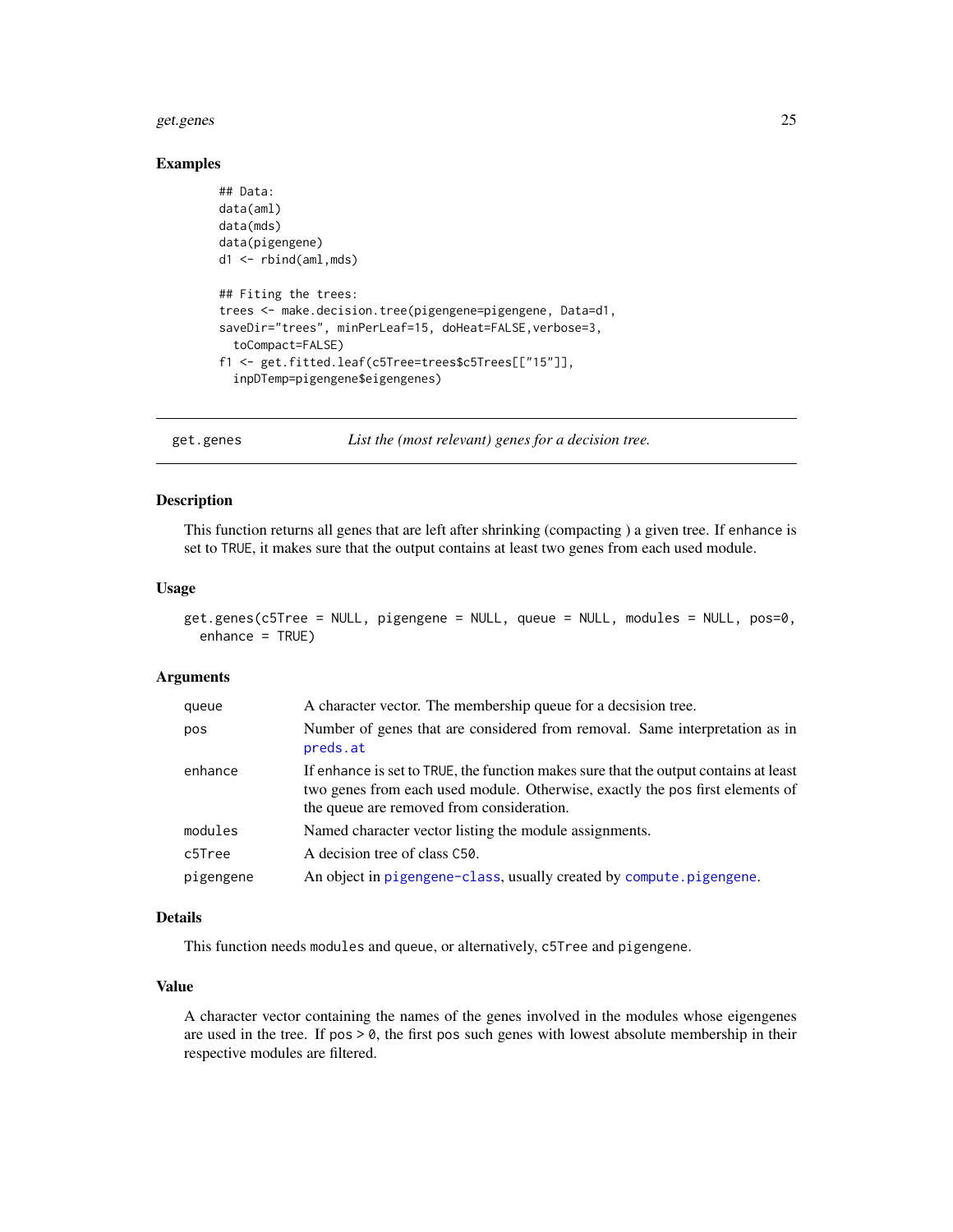# See Also

[Pigengene-package](#page-2-1), [compact.tree](#page-11-1),[preds.at](#page-45-1), [get.used.features](#page-25-1), [make.decision.tree](#page-30-1)

#### Examples

```
## Data:
data(aml)
data(mds)
data(pigengene)
d1 <- rbind(aml,mds)
## Fiting the trees:
trees <- make.decision.tree(pigengene=pigengene, Data=d1,
saveDir="trees", minPerLeaf=15, doHeat=FALSE,verbose=3,
 toCompact=FALSE)
g1 <- get.genes(c5Tree=trees$c5Trees[["15"]],pigengene=pigengene)
```
<span id="page-25-1"></span>get.used.features *Return the features used in a tree*

#### Description

Only some of the features will be automatically selected and used in a decision tree. However, an object of class C5.0 does not have the selected feature names explicitly. This function parses the tree component and extracts the names of features contributing to the tree.

#### Usage

```
get.used.features(c5Tree)
```
#### Arguments

c5Tree A decision tree of class 50

#### Value

A character vector of the names of features (module eigengenes) contributing to the input decision tree.

#### Author(s)

Amir Foroushani

#### See Also

[Pigengene-package](#page-2-1), [make.decision.tree](#page-30-1), [compact.tree](#page-11-1), [compute.pigengene](#page-13-1), [module.heatmap](#page-35-1), [get.fitted.leaf](#page-23-1), [preds.at](#page-45-1), [Pigengene-package](#page-2-1)

<span id="page-25-0"></span>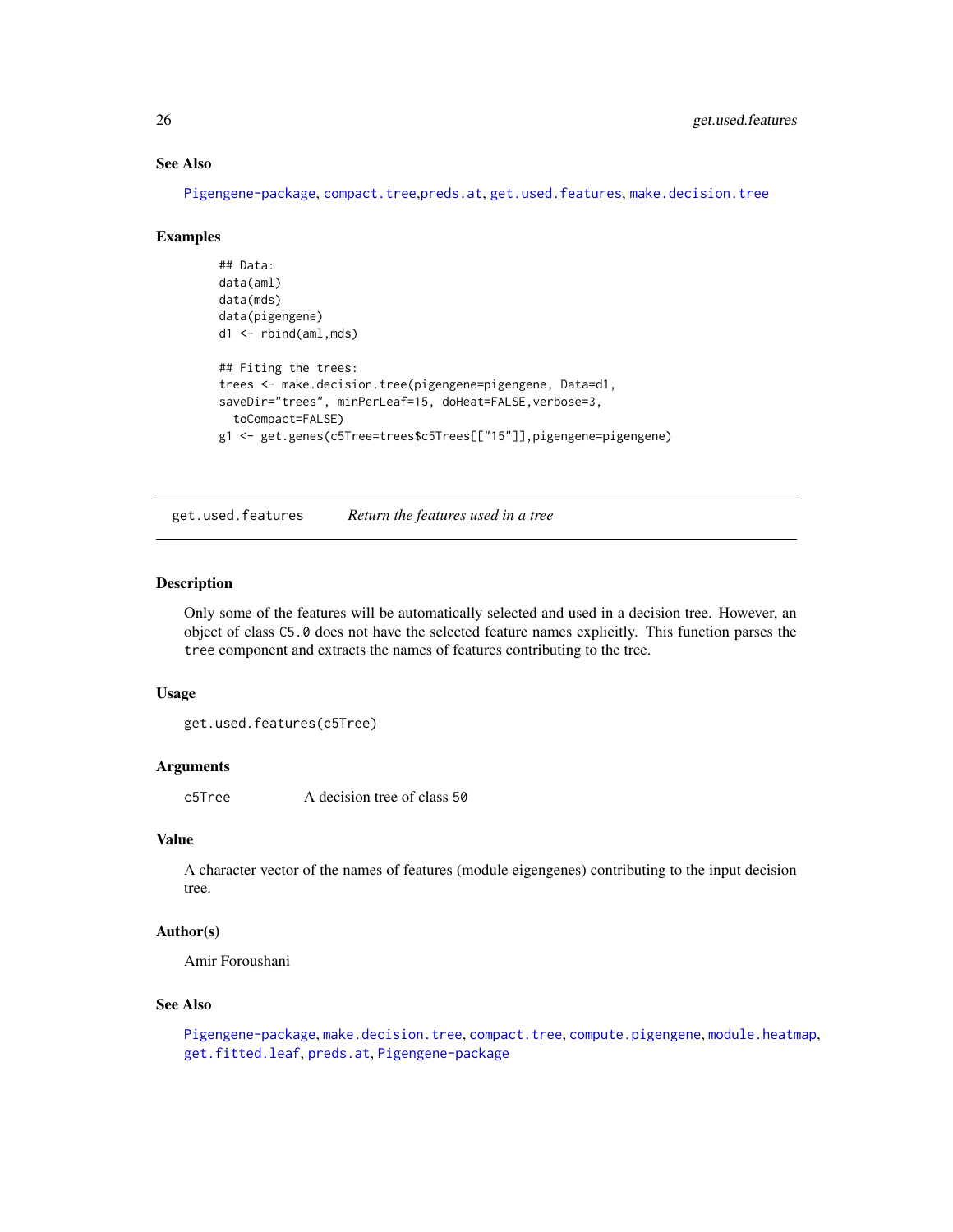#### <span id="page-26-0"></span>learn.bn 27

#### Examples

```
## Data:
data(aml)
data(mds)
data(pigengene)
d1 <- rbind(aml,mds)
## Fiting the trees:
trees <- make.decision.tree(pigengene=pigengene, Data=d1,
 saveDir="trees", minPerLeaf=15, doHeat=FALSE,verbose=3,
 toCompact=FALSE)
get.used.features(c5Tree=trees$c5Trees[["15"]])
```
<span id="page-26-1"></span>learn.bn *Learns a Bayesian network*

# **Description**

This function takes as input the eigengenes of all modules and learns a Bayesian network using bnlearn package. It builds several individual networks from random staring networks by optimizing their score. Then, it infers a consensus network from the ones with relatively "higher" scores. The default hyper-parameters and arguments should be fine for most applications.

#### Usage

```
learn.bn(pigengene=NULL, Data=NULL, Labels=NULL, bnPath = "bn", bnNum = 100,
  consensusRatio = 1/3, consensusThresh = "Auto", doME0 = FALSE,
  selectedFeatures = NULL, trainingCases = "All", algo = "hc", scoring = "bde",
  restart = 0, pertFrac = 0.1, doShuffle = TRUE, use.Hartemink = TRUE,
 bnStartFile = "None", use.Disease = TRUE, use.Effect = FALSE, dummies = NULL,
  tasks = "All", onCluster = !(which.cluster()$cluster == "local"),inds = 1:ceiling(bnNum/perJob), perJob = 2, maxSeconds = 5 * 60,
  timeJob = "00:10:00", bnCalculationJob = NULL, seed = NULL, verbose = 0,
  naTolerance=0.05)
```

| pigengene | An object from pigengene-class. The output of compute pigengene func-<br>tion.                                                                                          |
|-----------|-------------------------------------------------------------------------------------------------------------------------------------------------------------------------|
| Data      | A matrix or data frame containing the training data with eigengenes correspond-<br>ing to columns and rows corresponding to samples. Rows and columns must be<br>named. |
| Labels    | A (preferably named) vector containing the Labels (condition types) for the<br>training data. Names must agree with rows of Data.                                       |
| bnPath    | The path to save the results                                                                                                                                            |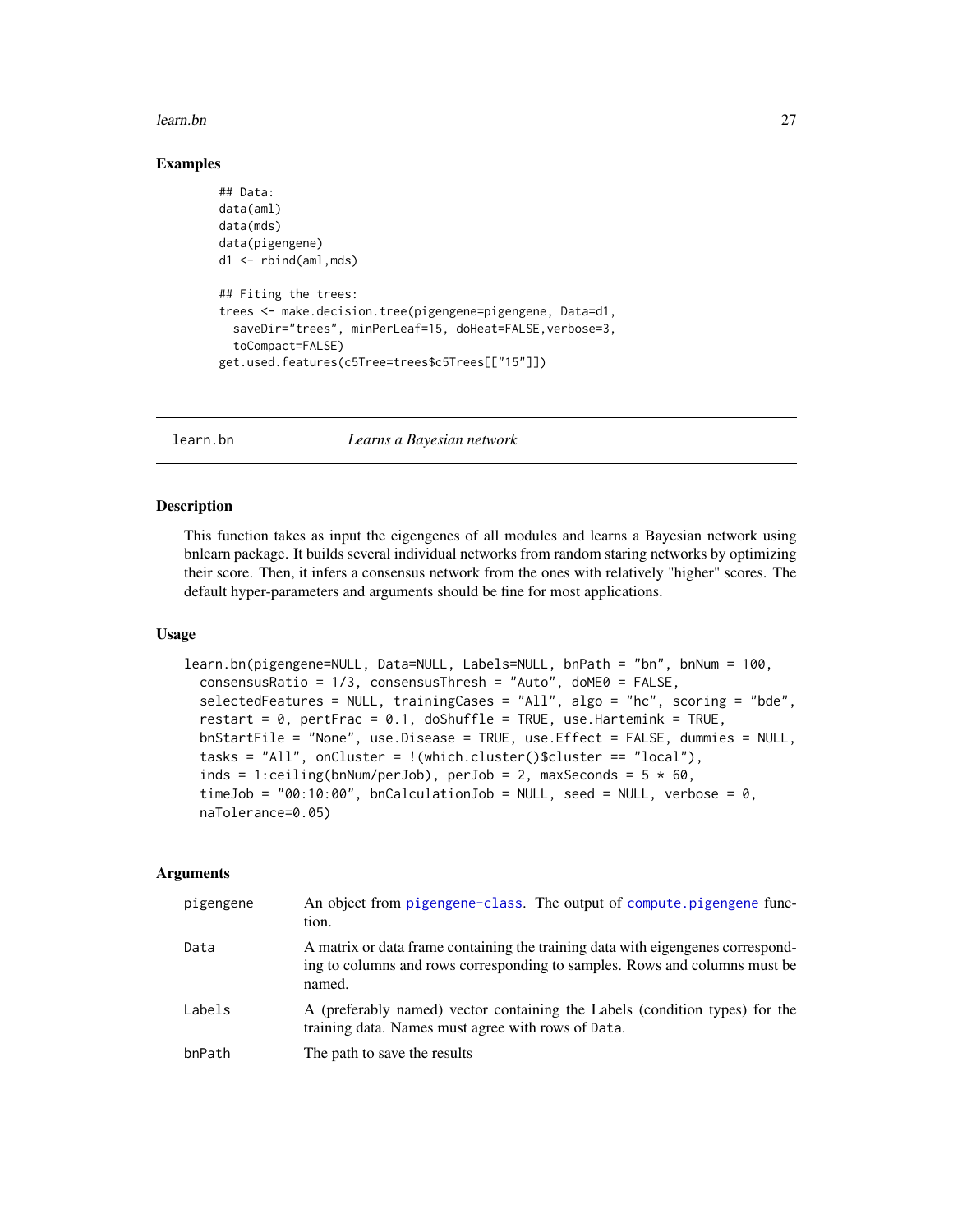<span id="page-27-0"></span>

| bnNum            | The total number of individual networks. In practice, the number of learnt net-<br>works can be less than bnNum because some jobs may take too long and be<br>terminated.                                                                                                                                                                                                                                             |
|------------------|-----------------------------------------------------------------------------------------------------------------------------------------------------------------------------------------------------------------------------------------------------------------------------------------------------------------------------------------------------------------------------------------------------------------------|
|                  | consensus Ratio A numeric in the range $0-1$ that determines what portion of highly scored net-<br>works should be used to build the consensus network                                                                                                                                                                                                                                                                |
| consensusThresh  |                                                                                                                                                                                                                                                                                                                                                                                                                       |
|                  | A vector of thresholds in the range $0-1$ . For each threshold t, a consensus<br>network will be build by considering the arcs that are present in at least a fraction<br>of t of the individual networks. Alternatively, if it is "Auto" (the default), the<br>threshold will be automatically set to the mean plus the standard deviation of the<br>frequencies (strengths) of all arcs in the individual networks. |
| doME0            | If TRUE, module 0 (the outliers) will be considered in learning the Bayesian<br>network.                                                                                                                                                                                                                                                                                                                              |
| selectedFeatures |                                                                                                                                                                                                                                                                                                                                                                                                                       |
|                  | A character vector. If not NULL, only these features (eigengenes) will be used.                                                                                                                                                                                                                                                                                                                                       |
| trainingCases    | A character vector that determines which cases (samples) should be considered<br>for learning the network.                                                                                                                                                                                                                                                                                                            |
| algo             | The algorithm that bnlean uses for optimizing the score. The default is "hc" (hill<br>climbing). See arc.strength for other options and more details.                                                                                                                                                                                                                                                                 |
| scoring          | A character determining the scoring criteria. Use 'bde' and 'bic' for the Bayesian<br>Dirichlet equivalent and Bayesian Information Criterion scores, respectively.<br>See score for technical details.                                                                                                                                                                                                               |
| restart          | The number of random restarts. For technical use only. See hc.                                                                                                                                                                                                                                                                                                                                                        |
| pertFrac         | A numeric in the range $\theta$ -1 that determines the number of attempts to randomly<br>insert/remove/reverse an arc on every random restart. For technical use only.                                                                                                                                                                                                                                                |
| doShuffle        | The ordering of the features (eigengenes) is important in making the initial net-<br>work. If doShuffle=TRUE, they will be shuffled before making every initial<br>network.                                                                                                                                                                                                                                           |
| use.Hartemink    | If TRUE, Hartemink algorithm will be used to discretize data. Otherwise, interval<br>discretization will be applied. See bnlearn: discretize.                                                                                                                                                                                                                                                                         |
| bnStartFile      | Optionally, learning can start from a Bayesian network instead of a random net-<br>work. bnStartFile should contain a list called selected and selected\$BN<br>should be an object of bn-class. Non-technical users can set to "None" to<br>disable.                                                                                                                                                                  |
| use.Disease      | If TRUE, the condition variable Disease will be included in the network, which<br>cannot be the child of any other variable.                                                                                                                                                                                                                                                                                          |
| use.Effect       | If TRUE, the condition variable beAML will be included in the network, which<br>cannot be the parent of any other variable.                                                                                                                                                                                                                                                                                           |
| dummies          | A vector of numeric values in the range $0-1$ . Dummy random variables will be<br>added to the Bayesian network to check whether the learning process is effective.<br>For development purposes only.                                                                                                                                                                                                                 |
| tasks            | A character vector and a subset of c("learn", "harvest", "consensus", "graph")<br>that identifies the tasks to be done. Useful if part of the analysis was done pre-<br>viously, otherwise set to "All".                                                                                                                                                                                                              |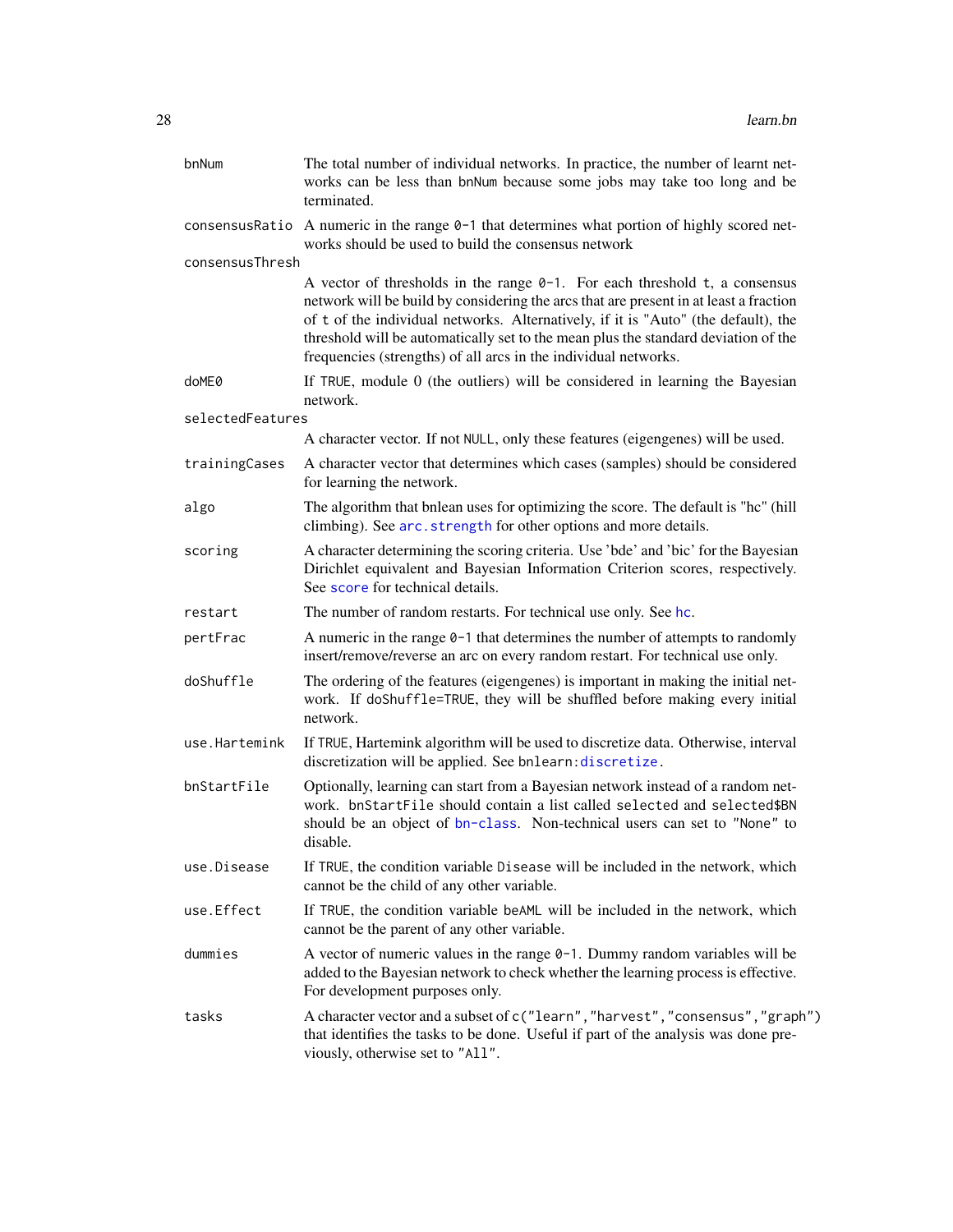#### <span id="page-28-0"></span>learn.bn 29

| onCluster        | A Boolean variable that is FALSE if the learning is not done on a computer clus-<br>ter.                                                                                                                                                                                                                        |  |
|------------------|-----------------------------------------------------------------------------------------------------------------------------------------------------------------------------------------------------------------------------------------------------------------------------------------------------------------|--|
| inds             | The indices of the jobs that are included in the analysis.                                                                                                                                                                                                                                                      |  |
| perJob           | The number of individual networks that are learnt by 1 job.                                                                                                                                                                                                                                                     |  |
| maxSeconds       | An integer limiting computation time for each training job that runs locally, i.e.,<br>when oncluster=FALSE.                                                                                                                                                                                                    |  |
| timeJob          | The time in "hh:mm:ss" format requested for each job if they are running on a<br>computer cluster.                                                                                                                                                                                                              |  |
| bnCalculationJob |                                                                                                                                                                                                                                                                                                                 |  |
|                  | A script used to submit jobs to the cluster. Set to NULL if not using a cluster.                                                                                                                                                                                                                                |  |
| seed             | The random seed that can be set to an integer to reproduce the same results.                                                                                                                                                                                                                                    |  |
| verbose          | Integer level of verbosity. 0 means silent and higher values produce more details<br>of computation.                                                                                                                                                                                                            |  |
| naTolerance      | Upper threshold on the fraction of entries per gene that can be missing. Genes<br>with a larger fraction of missing entries are ignored. For genes with smaller frac-<br>tion of NA entries, the missing values are imputed from their average expression<br>in the other samples. See check. pigengene. input. |  |

# Details

For learning a Bayesian network with tens of nodes (eigengenes), bnNum=1000 or higher is recommended. Increasing consensusThresh generally results in a network with fewer arcs. Nagarajan et al. proposed a fundamental approach that determines this hyper-parameter based on the background noise. They use non-parametric bootstrapping, which is not implemented in the current package yet.

The default values for the rest of the hyper-parameters should be fine for most applications.

#### Value

| A list of:                   |                                                                                                                                                               |
|------------------------------|---------------------------------------------------------------------------------------------------------------------------------------------------------------|
| consensusThresh              |                                                                                                                                                               |
|                              | The vector of thresholds as described in the arguments.                                                                                                       |
| indvPath                     | The path where the individual networks were saved.                                                                                                            |
| moduleFile                   | The file containing data in appropriate format for bnlearn package and the black-<br>list arcs.                                                               |
| scoreFile                    | The file containing the record of the successively jobs and the scores of the<br>corresponding individual networks.                                           |
| consensusFile                | The file containing the consensus network and its BDe and BIC scores.                                                                                         |
| bnModuleRes                  | The result of bn. module function. Useful mostly for development.                                                                                             |
| runs                         | A list containing the record of successful jobs.                                                                                                              |
| scores<br>consensusThreshRes | The list saved in scoreFile.                                                                                                                                  |
|                              | The full output of consensus. thresh() function.                                                                                                              |
| consensus1                   | The consensus Bayesian network corresponding to the first threshold. It is the<br>output of consensus function and consensus 1 \$BN is an object of bn-class. |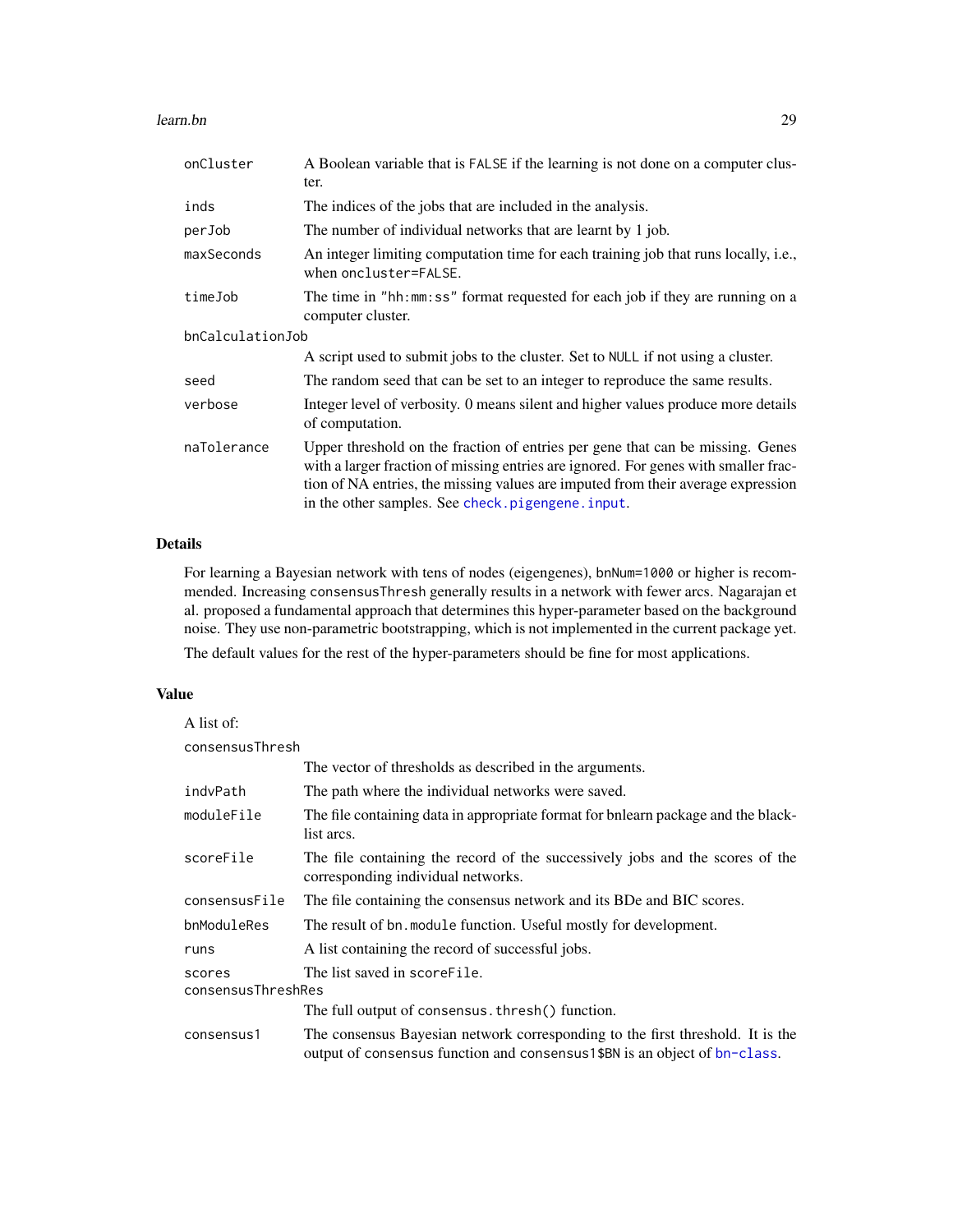<span id="page-29-0"></span>

| scorePlot | The output of plot. scores functions, containing the scores of individual net-<br>works.   |
|-----------|--------------------------------------------------------------------------------------------|
| graphs    | The output of plot, graphS function, containing the BDe score of the consensus<br>network. |
| timeTaken | An object of difftime-class recording the learning wall-time.                              |
|           | use.Disease, use.Effect, use.Hartemink                                                     |
|           | Some of the input arguments.                                                               |

# Note

Running the jobs on a cluster needs bnCalculationJob script, which is NOT included in the package yet.

#### Author(s)

Amir Foroushani, Habil Zare, and Rupesh Agrahari

#### References

Hartemink A (2001). Principled Computational Methods for the Validation and Discovery of Genetic Regulatory Networks. Ph.D. thesis, School of Electrical Engineering and Computer Science, Massachusetts Institute of Technology.

Nagarajan, Radhakrishnan, et al. (2010) Functional relationships between genes associated with differentiation potential of aged myogenic progenitors. Frontiers in Physiology 1.

#### See Also

[bnlearn-package](#page-0-0), [Pigengene-package](#page-2-1), [compute.pigengene](#page-13-1)

#### Examples

```
data(eigengenes33)
ms <- 10:20 ## A subset of modules for quick demonstration
amlE <- eigengenes33$aml[,ms]
mdsE <- eigengenes33$mds[,ms]
eigengenes <- rbind(amlE,mdsE)
Labels <- c(rep("AML",nrow(amlE)),rep("MDS",nrow(mdsE)))
names(Labels) <- rownames(eigengenes)
learnt <- learn.bn(Data=eigengenes, Labels=Labels,
  bnPath="bnExample", bnNum=10, seed=1)
bn <- learnt$consensus1$BN
## Visualize:
d1 <- draw.bn(BN=bn,nodeFontSize=14)
## What are the children of the Disease node?
childrenD <- bnlearn::children(x=bn, node="Disease")
print(childrenD)
```
## Fit the parameters of the Bayesian network: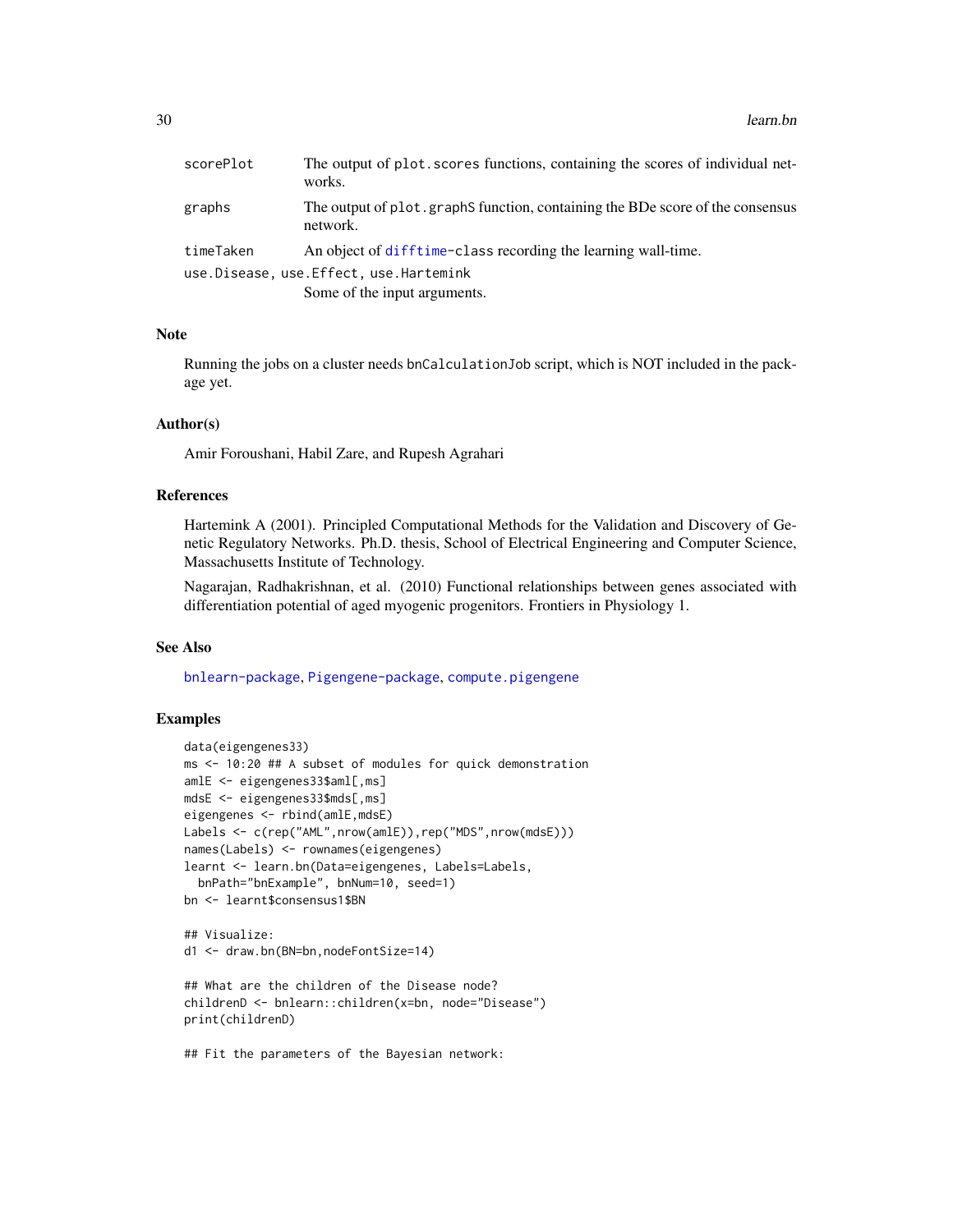#### <span id="page-30-0"></span>make.decision.tree 31

fit <- bnlearn::bn.fit(x=bn, data=learnt\$consensus1\$Data, method="bayes",iss=10)

## The conditional probability table for a child of the Disease node: fit[[childrenD[1]]]

## The fitted Bayesian network can be used for predicting the labels ## (i.e., values of the Disease node). l2 <- predict(object=fit, node="Disease", data=learnt\$consensus1\$Data, method="bayes-lw") table(Labels, l2)

<span id="page-30-1"></span>make.decision.tree *Creates a decision tree to classify samples using the eigengenes values*

# Description

A decision tree in [Pigengene-package](#page-2-1) uses module eigengenes to build a classifier that distinguishes the different classes. Briefly, each eigengene is a weighted average of the expression of all genes in the module, where the weight of each gene corresponds to its membership in the module.

#### Usage

```
make.decision.tree(pigengene, Data,
 Labels = structure(pigengene$annotation[rownames(pigengene$eigengenes),
          1], names = rownames(pigengene$eigengenes)),
  testD = NULL, testL = NULL, selectedFeatures = NULL,
  saveDir = "C5Trees", minPerLeaf = NULL, useMod0 = FALSE,
  costRatio = 1, toCompact = NULL, noise = 0, noiseRepNum = 10, doHeat=TRUE,
  verbose = 0, naTolerance=0.05)
```

| pigengene        | The pigengene object that is used to build the decision tree. See pigengene-class.                                                                                                                                                         |
|------------------|--------------------------------------------------------------------------------------------------------------------------------------------------------------------------------------------------------------------------------------------|
| Data             | The training expression data                                                                                                                                                                                                               |
| Labels           | Labels (condition types) for the (training) expression data. It is a named vector<br>of characters. Data and pigengene will be subset according to these names.                                                                            |
| testD            | The test expression data, for example, from an independent dataset. Optional.                                                                                                                                                              |
| testL            | Labels (condition types) for the (test) expression data. Optional.                                                                                                                                                                         |
| selectedFeatures |                                                                                                                                                                                                                                            |
|                  | A numeric vector determining the subset of eigengenes that should be used as<br>potential predictors. By default ("All"), eigengenes for all modules are consid-<br>ered. See also useMod0.                                                |
| saveDir          | Where to save the plots of the tree(s).                                                                                                                                                                                                    |
| minPerLeaf       | Vector of integers. For each value, a tree will be built requiring at least that<br>many nodes on each leaf. By default (NULL), several trees are built, one for each<br>possible value between 2 and 10 percent of the number of samples. |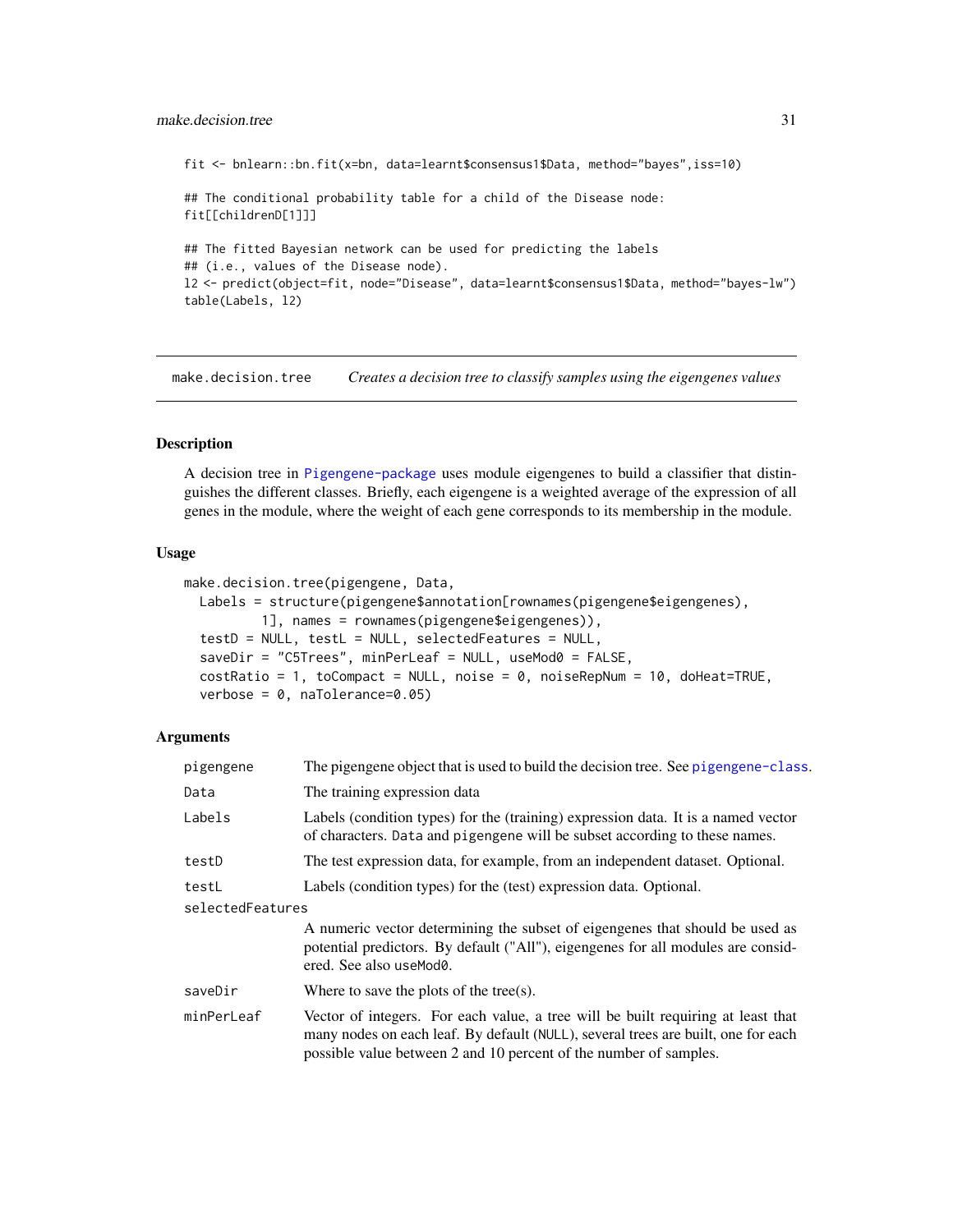<span id="page-31-0"></span>

| Boolean. Wether to allow the tree(s) to use the eigengene of module $0$ , which<br>corresponds to the set of outlier, as a proper predictor.                                                                                                                                                                                                                                                                                                                                    |  |  |
|---------------------------------------------------------------------------------------------------------------------------------------------------------------------------------------------------------------------------------------------------------------------------------------------------------------------------------------------------------------------------------------------------------------------------------------------------------------------------------|--|--|
| A numeric value effective only for 2 groups classification. The default value<br>(1) considers the misclassification of both conditions as equally disadvatageous.<br>Change this value to a larger or smaller value if you are more interested in the<br>specificity of predictions for condition 1 or condition 2, respectively.                                                                                                                                              |  |  |
| An integer. The tree with this minPerLeaf value will be compacted (shrunk).<br>Compacting in this context means reducing the number of required genes for the<br>calculation of the relevant eigengenes and making the predictions using the tree.<br>If NULL (default), the (persumably) most general proper tree (corresponding to<br>the largest value in the minPerLeaf vector for which a tree could be constructed)<br>is compacted. Set to FALSE to turn off compacting. |  |  |
| noise, noiseRepNum                                                                                                                                                                                                                                                                                                                                                                                                                                                              |  |  |
| For development purposes only. These parameters allow investigating the effect<br>of gaussian noise in the expression data on the accurracy of the tree for test data.                                                                                                                                                                                                                                                                                                          |  |  |
| Boolean. Set to FALSE not to plot the heatmaps for faster comoutation.                                                                                                                                                                                                                                                                                                                                                                                                          |  |  |
| The integer level of verbosity. 0 means silent and higher values produce more<br>details of computation.                                                                                                                                                                                                                                                                                                                                                                        |  |  |
| Upper threshold on the fraction of entries per gene that can be missing. Genes<br>with a larger fraction of missing entries are ignored. For genes with smaller frac-<br>tion of NA entries, the missing values are imputed from their average expression<br>in the other samples. See check.pigengene.input.                                                                                                                                                                   |  |  |
|                                                                                                                                                                                                                                                                                                                                                                                                                                                                                 |  |  |

# Details

This function passes the inut eigengenes and appropriate arguments [C5.0](#page-0-0) function from C50 package.

# Value

A list with following elements:

| call        | The call that created the results                                                                                                                  |
|-------------|----------------------------------------------------------------------------------------------------------------------------------------------------|
| c5Trees     | A list, with one element of class C5.0 for each attempted minNodesperleaf<br>value. The list is named with the corresponding values as characters. |
| minPerLeaf  | A numeric vector enumerating all of the attempted minPerLeaf values.                                                                               |
| compacted   | The full output of compact. tree function if to Compact is not FALSE                                                                               |
| heat        | The output of module, heatmap function for the full tree if do Heat is not FALSE                                                                   |
| heatCompact | The output of module, heatmap function for the compacted tree if to Compact is<br>not FALSE                                                        |
| noisv       | The full output of noise, analysiy function if noise is not 0. For development<br>and evaluation purposes only.                                    |
| leafLocs    | A matrix reporting the leaf for each sample on 1 row. The columns are named<br>according to the correspoding minNodesperleaf value.                |
| toCompact   | Echos the toCompact input argument                                                                                                                 |
| costs       | The cost matrix                                                                                                                                    |
| saveDir     | The directory where plots are saved in                                                                                                             |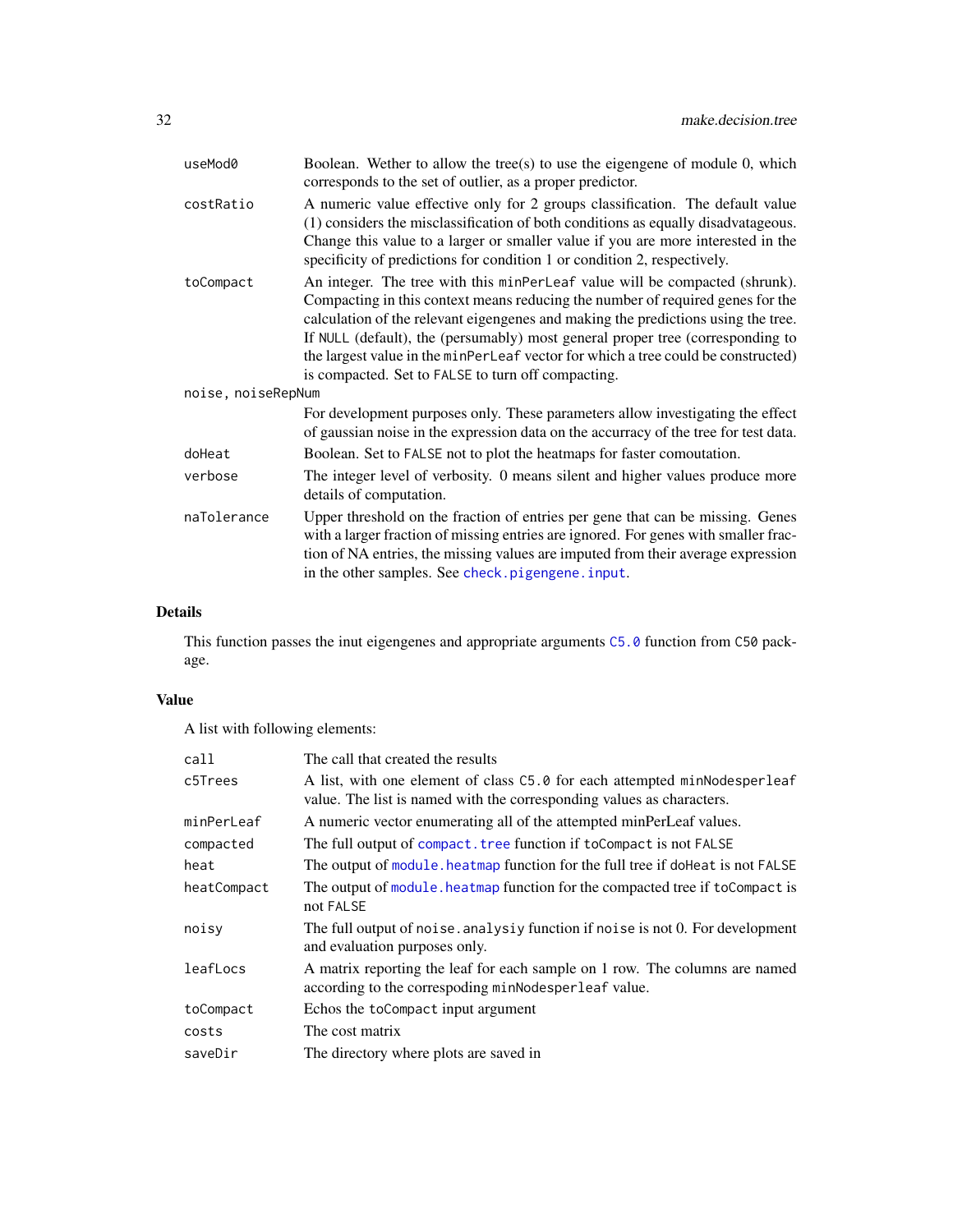#### <span id="page-32-0"></span>make.filter 33

# Note

For faster computation in an initial, explanatory run, turn off compacting, which can take a few minutes, with toCompact=FALSE.

# See Also

[Pigengene-package](#page-2-1), [compute.pigengene](#page-13-1), [compact.tree](#page-11-1), [C5.0](#page-0-0), [Pigengene-package](#page-2-1)

# Examples

```
## Data:
data(aml)
data(mds)
data(pigengene)
d1 <- rbind(aml,mds)
## Fiting the trees:
trees <- make.decision.tree(pigengene=pigengene, Data=d1,
  saveDir="trees", minPerLeaf=14:15, doHeat=FALSE,verbose=3,
  toCompact=15)
```
<span id="page-32-1"></span>

```
make.filter Computes the filter based on a similarity network
```
#### Description

Takes as input the similarity matrix of a graph (i.e., network) and an epsilon value. It computes a filter graph using the epsilon threshold. The dimention of the output filter matrix is the same as the input similarity network. It also produces two plots showing the weighted degrees of the input graph and degrees of the filter, respectively.

# Usage

```
make.filter(network, epsilon, outPath=NULL)
```

| network | A matrix of similarity for the network.                                                                                                                                                                 |
|---------|---------------------------------------------------------------------------------------------------------------------------------------------------------------------------------------------------------|
| epsilon | A threshold for deciding which edges to keep. If the similarity is less than<br>1/epsilon (i.e., distance $>$ epsilon), the edge will be removed, and it will be<br>kept in the filter graph otherwise. |
| outPath | A string determining the path where plots and results will be saved.                                                                                                                                    |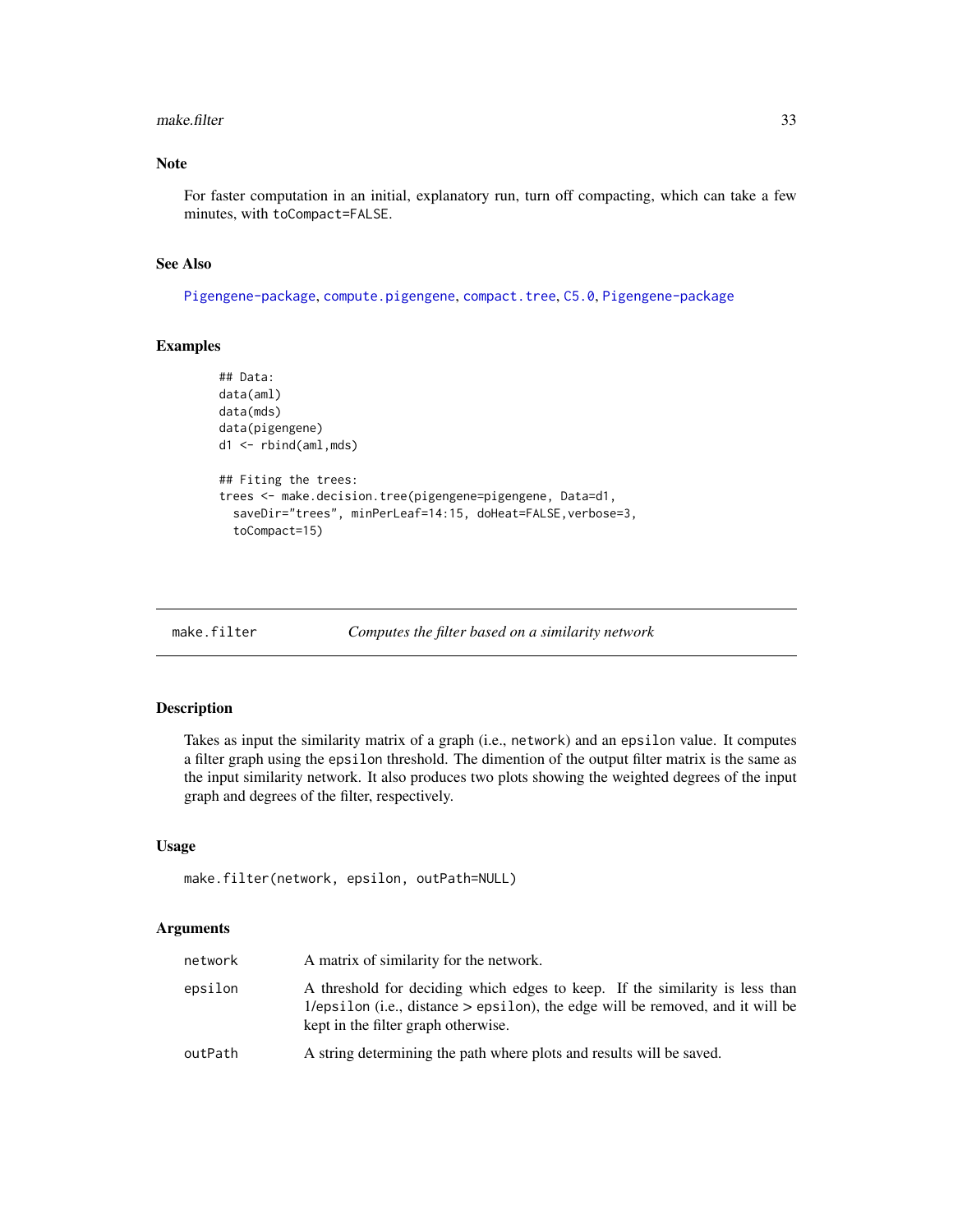# <span id="page-33-0"></span>Value

A list with the following components:

| filt    | A matrix representing adjacency matrix of the computed filter graph. If the dis-<br>tance between two nodes in the similarity matrix is higher than epsilon, those<br>nodes are connected in the filter graph (i.e., the corresponding entry in the adja-<br>cency matrix is 1). Otherwise, the corresponding entry is 0. |
|---------|---------------------------------------------------------------------------------------------------------------------------------------------------------------------------------------------------------------------------------------------------------------------------------------------------------------------------|
| epsilon | The epsilon input.                                                                                                                                                                                                                                                                                                        |

# Author(s)

Habil Zare and Neda Emami.

# See Also

[one.step.pigengene](#page-36-1), [apply.filter](#page-4-1)

# Examples

```
data(aml)
data(mds)
d1 <- rbind(aml,mds)[, 1:200]
Labels <- c(rep("AML",nrow(aml)),rep("MDS",nrow(mds)))
names(Labels) <- rownames(d1)
p0 <- one.step.pigengene(Data=d1, saveDir=".", verbose=1,
                         seed=1, Labels=Labels, naTolerance=0.5,
 RsquaredCut=0.8, doNetOnly=TRUE)
##making the filter
made <- make.filter(network=p0$Network, epsilon=0.7, outPath=".")
```
<span id="page-33-1"></span>mds *MDS gene expression profile*

#### Description

Gene expression profile of 164 myelodysplastic syndromes (MDS) cases from Mills et al. study. The profile was compared with the profile of 202 acute myeloid leukemia (AML) cases and only the 1000 most differentially expressed genes are included.

#### Usage

data("mds")

#### Format

A numeric matrix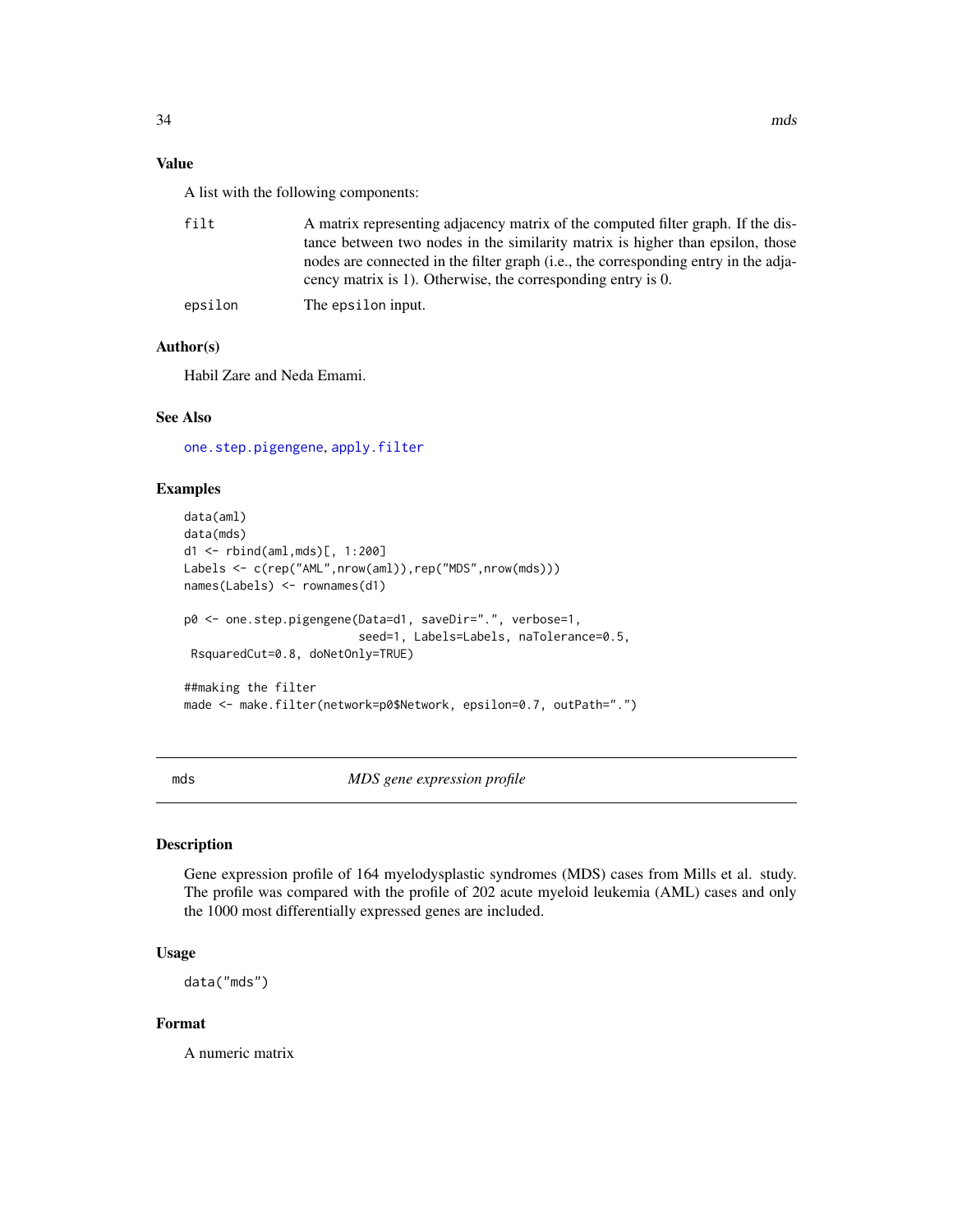#### <span id="page-34-0"></span>message.if 35

# Details

The columns and rows are named according to the genes Entrez, and patient IDs, respectively. The original data was produced using Affymetrix Human Genome U133 Plus 2.0 Miccoaray.Mills et al. study is part of the MILE Study (Microarray Innovations In LEukemia) program, and aimed at prediction of AML transformation in MDS.

#### Value

It is a 164\*1000 numeric matrix.

# Note

This profile includes data of the 25 chronic myelomonocytic leukemia (CMLL) cases that can have different expression signatures according to Mills et al.

#### Source

<http://www.ncbi.nlm.nih.gov/geo/query/acc.cgi?acc=GSE15061>

# References

Mills, Ken I., et al. (2009). Microarray-based classifiers and prognosis models identify subgroups with distinct clinical outcomes and high risk of AML transformation of myelodysplastic syndrome. Blood 114.5: 1063-1072.

#### See Also

[Pigengene-package](#page-2-1), [one.step.pigengene](#page-36-1), [aml](#page-3-1), [compute.pigengene](#page-13-1)

#### Examples

```
library(pheatmap)
data(mds)
pheatmap(mds[,1:20],show_rownames=FALSE)
```
<span id="page-34-1"></span>message.if *Conditional messaging.*

#### Description

Messages only if verbose is more than 0 and write in a text file if provided.

#### Usage

```
message.if(me=NULL, verbose=0, txtFile=NULL, append=TRUE, ...)
```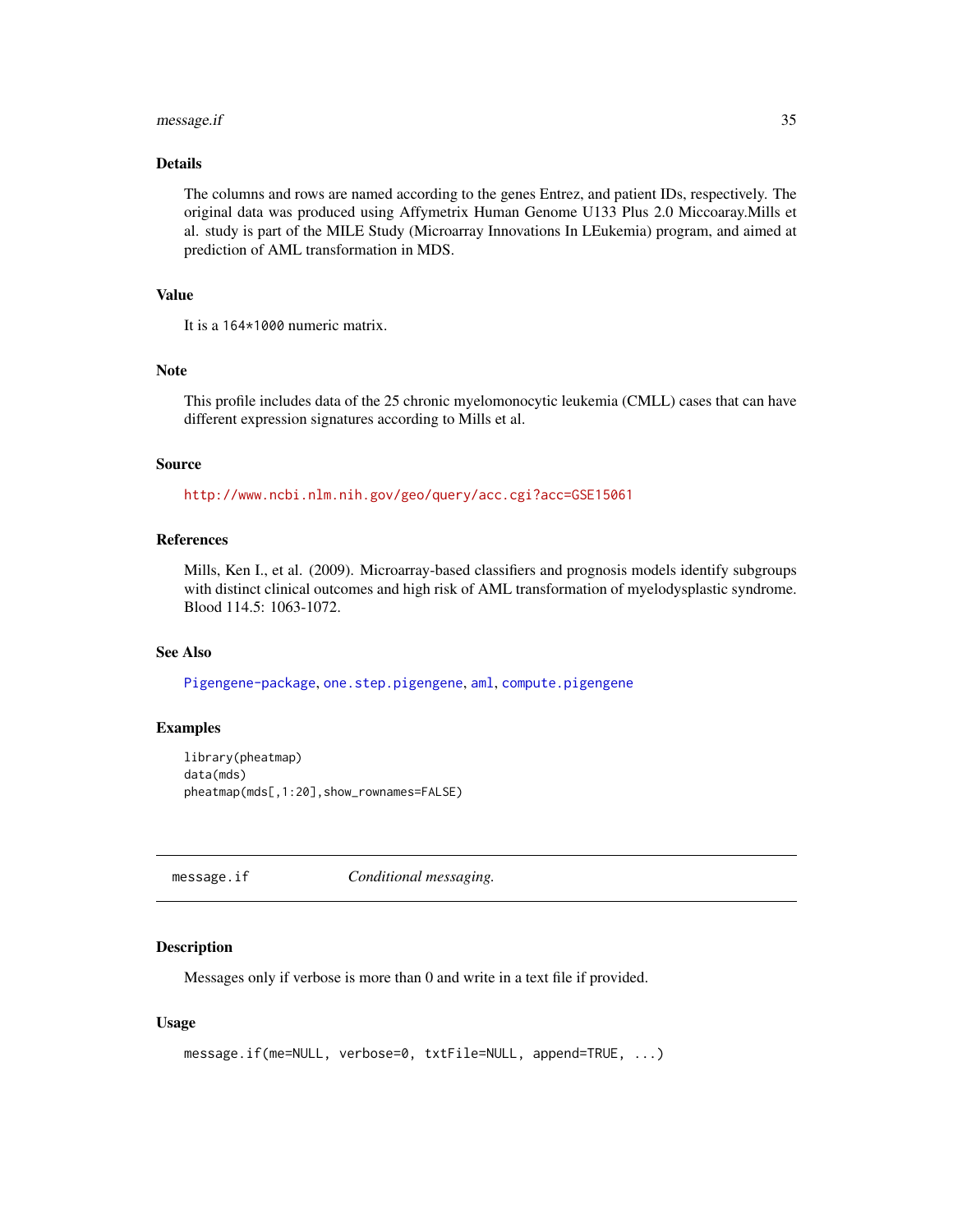# <span id="page-35-0"></span>Arguments

| me      | The Message. Can be a character vector.                                     |
|---------|-----------------------------------------------------------------------------|
| verbose | A integer.                                                                  |
| txtFile | The text file in which the message will be written. Set to NULL to disable. |
| append  | logical. Set to FALSE to overwrite txtFile.                                 |
|         | Arguments to be passed to capture.output.                                   |

# Value

NULL

# Author(s)

Amir Foroushani

# Examples

message.if("Hello world!", verbose=1)

<span id="page-35-1"></span>module.heatmap *Plots heatmaps for modules*

# Description

This function takes as input a tree and an object from [pigengene-class](#page-42-1) and per any module used in the tree, it plots one gene expression heatmap. Alternatively, it can plot a heatmap for every module in the given pigengene object.

#### Usage

```
module.heatmap(c5Tree=NULL, pigengene, mes=NULL, saveDir, testD = NULL,
  testL = NULL, pos = 0, verbose=0, doAddEigengene=TRUE, scalePngs=1, ...)
```

| c5Tree       | A decision tree of class C50 that uses module eigengenes, or NULL. If NULL,<br>expression plots for all modules are created.                                                                  |
|--------------|-----------------------------------------------------------------------------------------------------------------------------------------------------------------------------------------------|
| pigengene    | A object of pigengene-class, output of compute pigengene                                                                                                                                      |
| mes          | A character vector that determines which modules to plot, e.g., c("ME3","ME5").<br>Set it to NULL to plot a heatmap for every module. This argument will be ignored<br>if c5Tree is not NULL. |
| saveDir      | Directory to save the plots                                                                                                                                                                   |
| testD, testL | Optional. The matrix of (independent) test expression data, and the correspond-<br>ing vector of labels. testL must be named according to the row names of testD.                             |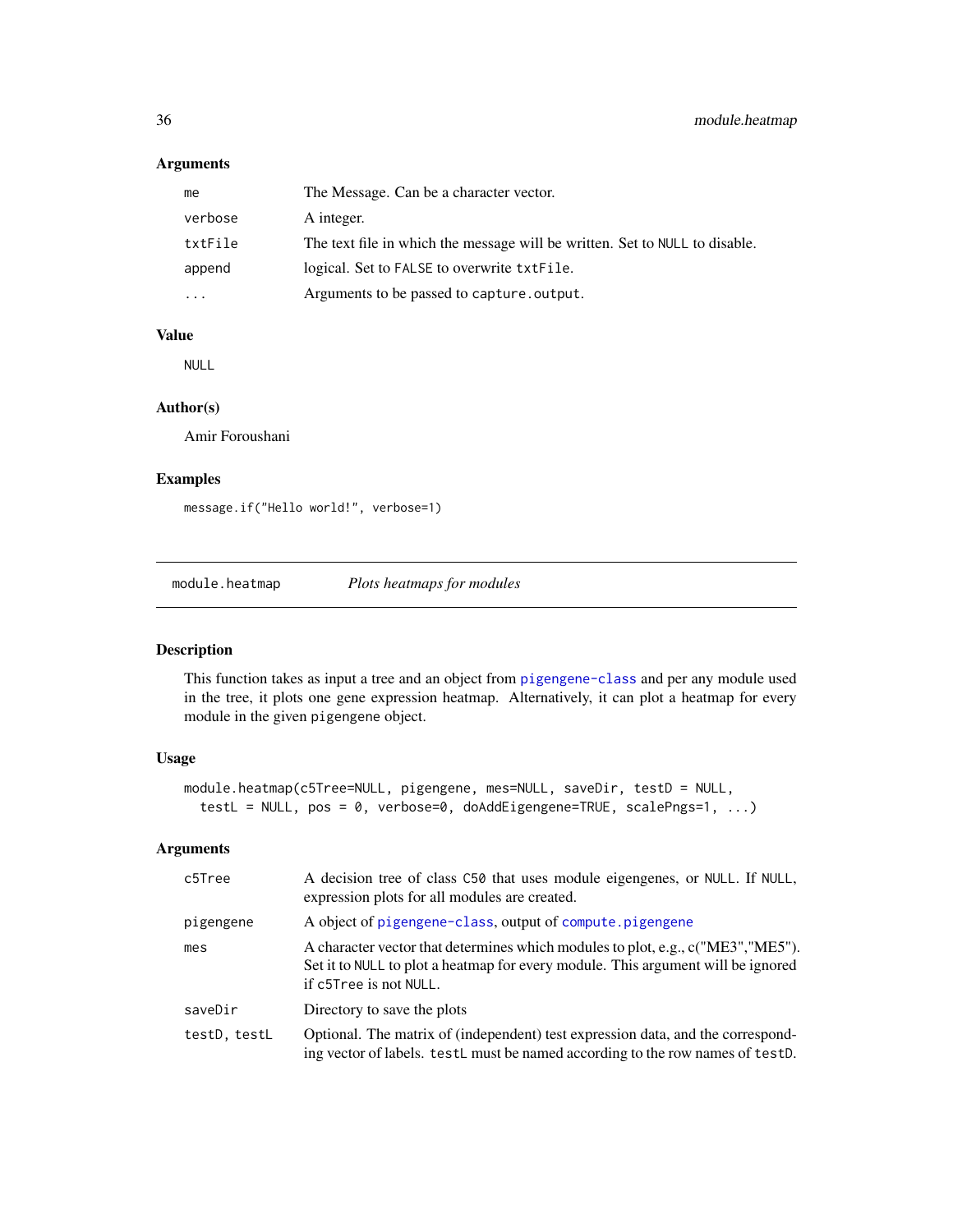<span id="page-36-0"></span>

| pos       | Number of genes to discard. Interpreted the same way as in compact. tree and<br>preds.at                 |
|-----------|----------------------------------------------------------------------------------------------------------|
| verbose   | The integer level of verbosity. 0 means silent and higher values produce more<br>details of computation. |
|           | doAddEigengene If TRUE, the eigengene of each module will be added to the corresponding heatmap.         |
| scalePngs | If not 1, the size of pngs will be adjusted using this parameter. A typical value<br>would be 7.         |
| $\cdot$   | Additional arguments. Passed to pheatmap. type                                                           |

# Value

| A list of: |                                                                     |
|------------|---------------------------------------------------------------------|
| call       | The call that created the results                                   |
| saveDir    | An echo of the input argument determining where the plots are saved |

# See Also

[Pigengene-package](#page-2-1), [make.decision.tree](#page-30-1), [compact.tree](#page-11-1), [compute.pigengene](#page-13-1)

#### Examples

```
## Data:
data(aml)
data(mds)
data(pigengene)
d1 <- rbind(aml,mds)
## Plotting the heatmaps of all modules:
module.heatmap(pigengene=pigengene, saveDir="heatmaps", pos=0, verbose=1)
## Fiting the trees:
trees <- make.decision.tree(pigengene=pigengene, Data=d1,
  saveDir="trees", minPerLeaf=14:15, doHeat=FALSE,verbose=3,
  toCompact=15)
## Plotting the heatmaps of only the modules in the tree:
module.heatmap(c5Tree=trees$c5Trees[["15"]], pigengene=pigengene,
    saveDir="treeHeatmaps", pos=0, verbose=1)
```
<span id="page-36-1"></span>one.step.pigengene *Runs the entire Pigengene pipeline*

# Description

Runs the entire Pigengene pipeline, from gene expression to compact decision trees in a single function. It identifies the gene modules using coexpression network analysis, computes eigengenes, learns a Bayesian network, fits decision trees, and compact them.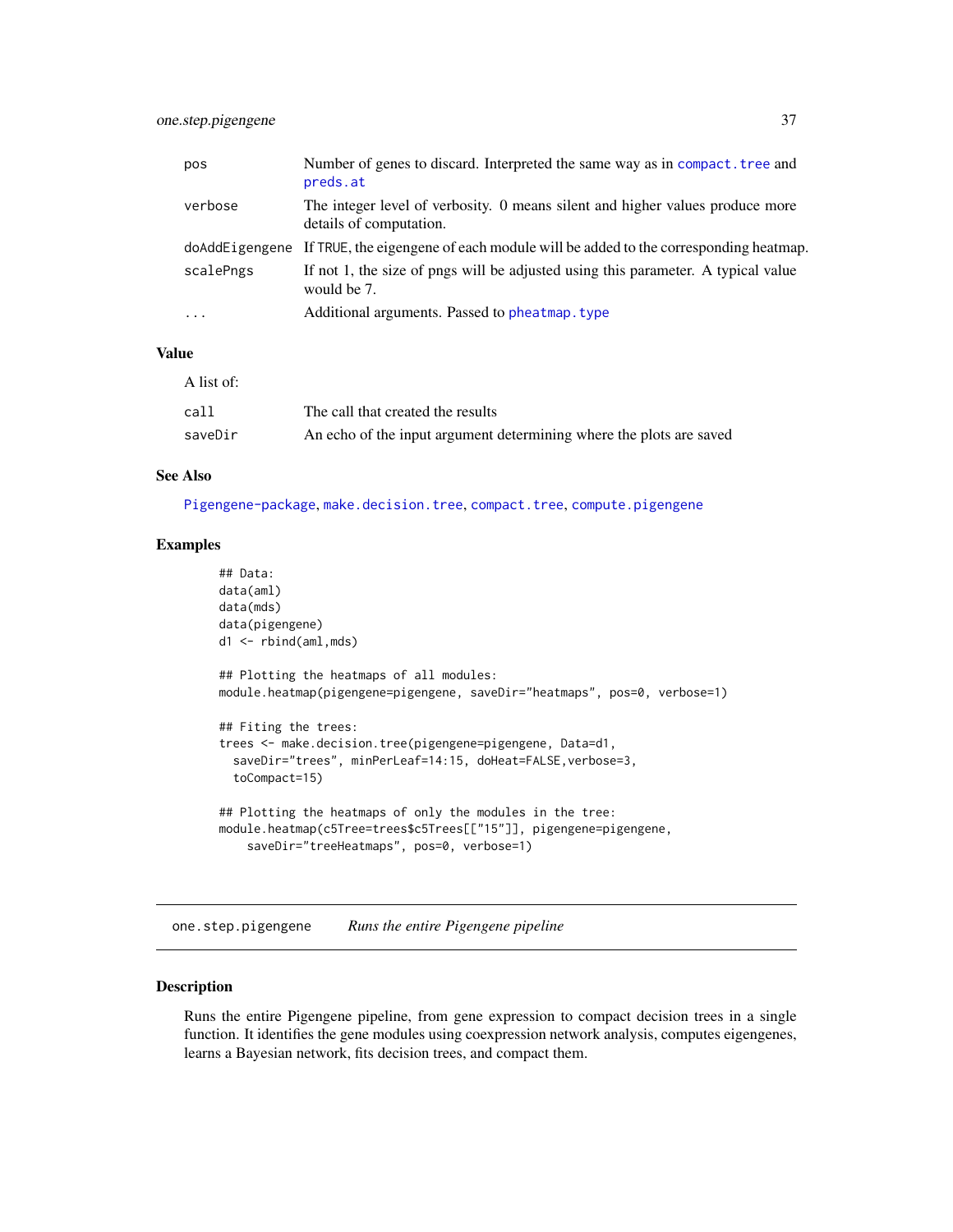# Usage

```
one.step.pigengene(Data, saveDir="Pigengene", Labels, testD=NULL,
 testLabels=NULL, doBalance=TRUE, RsquaredCut=0.8, costRatio=1,
  toCompact=FALSE, bnNum=0, bnArgs=NULL, useMod0=FALSE, mit="All",
 verbose=0, doHeat=TRUE, seed=NULL, dOrderByW=TRUE, naTolerance=0.05,
 doNetOnly=FALSE, doReturNetworks=doNetOnly, idType="ENTREZID",
 pathwayDb=NULL, OrgDb=org.Hs.eg.db)
```

| Data        | A matrix or data frame (or list of matrices or data frames) containing the training<br>expression data, with genes corresponding to columns and rows corresponding<br>to samples. Rows and columns must be named. For example, from RNA-Seq<br>data, $log(RPKM+1)$ can be used. |
|-------------|---------------------------------------------------------------------------------------------------------------------------------------------------------------------------------------------------------------------------------------------------------------------------------|
| Labels      | A (preferably named) vector containing the Labels (condition types) for the<br>training Data. Or, if Data is a list, a list of label vectors corresponding to the<br>data sets in Data. Names must agree with rows of Data.                                                     |
| saveDir     | Directory to save the results.                                                                                                                                                                                                                                                  |
| testD       | Test expression data with syntax similar to Data, possibly with different rows<br>and columns. This argument is optional and can be set to NULL if test data are<br>not available.                                                                                              |
| testLabels  | A (preferably named) vector containing the Labels (condition types) for the test<br>Data. This argument is optional and can be set to NULL if test data are not<br>available.                                                                                                   |
| doBalance   | Boolean. Whether the data should be oversampled before identifying the mod-<br>ules so that each condition contribute roughly the same number of samples to<br>clustering.                                                                                                      |
| RsquaredCut | A threshold in the range $[0,1]$ used to estimate the power. A higher value can in-<br>crease power. For technical use only. See pickSoftThreshold for more details.<br>A larger value generally leads to more modules.                                                         |
| costRatio   | A numeric value, the relative cost of misclassifying a sample from the first con-<br>dition vs. misclassifying a sample from the second condition.                                                                                                                              |
| toCompact   | An integer value determining which decision tree to shrink. It is the minimum<br>number of genes per leaf imposed when fitting the tree. Set to FALSE to skip<br>compacting, to NULL to automatically select the maximum value.                                                 |
| bnNum       | Desired number of bootstraped Baysian networks. Set to 0 to skip BN learning.                                                                                                                                                                                                   |
| bnArgs      | A list of arguments passed to learn, bn function.                                                                                                                                                                                                                               |
| useMod0     | Boolean, whether to allow module zero (the set of outliers) to be used as a<br>predictor in the decision tree(s).                                                                                                                                                               |
| mit         | The "module identification type", a character vector determining the reference<br>conditions for clustering. If 'All' (default), clustering is performed using the<br>entire data regardless of condition.                                                                      |
| verbose     | The integer level of verbosity. 0 means silent and higher values produce more<br>details of computation.                                                                                                                                                                        |

<span id="page-37-0"></span>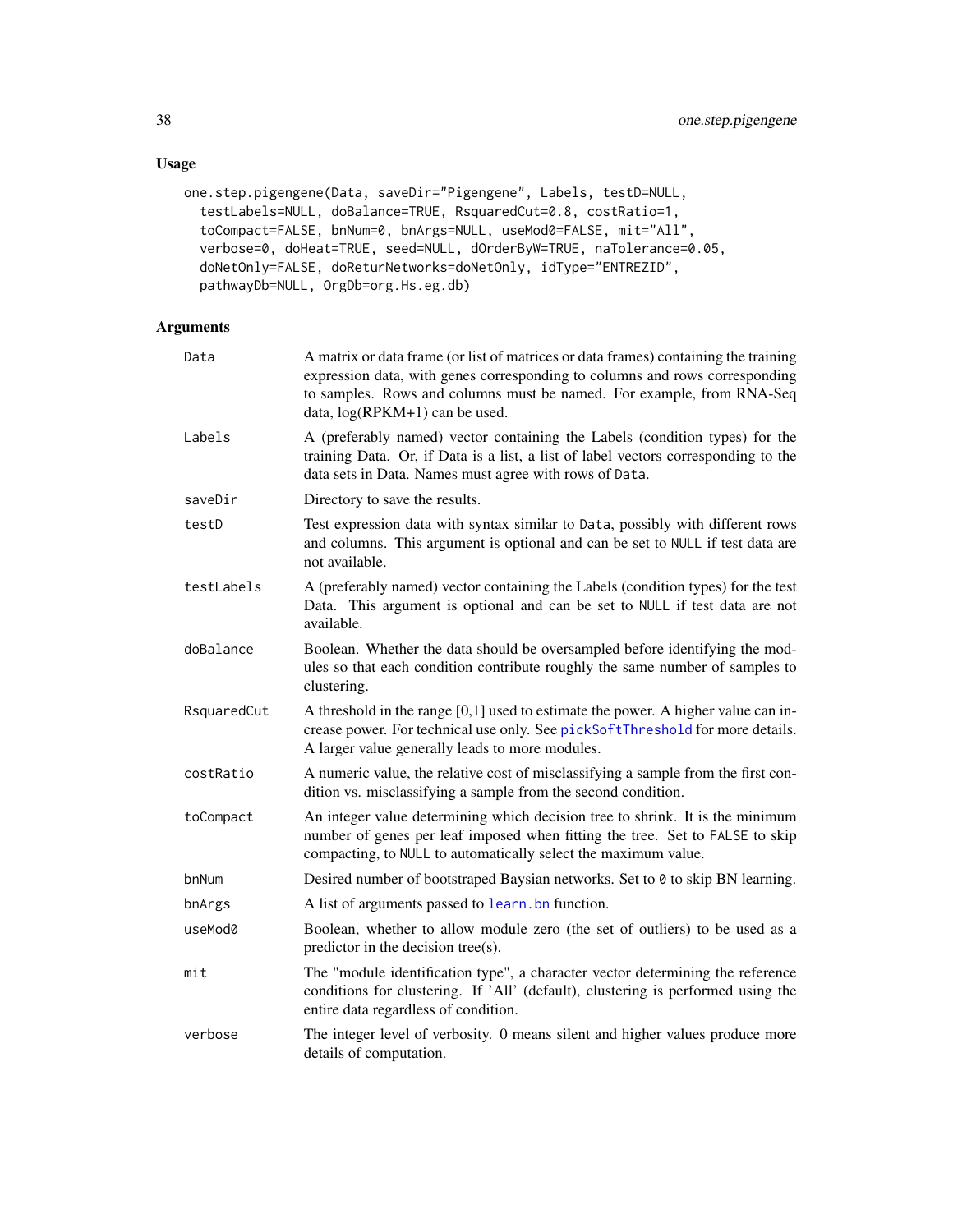<span id="page-38-0"></span>

| doHeat          | If TRUE the heatmap of expression of genes in the modules that contribute to the<br>the tree will be plotted.                                                                                                                                                                                                 |  |
|-----------------|---------------------------------------------------------------------------------------------------------------------------------------------------------------------------------------------------------------------------------------------------------------------------------------------------------------|--|
| seed            | Random seed to ensure reproducibility.                                                                                                                                                                                                                                                                        |  |
| dOrderByW       | If TRUE, the genes will be ordered in the csv file based on their absolute weight<br>in the corresponding module.                                                                                                                                                                                             |  |
| naTolerance     | Upper threshold on the fraction of entries per gene that can be missing. Genes<br>with a larger fraction of missing entries are ignored. For genes with smaller frac-<br>tion of NA entries, the missing values are imputed from their average expression<br>in the other samples. See check.pigengene.input. |  |
| doNetOnly       | If TRUE, the pipeline does not continue after making the network and identifying<br>the modules, e.g., eigengenes will not be computed.                                                                                                                                                                       |  |
| doReturNetworks |                                                                                                                                                                                                                                                                                                               |  |
|                 | A boolean value to determine whether to return Network, which is relatively a<br>big matrix (typically GBs). Set to FALSE not to waste memory.                                                                                                                                                                |  |
| idType          | A string describing the type of input gene ID e.g., "ENTREZID", "REFSEQ",<br>"SYMBOL".                                                                                                                                                                                                                        |  |
| pathwayDb       | A character vector determining which enrichment database to be used by the<br>get.enriched.pw function e.g., "GO", "KEGG", "REACTOME", or "NCG".<br>Set to NULL to skip the pathway enrichment analysis.                                                                                                      |  |
| OrgDb           | The reference data base to be used. Use e.g. org. Ce. eg. db for 'Celegans' when<br>analysing Celegans data. If OrgDb is not NULL, Org must be NULL.                                                                                                                                                          |  |

#### Details

This is the main function of the package Pigengene and performs several steps: First, modules are identified in the training expression data, according to mit argument i.e. based on coexpression behaviour in the corresponding conditions. Set it to "All" to use all training data for this step regardless of the condition. Then, if a list of data frames is provided in Data, similarity networks on the data sets are computed and combined into one similarity network for the union of nodes across data sets. Then, the eigengenes for each module and each sample are calculated, where the expression of an eigengene of a module in a sample is the weighted average of the expression of the genes in that module in the sample. Technically, an eigengene is the first principal component of the gene expression in a module. PCA ensures that the maximum variance accross all the training samples is explained by the eigengene. Next, (optionally –if bnNum is set to a value greater than 0), several bootstrapped Bayesian networks are learned and combined into a consensus network, in order to detect and illustrate the probabilistic dependencies between the eigengenes and the disease subtype. Next, decisision tree(s) are built that use the module eigengenes, or a subset of them, to distinguish the classes (Labels). The accurracy of trees is assessed on the train and (if provided) test data. Finally, the number of required genes for the calculation of the relevant eigengenes is reduced (the tree is 'compacted'). The accuracy of the tree is reassessed after removal of each gene. Along the way, several self explanatory directories, heatmaps and plots are created and stored under saveDir.

#### Value

A list with the following components: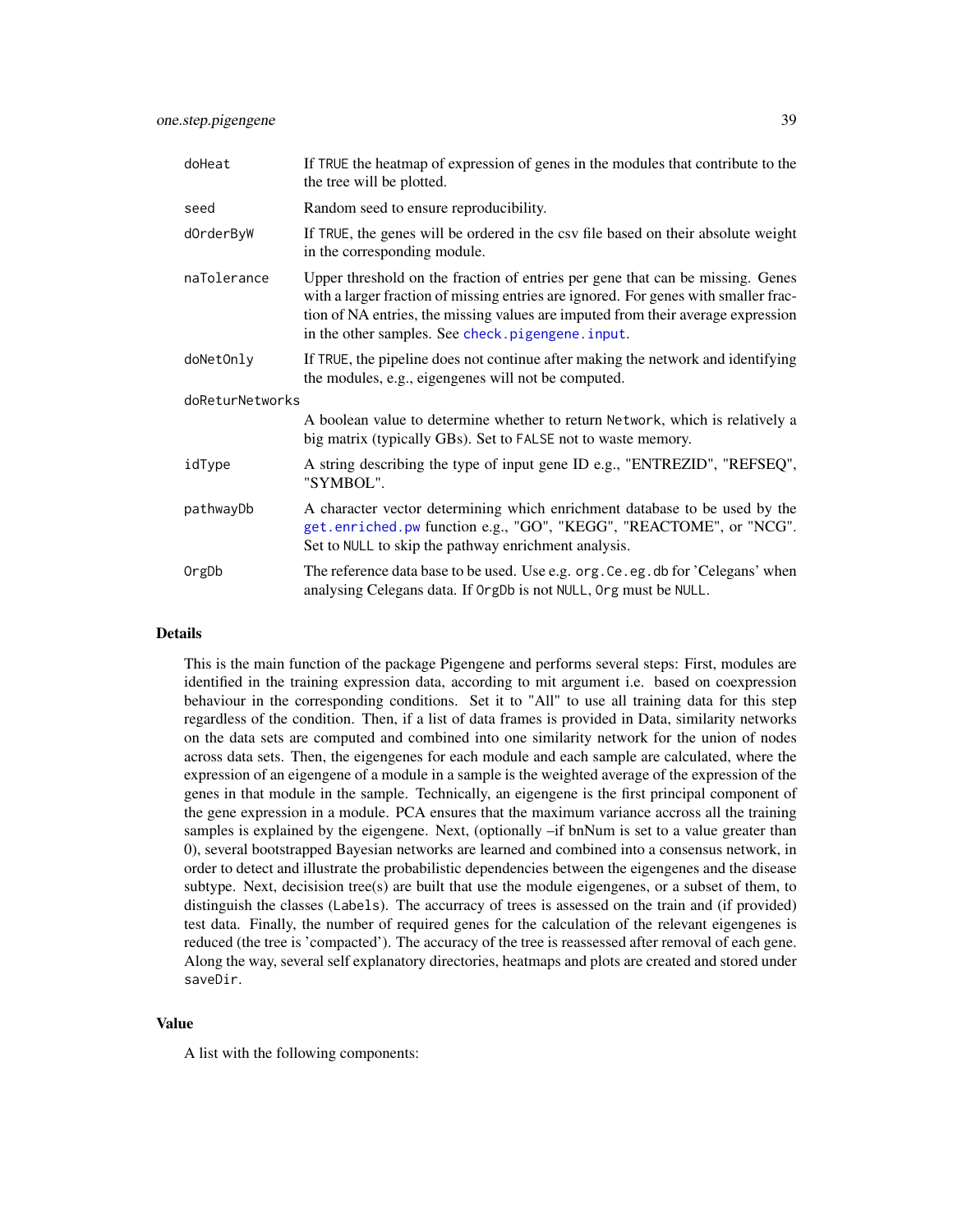<span id="page-39-0"></span>

| call             | The call that created the results.                                                                                                                                                                                                       |  |
|------------------|------------------------------------------------------------------------------------------------------------------------------------------------------------------------------------------------------------------------------------------|--|
| modules          | A named vector. Names are genes IDs and values are the corresponding module<br>number.                                                                                                                                                   |  |
| wgRes            | A list. The results of WGCNA clustering of the Data by wgcna.one.step if<br>Data is one matrix.                                                                                                                                          |  |
| betaRes          | A list. The automatically selected beta (power) parameter which was used for<br>the WGCNA clustering. It is the result of the call to calculate. beta using the<br>expression data of $mit$ conditions(s).                               |  |
| pigengene        | The pigengene object computed for the clusters, result of compute.pigengene.                                                                                                                                                             |  |
| leanrtBn         | A list. The results of learn, bn call for learning a Bayesian network using the<br>eigengenes.                                                                                                                                           |  |
| selectedFeatures |                                                                                                                                                                                                                                          |  |
|                  | A vector of the names of module eigengenes that were considered during the<br>construction of decision trees. If bnNum $>0$ , this corresponds to the immediate<br>neighbors of the Disease or Effect variable in the consensus network. |  |
| c5treeRes        | A list. The results of make, decision, tree call for learning decision trees that<br>use the eigengenes as features.                                                                                                                     |  |

#### Note

The individual functions are exported to facilitated running the pipeline step-by-step in a customized way.

#### Author(s)

Amir Foroushani, Habil Zare, Rupesh Agrahari, and Meghan Short

# References

Large-scale gene network analysis reveals the significance of extracellular matrix pathway and homeobox genes in acute myeloid leukemia, Foroushani A, Agrahari R, Docking R, Karsan A, and Zare H. In preparation.

#### See Also

[check.pigengene.input](#page-8-1), [balance](#page-5-1), [calculate.beta](#page-6-1), [wgcna.one.step](#page-50-1), [compute.pigengene](#page-13-1), [learn.bn](#page-26-1), [make.decision.tree](#page-30-1), [blockwiseModules](#page-0-0)

#### Examples

```
library(org.Hs.eg.db)
data(aml)
data(mds)
d1 <- rbind(aml,mds)
Labels <- c(rep("AML",nrow(aml)),rep("MDS",nrow(mds)))
names(Labels) <- rownames(d1)
p1 <- one.step.pigengene(Data=d1,saveDir=".", bnNum=10, verbose=1, seed=1,
      Labels=Labels, toCompact=FALSE, doHeat=FALSE)
plot(p1$c5treeRes$c5Trees[["34"]])
```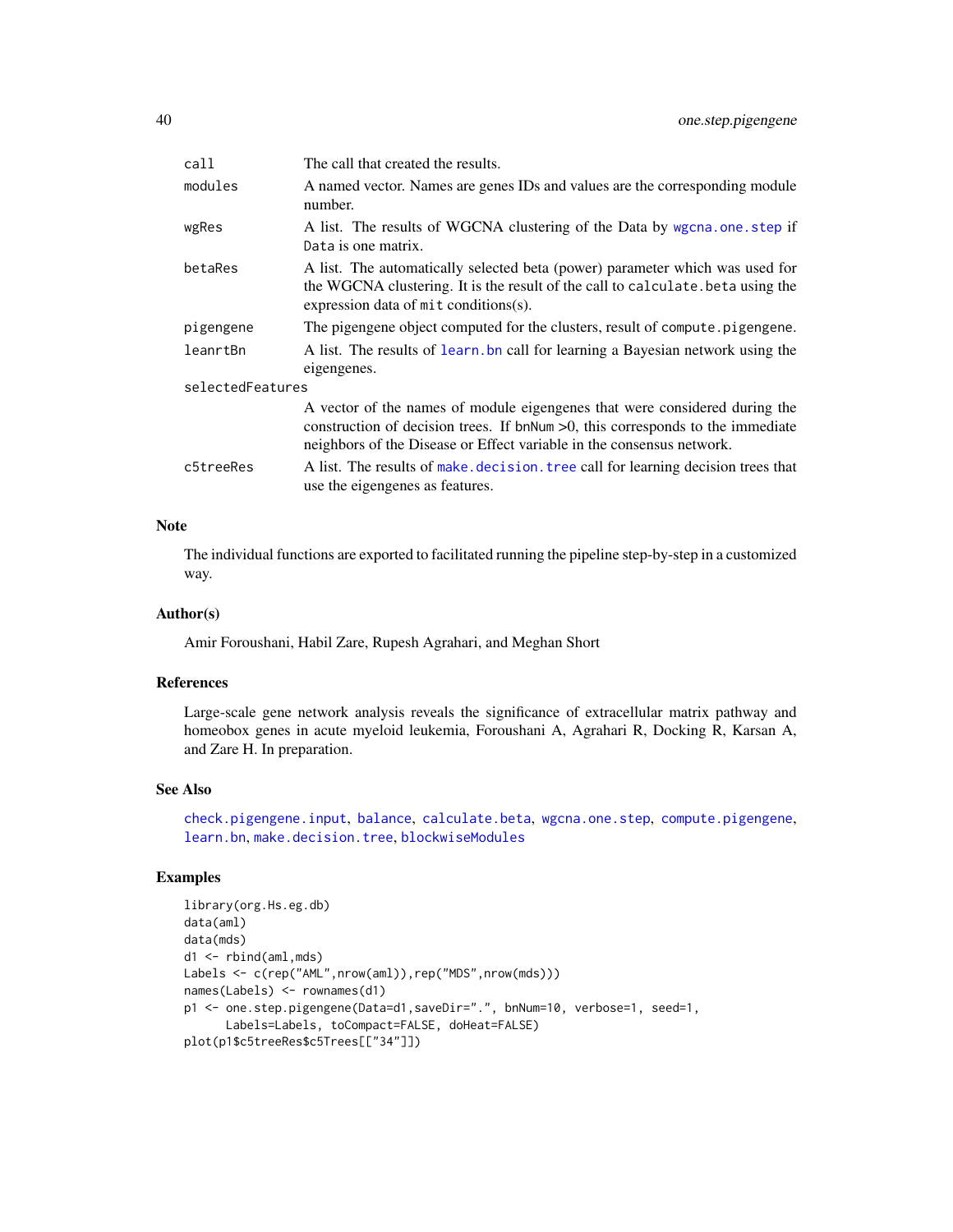<span id="page-40-1"></span><span id="page-40-0"></span>

# Description

This function first performs hierarchical clustering on samples (rows of data) within each condition. Then, plots a heatmap without further clustering of rows.

# Usage

```
pheatmap.type(Data, annRow, type = colnames(annRow)[1],
doTranspose=FALSE, conditions="Auto",...)
```
# Arguments

| Data        | A matrix with samples on rows and features (genes) on columns.                                                                                                                                            |
|-------------|-----------------------------------------------------------------------------------------------------------------------------------------------------------------------------------------------------------|
| annRow      | A data frame with 1 column or more. Row names must be the same as row<br>names of Data.                                                                                                                   |
| type        | The column of annRow used for determining the condition                                                                                                                                                   |
| doTranspose | If TRUE, the matrix will be transposed for the final plot. E.g., if the genes are on<br>the columns of Data, they will be shown on rows of the heatmap.                                                   |
| conditions  | A character vector that determines the conditions, and their order, to be included<br>in the heatmap. By default ("Auto"), an alphabetical order of all available con-<br>ditions in annRow will be used. |
| $\ddotsc$   | Additional arguments passed to pheatmap function.                                                                                                                                                         |

# Value

| A list of: |                                                           |
|------------|-----------------------------------------------------------|
| pheatmapS  | The results of pheatmap function for each condition       |
| pheat      | The output of final pheatmap function applied on all data |
| ordering   | The ordering of the rows in the final heatmap             |
| annRowAll  | The row annotation used in the final heatmap              |

#### Note

If type is not determined, by default the first column of annRow is used.

# Author(s)

Habil Zare

# See Also

[eigengenes33](#page-19-1)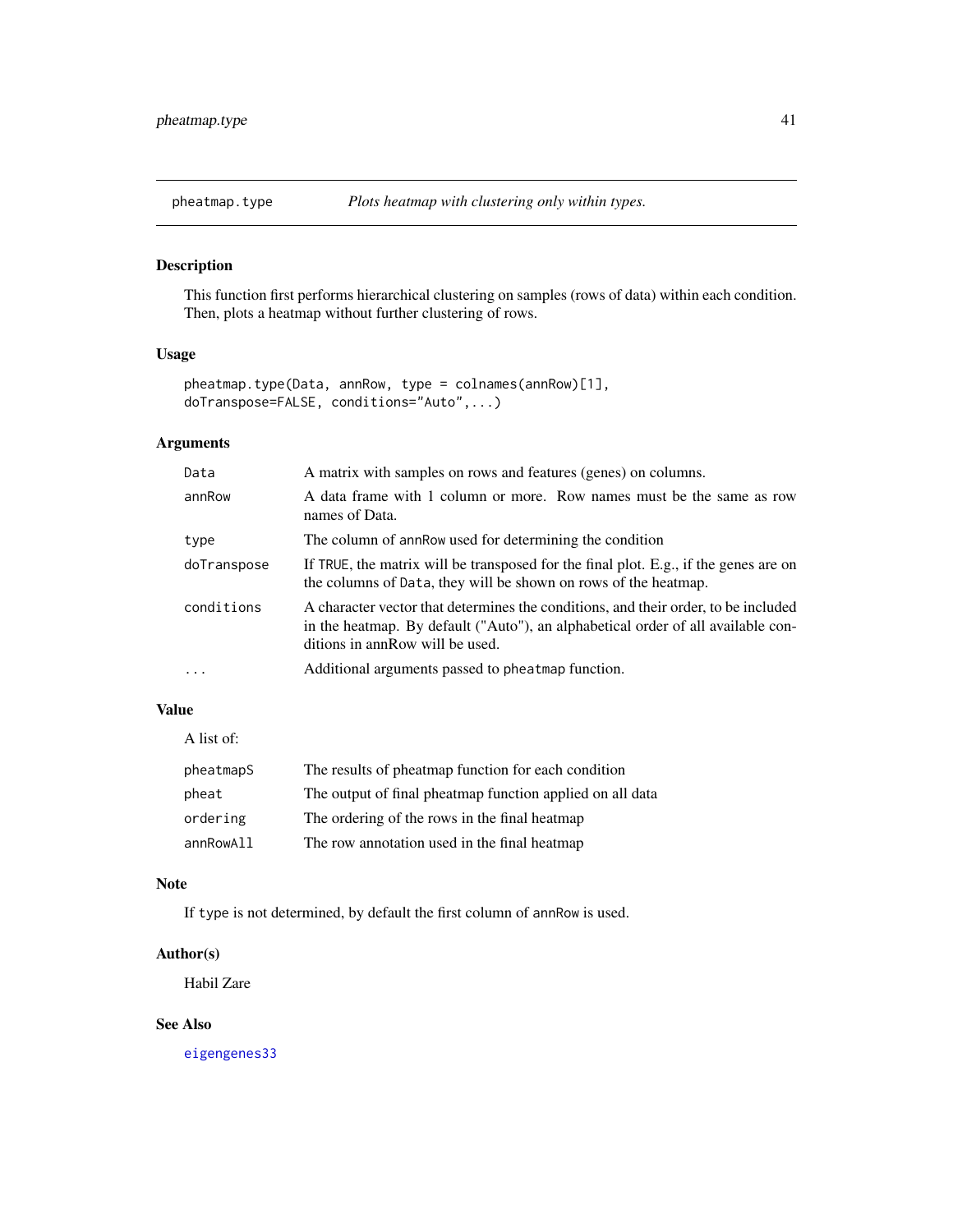# Examples

```
data(eigengenes33)
d1 <- eigengenes33$aml
d2 <- eigengenes33$mds
Disease <- c(rep("AML",nrow(d1)), rep("MDS",nrow(d2)))
Disease <- as.data.frame(Disease)
rownames(Disease) <- c(rownames(d1), rownames(d2))
p1 <- pheatmap.type(Data=rbind(d1,d2),annRow=Disease,show_rownames=FALSE)
```
pigengene *An object of class* Pigengene

# **Description**

This is a toy example object of class [pigengene-class](#page-42-1). It is used in examples of [Pigengene-package](#page-2-1). Gene expression profile of 202 acute myeloid leukemia (AML) cases from Mills et al. study. The profile was compared with the profile of 164 myelodysplastic syndromes (MDS) cases and only the 1000 most differentially expressed genes are included.

#### Usage

data("aml")

# Format

An object of [pigengene-class](#page-42-1).

#### Details

The object is made using [compute.pigengene](#page-13-1) fucntion from [aml](#page-3-1) and [mds](#page-33-1) data as shown in the examples. The R CMD build --resave-data trick was used to reduce the size of saved object from 3.1 MB to 1.4 MB.

# Value

It is an object of [pigengene-class](#page-42-1).

#### Source

<http://www.ncbi.nlm.nih.gov/geo/query/acc.cgi?acc=GSE15061>

#### References

Mills, Ken I., et al. (2009). Microarray-based classifiers and prognosis models identify subgroups with distinct clinical outcomes and high risk of AML transformation of myelodysplastic syndrome. Blood 114.5: 1063-1072.

<span id="page-41-0"></span>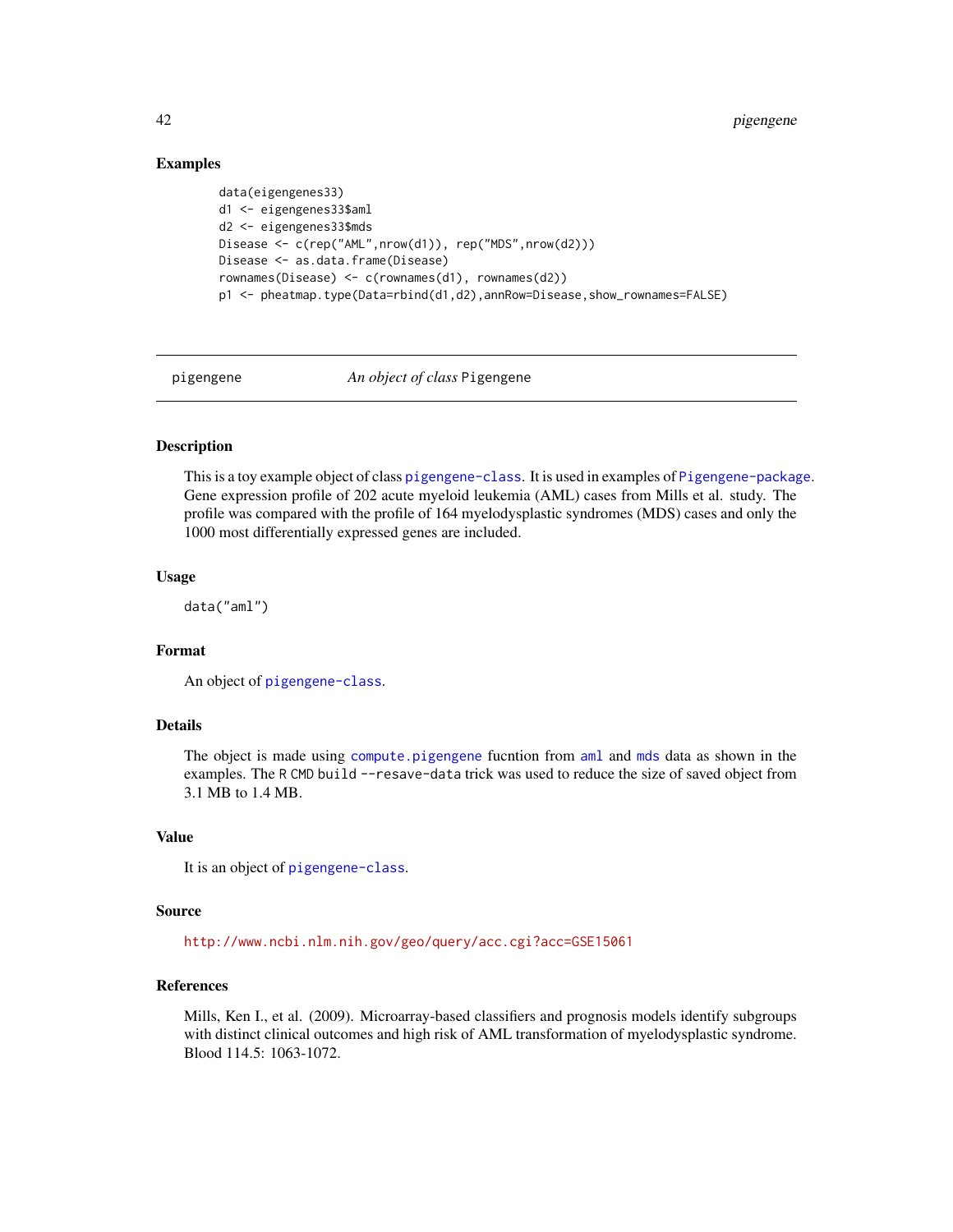# <span id="page-42-0"></span>pigengene-class 43

# See Also

[Pigengene-package](#page-2-1), [pigengene-class](#page-42-1), [one.step.pigengene](#page-36-1), [mds](#page-33-1), [aml](#page-3-1), [compute.pigengene](#page-13-1)

#### Examples

```
library(pheatmap)
data(pigengene)
plot(pigengene,fontsize=12)
## To reproduce:
data(aml)
data(mds)
data(eigengenes33)
d1 <- rbind(aml,mds)
Labels <- c(rep("AML",nrow(aml)),rep("MDS",nrow(mds)))
names(Labels) <- rownames(d1)
modules33 <- eigengenes33$modules[colnames(d1)]
## Computing:
computed <- compute.pigengene(Data=d1, Labels=Labels, modules=modules33,
   saveFile="pigengene.RData", doPlot=FALSE, verbose=3)
class(computed)
plot(computed, fontsize=12, main="Reproduced")
```
<span id="page-42-1"></span>pigengene-class *The pigengene class*

### **Description**

A pigengene object holds the eigengenes, weights (memberships) and other related information.

#### Details

A object of class pigengene is the output of [compute.pigengene](#page-13-1) function. It is a list containing at least the following components:

- call The call that created the results.
- Reptimes A named vector reporting the number of repeats for each condition in the oversampling process, which is done by the [balance](#page-5-1) function.
- eigenResults The full output of [moduleEigengenes](#page-0-0) function with some fixes, e.g., we change eigengenes to a matrix, and use genes as its row names. Also, varExplained is named according to modules.
- Data The data matrix of gene expression.
- Labels A character vector giving the condition (type) for each sample (row of Data).
- eigengenes The matrix of eigengenes ordered based on selectedModules if provided. Rows correspond to samples.
- membership The matrix of weights of genes (rows) in all modules (columns).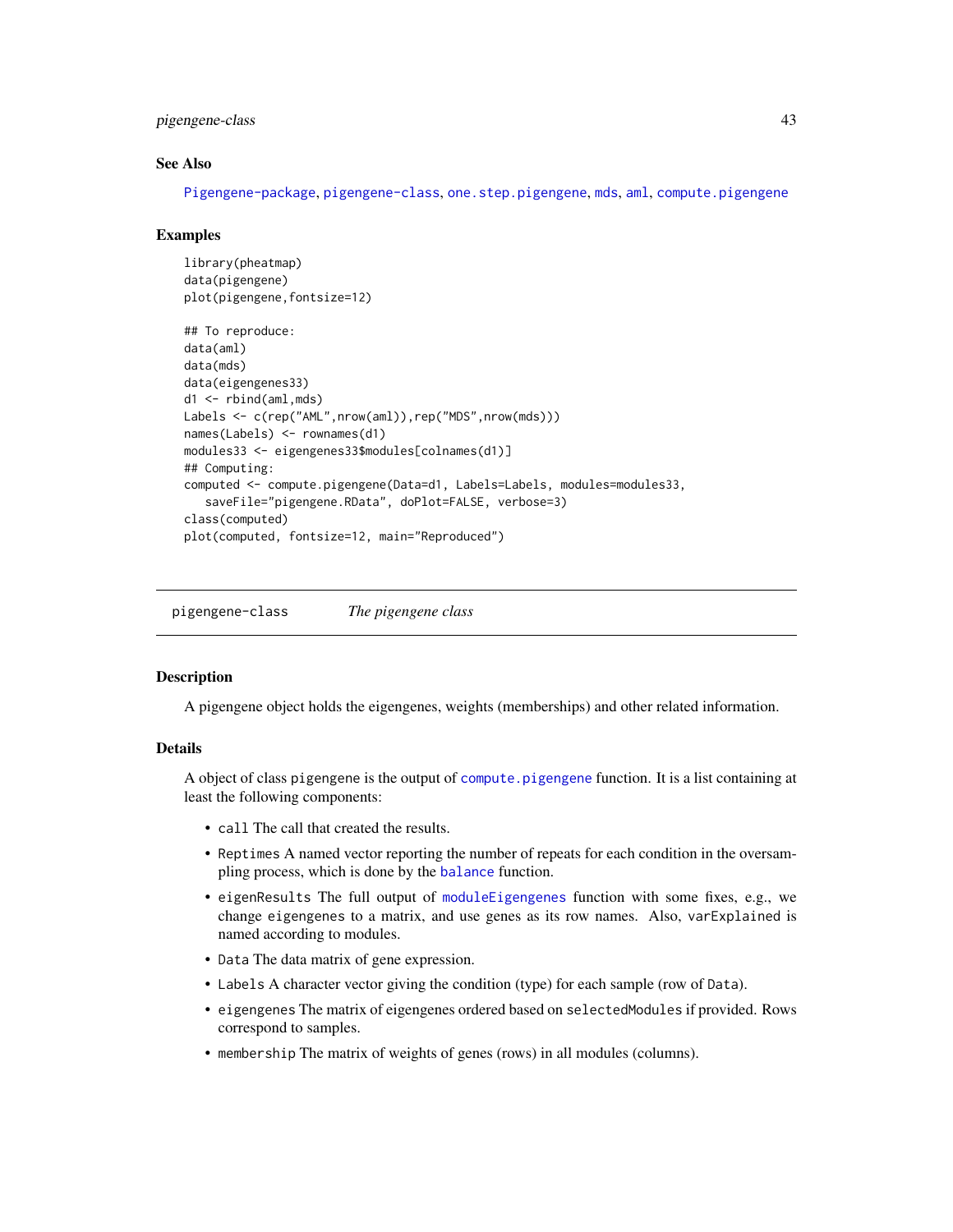- <span id="page-43-0"></span>• orderedModules The module assignment numeric vector named with genes and ordered based on module number.
- annotation A data frame containing labeling information useful in plotting. It has a column named "Condition". Rows have sample names.
- saveFile The file where the pigengene object is saved.
- weightsCsvFile The file containing the weights in csv format. See dOrderByW=TRUE.
- weights The weight matrix, which is also saved in csv format. It has more columns than membership but rows may be in a different order if dOrderByW=TRUE.
- heavyToLow If dOrderByW=TRUE, this will be the ordering of genes according to the modules the belong to, where the genes in each module are ordered based on the absolute value of the weights in that module. Also, the genes in the csv file are in this order.

For 2 or more groups (conditions), additional (optional) components include:

- pvalues A numeric matrix with columns "pValue", "FDR", and "Bonferroni". Rows correspond to modules. The null hypothesis is that the eigengene is expressed with the same distribution in all groups (conditions).
- log.pvalues A data frame with 1 column containing the logarithm of Bonferroni-adjusted pvalues in base 10.

### See Also

[Pigengene-package](#page-2-1), [plot.pigengene](#page-43-1), [wgcna.one.step](#page-50-1), [compute.pigengene](#page-13-1), [learn.bn](#page-26-1), [make.decision.tree](#page-30-1)

<span id="page-43-1"></span>plot.pigengene *Plots and saves a* pigengene *object*

#### Description

Plots a couple of heatmaps of expression of the eigengenes, weights (memberships), and so on. Saves the plots in png format.

#### Usage

```
## S3 method for class 'pigengene'
plot(x, saveDir = NULL,DiseaseColors="Auto",
  fontsize = 35, doShowColnames = TRUE, fontsizeCol = 25,
  doClusterCols = ncol(pigengene$eigengenes) > 1,
  verbose = 2, doShowRownames = "Auto",
  pngfactor = max(2, ncol(pigengene$eigengenes)/16), do0Mem = FALSE, ...)
```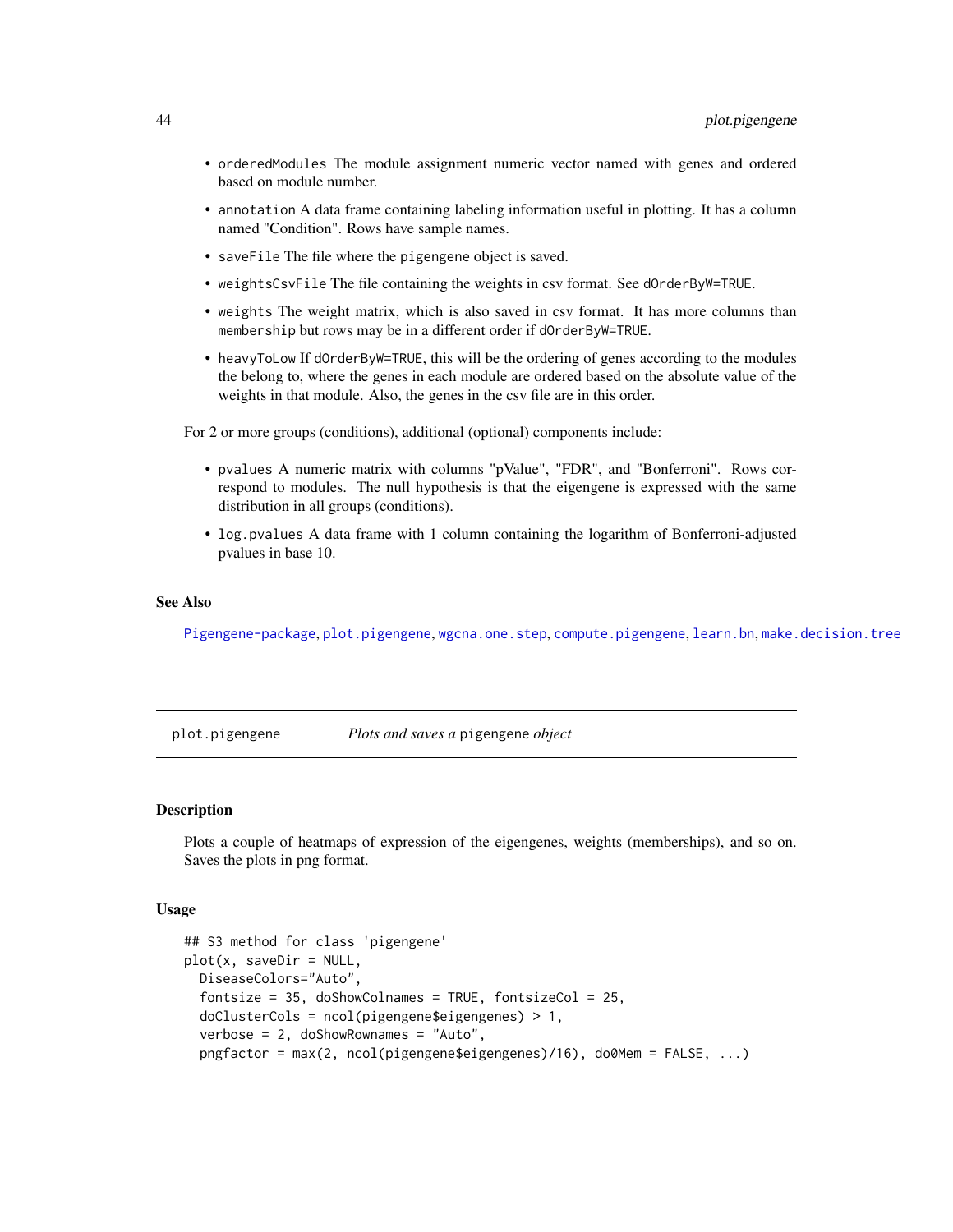# <span id="page-44-0"></span>plot.pigengene 45

# Arguments

| X                      | The object from pigengene-class computed by compute pigengene.                                                                    |
|------------------------|-----------------------------------------------------------------------------------------------------------------------------------|
| saveDir                | The directory for saving the plots                                                                                                |
| DiseaseColors          | A vector of characters determining color for each disease. Names should match<br>the values in the first column of x\$annotation. |
| fontsize               | Passd to pheatmap. type                                                                                                           |
| doShowColnames Boolean |                                                                                                                                   |
| fontsizeCol            | Numeric                                                                                                                           |
| doClusterCols          | Boolean                                                                                                                           |
| verbose                | The integer level of verbosity. 0 means silent and higher values produce more<br>details of computation.                          |
| doShowRownames Boolean |                                                                                                                                   |
| pngfactor              | A numeric adjusting the size of the png files                                                                                     |
| do0Mem                 | If TRUE, module 0 genes are included in the membership heatmap.                                                                   |
| $\ddotsc$              | Passd to pheatmap. type function                                                                                                  |
|                        |                                                                                                                                   |

# Details

Many of the arguments are passed to [pheatmap](#page-0-0).

#### Value

A list of:

| heat        | The full output of pheatmap functionion    |
|-------------|--------------------------------------------|
| heatNotRows | The full output of pheatmap. type function |

# Author(s)

Habil Zare ad Amir Foroushani

# References

Large-scale gene network analysis reveals the significance of extracellular matrix pathway and homeobox genes in acute myeloid leukemia, Foroushani A, Agrahari R, Docking R, Karsan A, and Zare H. In preparation.

# See Also

[Pigengene-package](#page-2-1), [compute.pigengene](#page-13-1), [pheatmap.type](#page-40-1)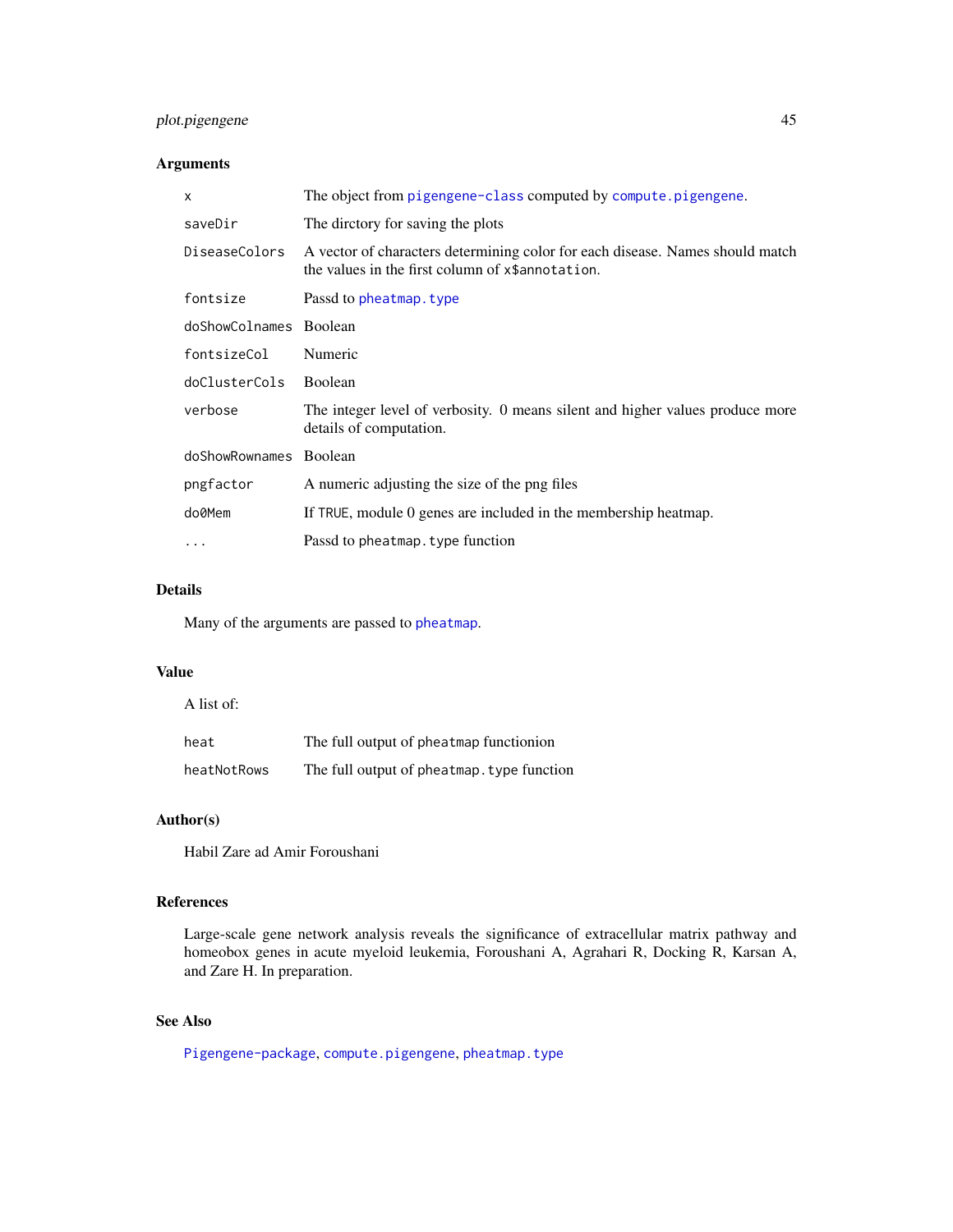# Examples

```
## Data:
data(aml)
data(mds)
data(eigengenes33)
d1 <- rbind(aml,mds)
Labels <- c(rep("AML", nrow(aml)), rep("MDS", nrow(mds)))
names(Labels) <- rownames(d1)
Labels <- c(rep("AML",nrow(eigengenes33$aml)),rep("MDS",nrow(eigengenes33$mds)))
names(Labels) <- rownames(d1)
toyModules <- eigengenes33$modules[colnames(d1)]
## Computing:
p1 <- compute.pigengene(Data=d1, Labels=Labels, modules=toyModules,
   saveFile="pigengene.RData", doPlot=TRUE, verbose=3)
plot(p1,saveDir="plots")
```
preds.at *Prediction using a possibly compacted tree*

#### **Description**

A decision tree in Pigengene uses module eigengenes to build a classifier that distincuishes two or more classes. Each eigengene is a weighted average of the expression of all genes in the module, where the weight of each gene corresponds to its membership in the module. Each modules might contain dozens to hundreds of genes, and hence the final classifier might depend on the expression of a large number of genes. In practice, it can be desireable to reduce the number of necessary genes used by a decision tree. This function is helpful in observing changes to the classification output after removing genes with lower weights membership. It determines how a given decision tree would classify the expression data after removing a certain number of genes from consideration.

#### Usage

```
preds.at(c5Tree, pigengene, pos=0, Data)
```

| c5Tree    | A decision tree that uses eigengenes from the pigengene object to classify the<br>samples from the expression data.                                                                                                |
|-----------|--------------------------------------------------------------------------------------------------------------------------------------------------------------------------------------------------------------------|
| pigengene | A object of pigengene-class, output of compute pigengene                                                                                                                                                           |
| pos       | Number of genes to be removed from the consideration. Genes are removed in<br>ascending order of their absolute weight in the relevant modules. If 0 (default),<br>the prediction will be done without compacting. |
| Data      | The expression possibly new data used for classification                                                                                                                                                           |

<span id="page-45-0"></span>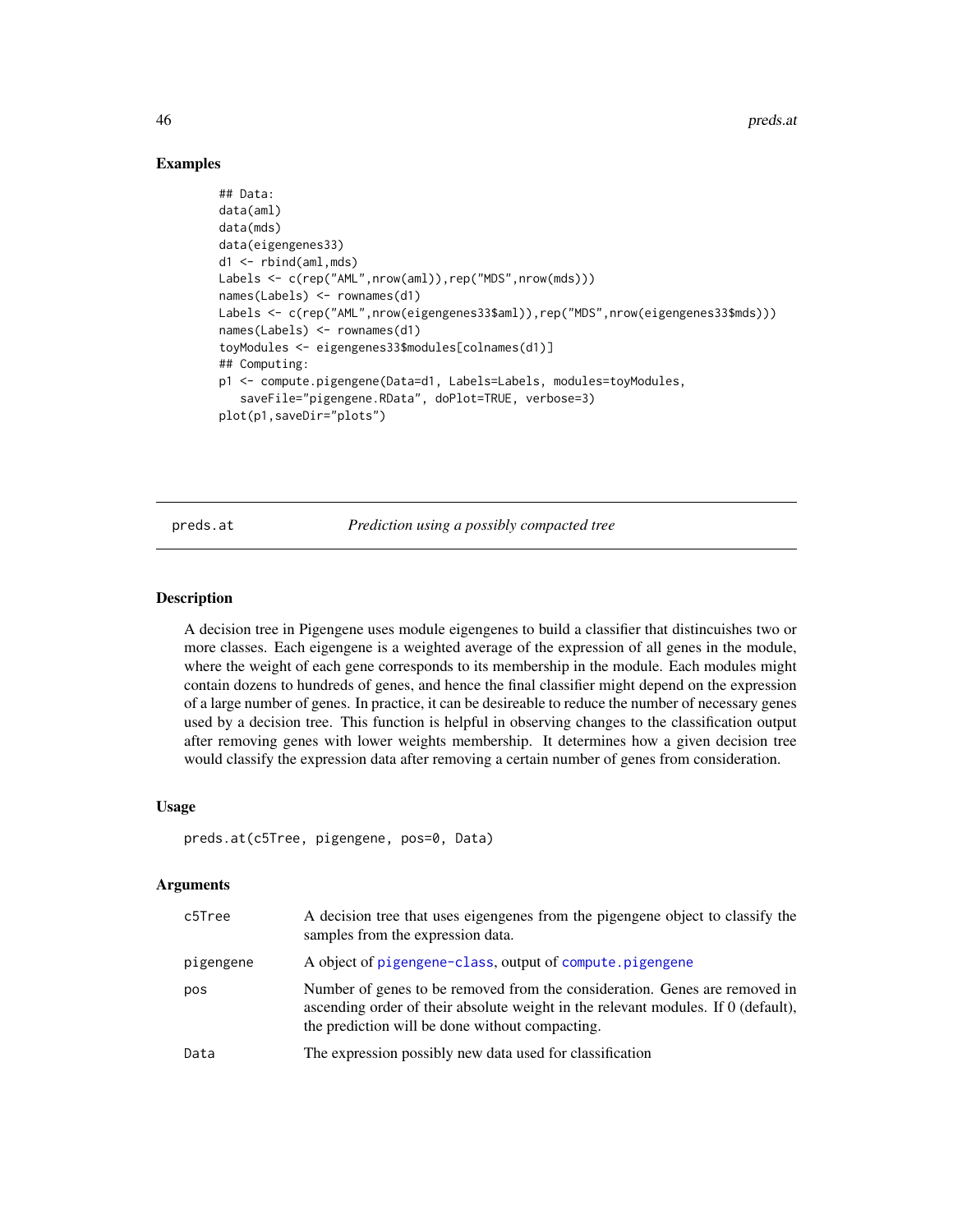# <span id="page-46-0"></span>project.eigen 47

# Value

A list with following components:

| predictions | The vector of predictions after neglecting pos number of genes   |
|-------------|------------------------------------------------------------------|
| eigengenes  | The values for the eigenges after neglecting pos number of genes |

# See Also

[Pigengene-package](#page-2-1), [pigengene-class](#page-42-1), [make.decision.tree](#page-30-1), [compact.tree](#page-11-1), [compute.pigengene](#page-13-1), [module.heatmap](#page-35-1), [get.used.features](#page-25-1), [get.fitted.leaf](#page-23-1), [Pigengene-package](#page-2-1)

#### Examples

```
## Data:
data(aml)
data(mds)
data(pigengene)
d1 <- rbind(aml,mds)
## Fiting the trees:
trees <- make.decision.tree(pigengene=pigengene, Data=d1,
  saveDir="trees", minPerLeaf=15, doHeat=FALSE,verbose=3,
  toCompact=FALSE)
preds1 <- preds.at(c5Tree=trees$c5Trees[["15"]], pigengene=pigengene,
  pos=0, Data=d1)
```
project.eigen *Infers eigengenes for given expression data*

#### Description

This function projects (new) expression data onto the eigengenes of modules from another dataset. It is useful for comparing the expression behaviour of modules accross (biologically related yet independent) datasets, for evaluating the performance of a classifier on new datasets, and for examining the robustness of a pattern with regards to missing genes.

# Usage

```
project.eigen(Data, saveFile = NULL, pigengene, naTolerance = 0.05,
  verbose = 0, ignoreModules = c()
```

| Data     | A matrix or data frame of expression data to be projected. Genes correspond to                                                  |
|----------|---------------------------------------------------------------------------------------------------------------------------------|
|          | columns, and rows correspond to samples. Rows and columns must be named.                                                        |
|          | It is OK to miss a few genes originally used to compute the eigengenes, thereby,<br>projection is robust to choose of platform. |
| saveFile | If not NULL, where to save the results in . RData format.                                                                       |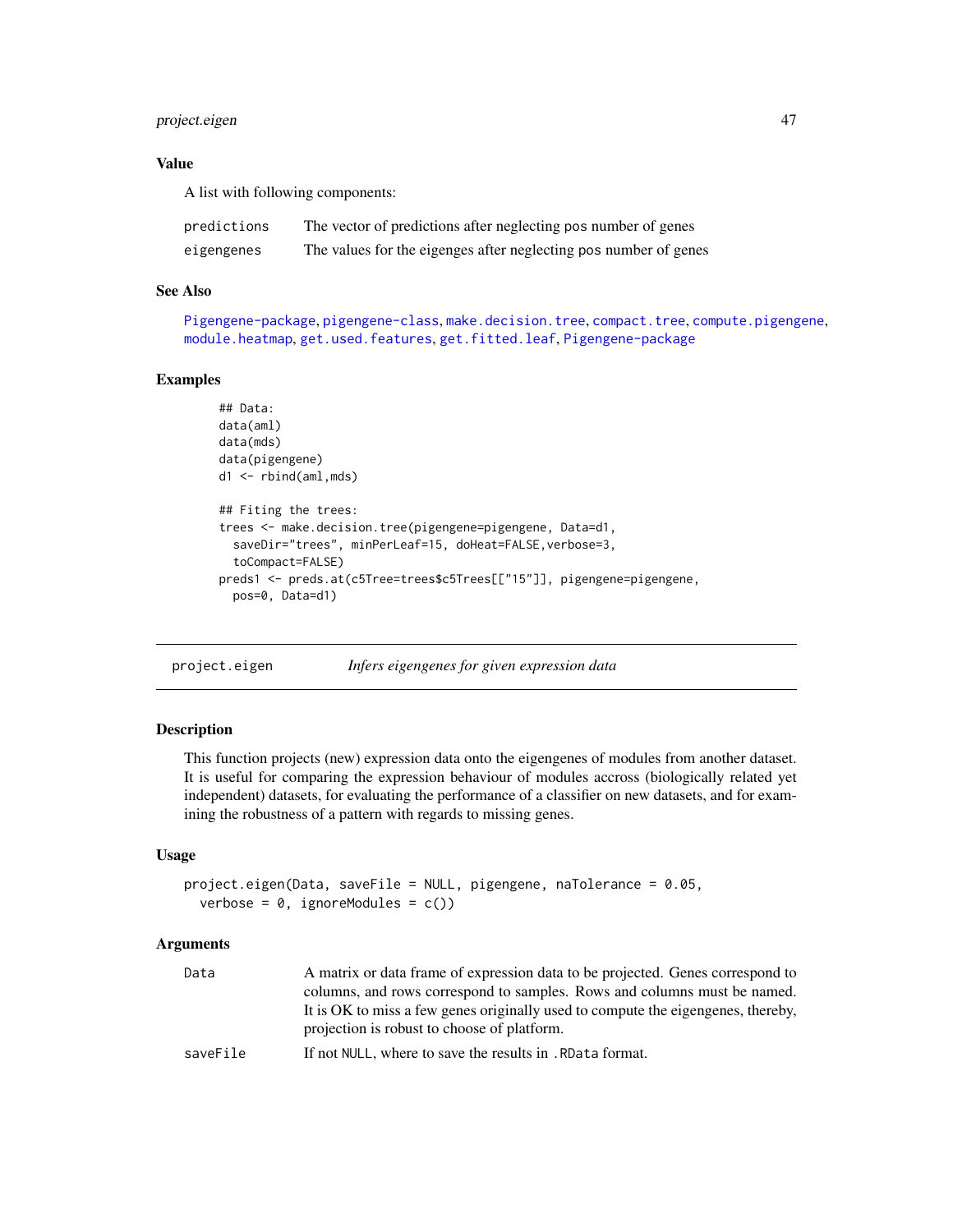<span id="page-47-0"></span>

| pigengene     | An object of pigengene-class, usually created by compute.pigengene                                                                                                                                                                                                                                              |
|---------------|-----------------------------------------------------------------------------------------------------------------------------------------------------------------------------------------------------------------------------------------------------------------------------------------------------------------|
| naTolerance   | Upper threshold on the fraction of entries per gene that can be missing. Genes<br>with a larger fraction of missing entries are ignored. For genes with smaller frac-<br>tion of NA entries, the missing values are imputed from their average expression<br>in the other samples. See check. pigengene. input. |
| verbose       | The integer level of verbosity. 0 means silent and higher values produce more<br>details of computation.                                                                                                                                                                                                        |
| ignoreModules | A vector of integers. In order to speed up the projection, it may be desirable<br>to focus only on the eigengenes of a few interesting modules. In that case,<br>the remaining modules can be listed here and will be ignored during projection<br>(Optional).                                                  |

#### Details

For each module, from the pigengene object, the weight (membership) of each gene is retrieved. The eigengene is computed (inferred) on the new data as alinear combination using the corresponding weights. The inferred eigengene vector will be normalized so that it has the same Euclidean norm as the original eigengene vector.

# Value

| A list of:    |                                                                                                                            |
|---------------|----------------------------------------------------------------------------------------------------------------------------|
| projected     | The matrix of inferred (projected) eigengenes                                                                              |
| replacedNaNum | The number of NA entries in the input Data that were replaced with the the<br>average expression of the corresponding gene |
| tooNaGenes    | A character vector of genes that were ignored because they had too many NAs                                                |
| notMatched    | A character vector of genes in the original eigengene that could not be matched<br>in the given input Data                 |

#### Note

The new data should use the same type of biolocal identifiers (e.g. Gene Symbols or ENTREZIDs) as the original data for which the pigengene was constructed. It is, however, not required that the new data originate from the same type of technology, e.g. the eigengenes can be based on microarray experiments, whereas the new data comes from an RNA-Seq experiment. Nor is it necessary that the new datset contains measurements for all of the genes from the original modules.

#### See Also

[Pigengene-package](#page-2-1), [compute.pigengene](#page-13-1) [moduleEigengenes](#page-0-0)

# Examples

```
## Data:
data(aml)
data(mds)
data(eigengenes33)
```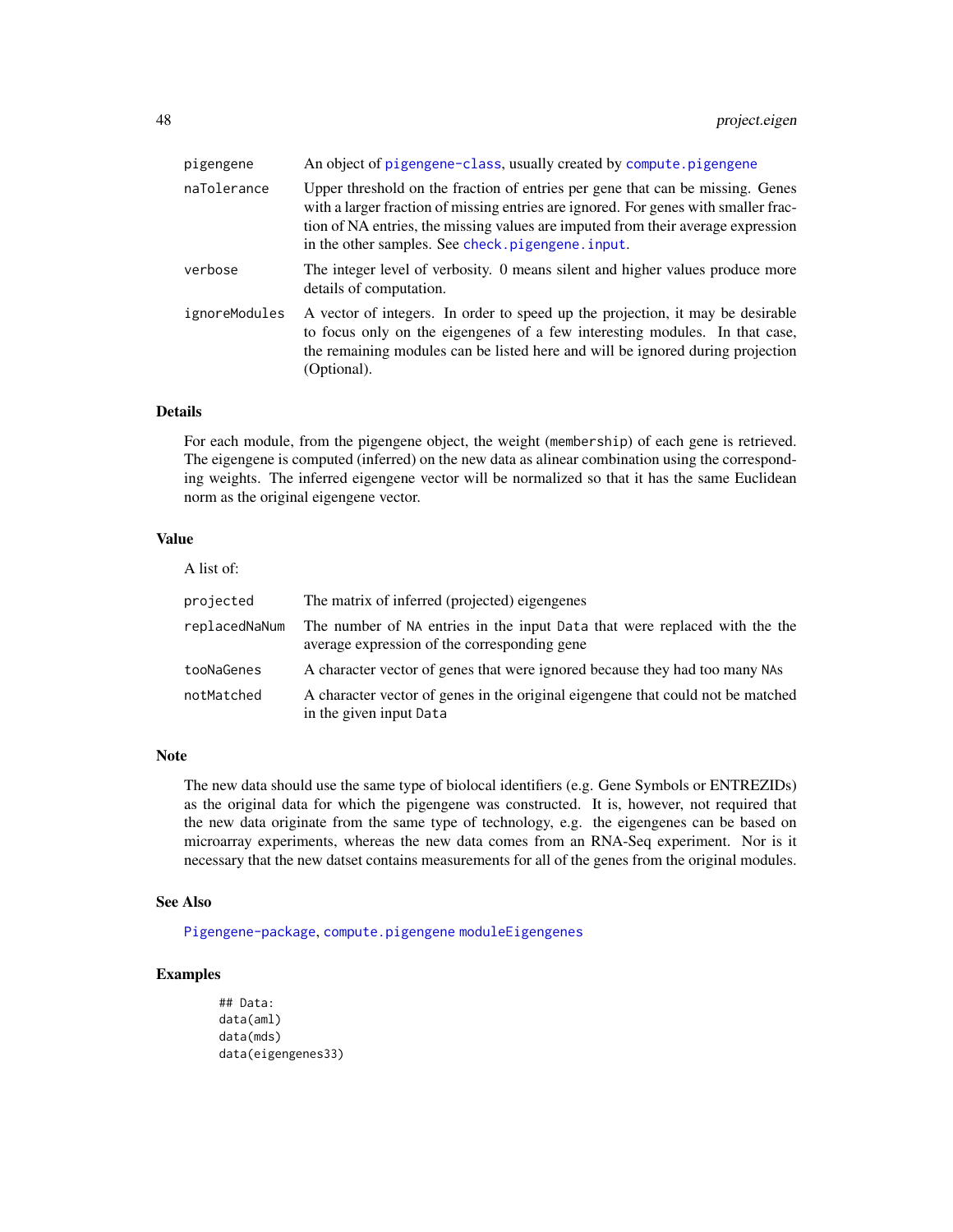# <span id="page-48-0"></span>pvalues.manova 49

```
d1 <- rbind(aml,mds)
Labels <- c(rep("AML",nrow(aml)),rep("MDS",nrow(mds)))
names(Labels) <- rownames(d1)
toyModules <- eigengenes33$modules[colnames(d1)]
## Computing:
p1 <- compute.pigengene(Data=d1, Labels=Labels, modules=toyModules,
   saveFile="pigengene.RData", doPlot=TRUE, verbose=3)
## How robust projecting is?
p2 <- project.eigen(Data=d1, pigengene = p1, verbose = 1)
plot(p1$eigengenes[,"ME1"],p2$projected[,"ME1"])
stats::cor(p1$eigengenes[,"ME1"],p2$projected[,"ME1"])
```
pvalues.manova *Computes pvalues for multi-class differential expression*

# Description

Passes the arguments to [manova](#page-0-0), which performs multi-class analysis of variance.

#### Usage

pvalues.manova(Data, Labels)

#### Arguments

| Data   | A matrix or data frame containing the (expression) data, with genes correspond-<br>ing to columns and rows corresponding to samples. Rows and columns must be<br>named. |
|--------|-------------------------------------------------------------------------------------------------------------------------------------------------------------------------|
| Labels | A (preferably named) vector containing the Labels (condition types). Names<br>must agree with rows of Data                                                              |

#### Value

A list with following elements:

| call      | The call that created the results                                                                                            |
|-----------|------------------------------------------------------------------------------------------------------------------------------|
| pvals     | The matrix of pvalues with columns "pValue", "FDR", "Bonferroni". Rows are<br>named according to genes, the columns of Data. |
| manovaFit | The full output of manova function.                                                                                          |

#### Note

[oneway.test](#page-0-0) function is a better generalizatoion to Welch's t-tst from 2-calsses to multi-class because it dose not assume that the variaces are necessarly equal. However, in practice, with "enough number of samples", the two approaches will lead to similar p-values.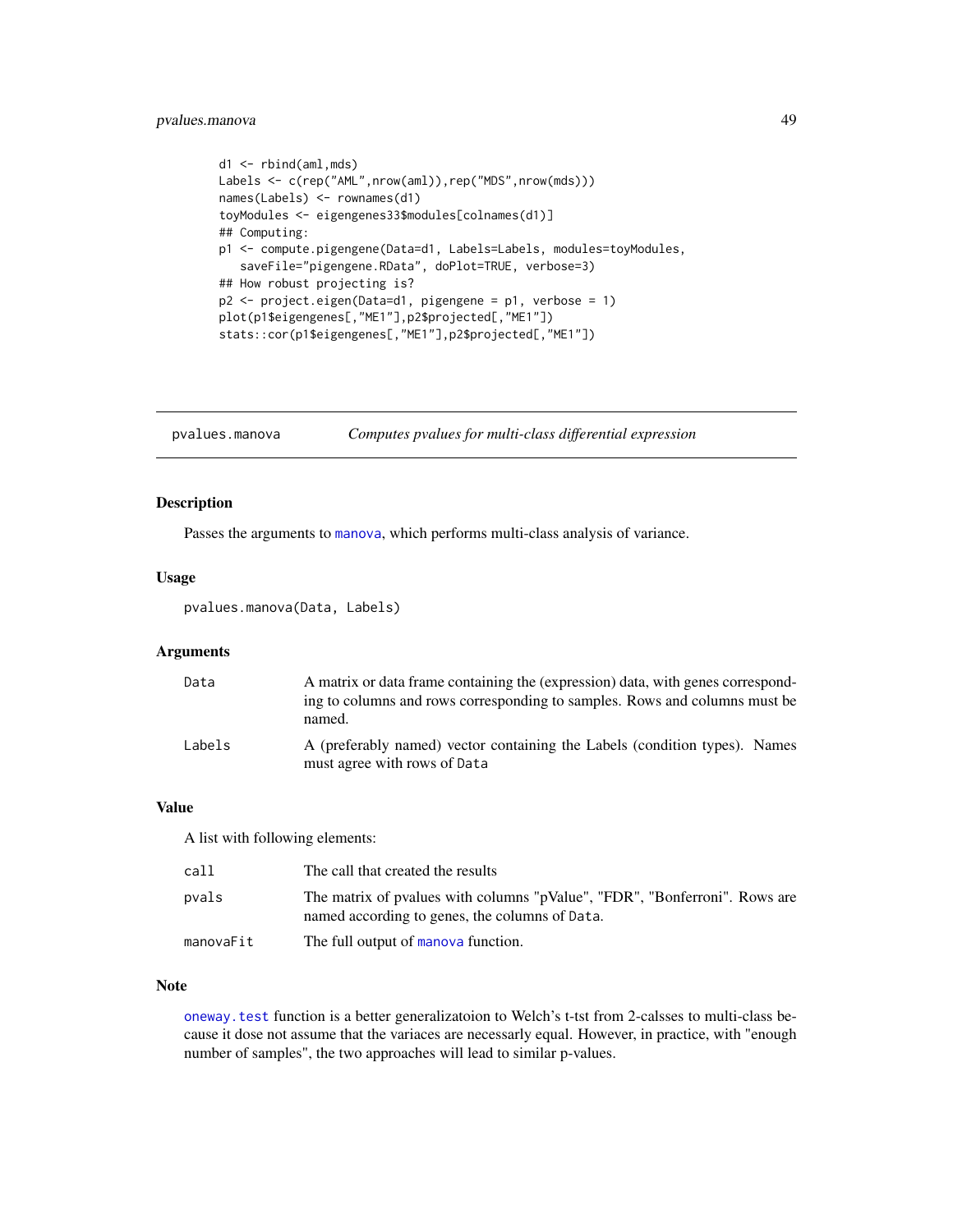#### <span id="page-49-0"></span>Author(s)

Amir Foroushani

#### References

Krzanowski, W. J. (1988) \_Principles of Multivariate Analysis. A User's Perspective.\_ Oxford.

Hand, D. J. and Taylor, C. C. (1987) \_Multivariate Analysis of Variance and Repeated Measures.\_ Chapman and Hall.

B. L. Welch (1951), On the comparison of several mean values: an alternative approach.

# See Also

[oneway.test](#page-0-0), [manova](#page-0-0), [compute.pigengene](#page-13-1)

#### Examples

```
data(eigengenes33)
d1 <- rbind(eigengenes33$aml,eigengenes33$mds)
Labels <- c(rep("AML", nrow(eigengenes33$aml)), rep("MDS", nrow(eigengenes33$mds)))
names(Labels) <- rownames(d1)
ps <- pvalues.manova(Data=d1, Labels=Labels)
plot(log10(ps$pvals[,"Bonferroni"]))
```
save.if *Saves an object verbosely.*

#### Description

Saves an R object, and reports the size of the saved object in memory and on file.

#### Usage

save.if( $x1$ , file, verbose = 1)

#### Arguments

| x1      | The object to be saved.                                |
|---------|--------------------------------------------------------|
| file    | Where to save. If NULL, nothing will be saved.         |
| verbose | A numeric determining how much detail will be printed. |

# Value

A list including file, and a vector of sizes of the object in memory and on file.

### Author(s)

Amir Foroushani, and Habil Zare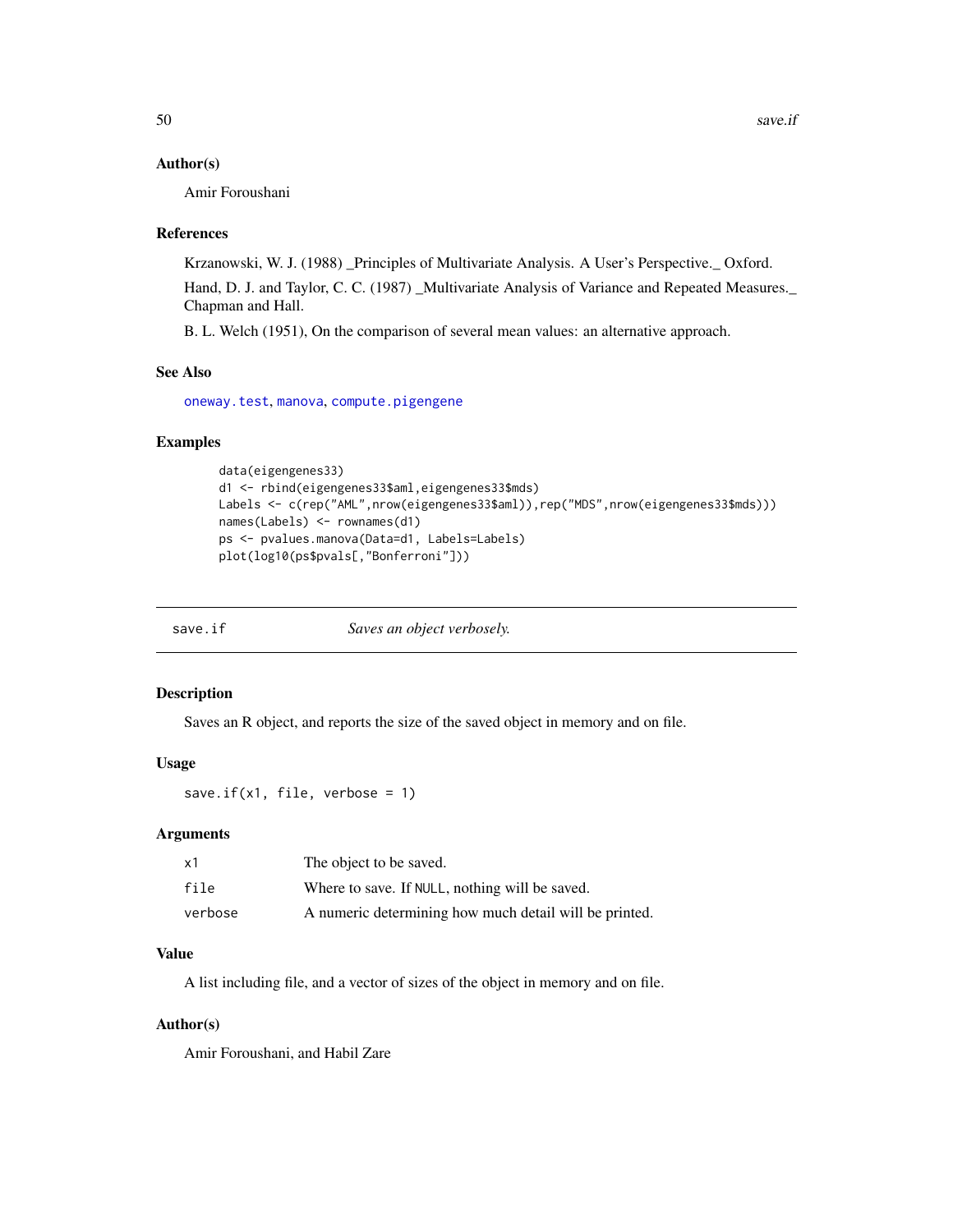# <span id="page-50-0"></span>wgcna.one.step 51

#### See Also

[message.if](#page-34-1)

# Examples

```
m1 <- matrix(0, nrow=1000, ncol=1000)
save.if(m1, file="./m1.RData", verbose=3)
```
<span id="page-50-1"></span>wgcna.one.step *Module identification*

# Description

This function is a wrapper function for WGCNA::[blockwiseModules](#page-0-0) and passes its arguments to it. Some other arguments are fixed.

# Usage

```
wgcna.one.step(Data, power, saveDir=".", blockSize = "All", saveTOMs = FALSE,
   doThreads=FALSE, verbose = 0, seed = NULL)
```
# Arguments

| Data      | A matrix or data frame containing the expression data, with genes corresponding<br>to columns and rows corresponding to samples. Rows and columns must be<br>named. |
|-----------|---------------------------------------------------------------------------------------------------------------------------------------------------------------------|
| power     | Soft-thresholding power for network construction                                                                                                                    |
| saveDir   | The directory to save the results and plots. NULL will disable saving.                                                                                              |
| blockSize | The size of block when the data is too big. If not "All" (default) may introduce<br>artifacts.                                                                      |
| saveTOMs  | Boolean determining if the TOM data should be saved, which can be hundreds<br>of MBs and useful for identifying hubs.                                               |
| doThreads | Boolean. Allows WGCNA to run a little faster using multi-threading but might<br>not work on all systems.                                                            |
| verbose   | The integer level of verbosity. 0 means silent and higher values produce more<br>details of computation.                                                            |
| seed      | Random seed to ensure reproducibility.                                                                                                                              |

#### Details

Data, power, blockSize, saveTOMs, verbose, and seed are passed to WGCNA::[blockwiseModules](#page-0-0).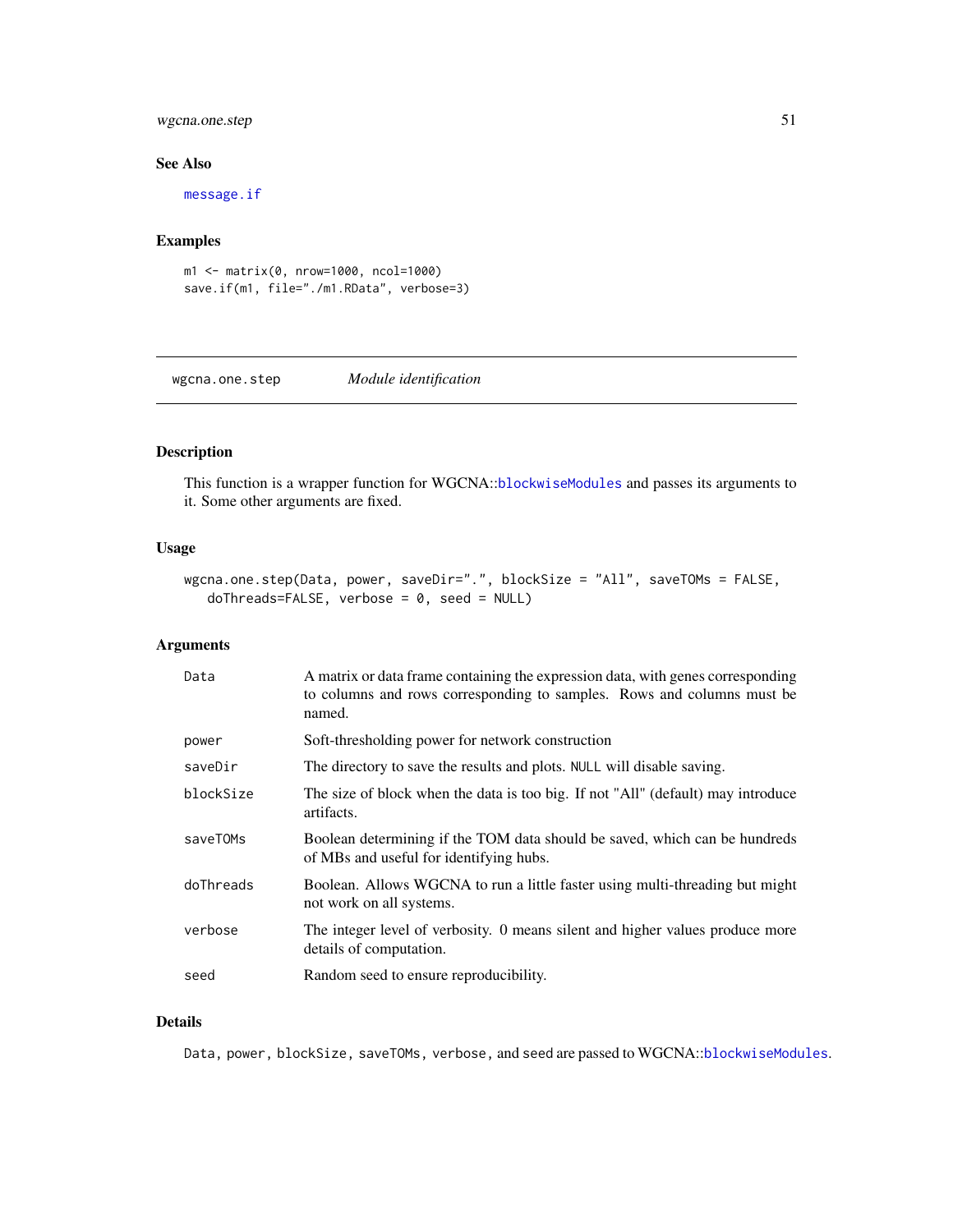# <span id="page-51-0"></span>Value

A list with following components

| call         | The command that created the results                                                                            |
|--------------|-----------------------------------------------------------------------------------------------------------------|
| genes        | The names of Data columns                                                                                       |
| modules      | A numeric vector, named by genes, that reports the module (clustering) assign-<br>ments.                        |
| moduleColors | A character vector, named by genes, that reports the color of each gene accord-<br>ing to its module assignment |
| net          | The full output of blockwiseModules function                                                                    |
| netFile      | The file in which the net object is saved                                                                       |
| power        | An echo of the power argument.                                                                                  |

#### References

Langfelder P and Horvath S, WGCNA: an R package for weighted correlation network analysis. BMC Bioinformatics 2008, 9:559

# See Also

[blockwiseModules](#page-0-0), [pickSoftThreshold](#page-0-0), [calculate.beta](#page-6-1)

# Examples

```
data(aml)
wgRes <- wgcna.one.step(Data=aml[,1:200], seed=1, power=7,
                           saveDir="wgcna", verbose=1)
```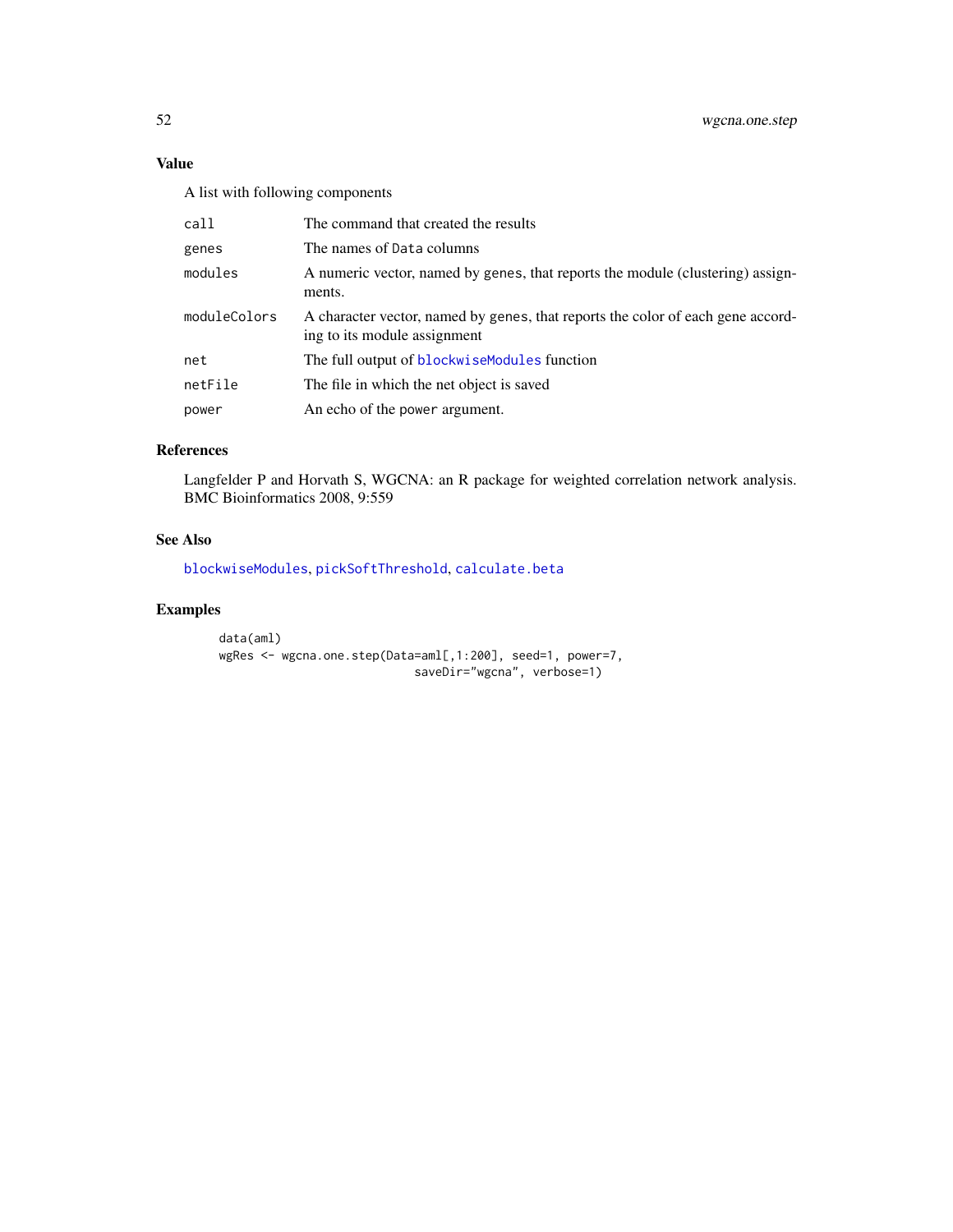# <span id="page-52-0"></span>Index

∗ classes pigengene-class, [43](#page-42-0) ∗ classif compact.tree, [12](#page-11-0) make.decision.tree, [31](#page-30-0) one.step.pigengene, [37](#page-36-0) project.eigen, [47](#page-46-0) ∗ cluster calculate.beta, [7](#page-6-0) combine.networks, [11](#page-10-0) compute.pigengene, [14](#page-13-0) determine.modules, [17](#page-16-0) learn.bn, [27](#page-26-0) module.heatmap, [36](#page-35-0) one.step.pigengene, [37](#page-36-0) pheatmap.type, [41](#page-40-0) plot.pigengene, [44](#page-43-0) project.eigen, [47](#page-46-0) wgcna.one.step, [51](#page-50-0) ∗ datasets aml, [4](#page-3-0) eigengenes33, [20](#page-19-0) mds, [34](#page-33-0) pigengene, [42](#page-41-0) Pigengene-package, [3](#page-2-0) ∗ documentation Pigengene-package, [3](#page-2-0) ∗ graphs combine.networks, [11](#page-10-0) ∗ graph determine.modules, [17](#page-16-0) ∗ hplot pheatmap.type, [41](#page-40-0) ∗ methods pigengene-class, [43](#page-42-0) ∗ misc gene.mapping, [21](#page-20-0) get.enriched.pw, [22](#page-21-0) ∗ models

one.step.pigengene, [37](#page-36-0) Pigengene-package, [3](#page-2-0) ∗ optimize apply.filter, [5](#page-4-0) learn.bn, [27](#page-26-0) make.filter, [33](#page-32-0) one.step.pigengene, [37](#page-36-0) ∗ package Pigengene-package, [3](#page-2-0) ∗ tree compact.tree, [12](#page-11-0) get.fitted.leaf, [24](#page-23-0) get.genes, [25](#page-24-0) get.used.features, [26](#page-25-0) make.decision.tree, [31](#page-30-0) module.heatmap, [36](#page-35-0) one.step.pigengene, [37](#page-36-0) preds.at, [46](#page-45-0) ∗ utilities balance, [6](#page-5-0) check.nas, [8](#page-7-0) check.pigengene.input, [9](#page-8-0) dcor.matrix, [16](#page-15-0) draw.bn, [19](#page-18-0) get.fitted.leaf, [24](#page-23-0) get.used.features, [26](#page-25-0) message.if, [35](#page-34-0) module.heatmap, [36](#page-35-0) pvalues.manova, [49](#page-48-0) save.if, [50](#page-49-0) adjacency, *[11](#page-10-0)* aml, [4,](#page-3-0) *[21](#page-20-0)*, *[35](#page-34-0)*, *[42,](#page-41-0) [43](#page-42-0)* apply.filter, [5,](#page-4-0) *[18](#page-17-0)*, *[34](#page-33-0)* arc.strength, *[28](#page-27-0)* balance, [6,](#page-5-0) *[15](#page-14-0)*, *[40](#page-39-0)*, *[43](#page-42-0)* blockwiseModules, *[3](#page-2-0)*, *[8](#page-7-0)*, *[11,](#page-10-0) [12](#page-11-0)*, *[17,](#page-16-0) [18](#page-17-0)*, *[40](#page-39-0)*,

*[51,](#page-50-0) [52](#page-51-0)*